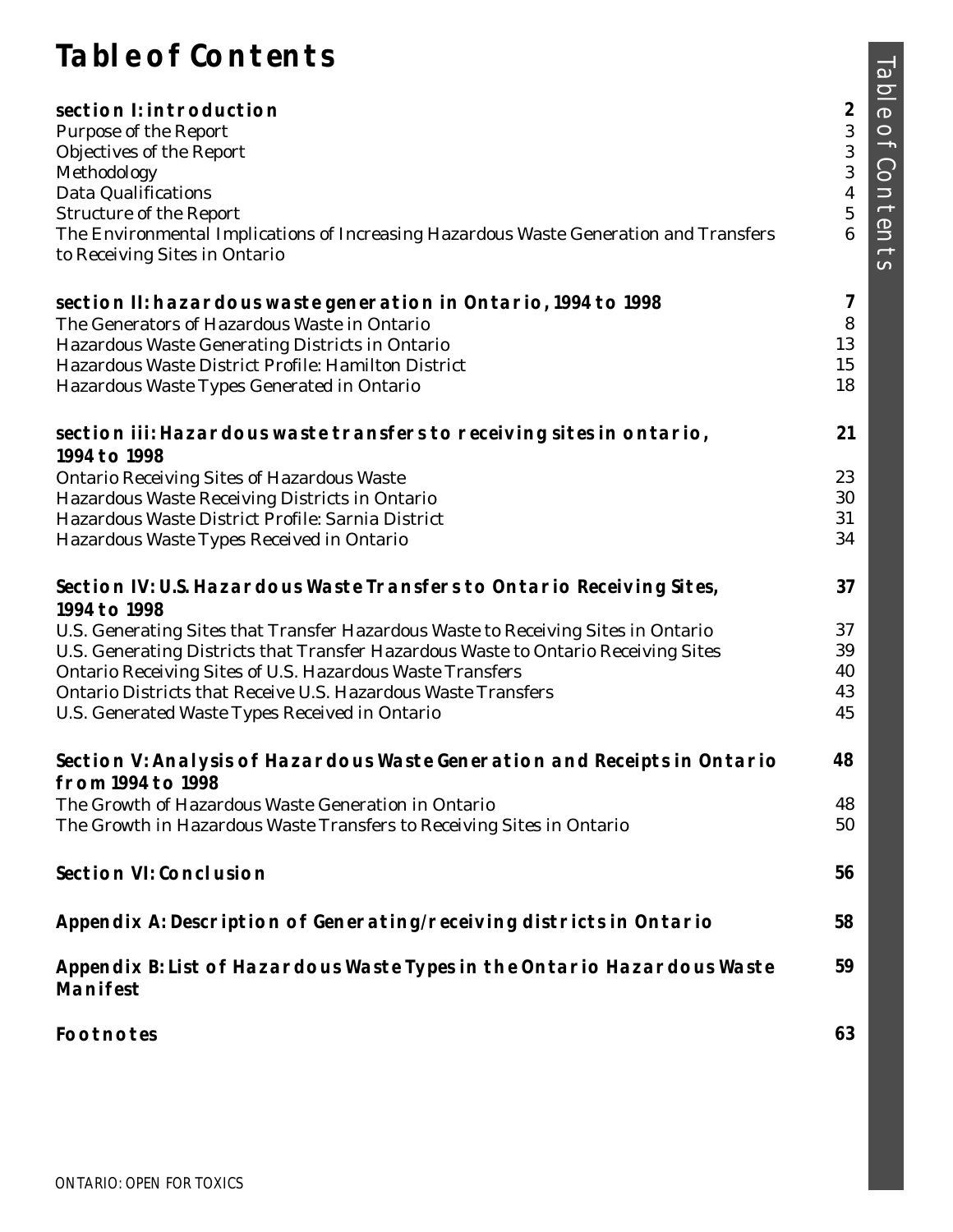

# **SECTION I: Introduction**

In February 1998, the Canadian Institute for Environmental Law and Policy (CIELAP) released a report entitled *Hazardous Waste Management in Ontario: A Report and Recommendations*. The report outlined concerns about the province's management of hazardous waste, specifically gaps in available information and the underlying regulatory framework for the generation, handling and fate of hazardous wastes in Ontario. The report also presented recommendations for the overhaul and modernization of the Ontario's reporting and regulatory regime for the management of hazardous wastes.

Since the publication of that report, it has become apparent that the generation of hazardous wastes in Ontario by domestic sources has been rising significantly. As reported in the Institute's March 1999 study for the Environmental Agenda for Ontario Project, *Hazardous Waste and Toxic Substances*, data provided by the Ontario Ministry of the Environment showed a 50% increase in hazardous waste shipments from waste generators between 1994 and 1997. This represented a rate of growth nearly three times that of real Gross Domestic Product over the same period. At the same time, data obtained from Environment Canada indicated an alarming rise in imports of hazardous wastes into Ontario from other jurisdictions, principally the United States, with an increase from 56,000 tonnes in 1993 to 288,000 tonnes in 1998. Hazardous waste exports from Ontario remained unchanged over the same period.

In response to these findings, the Institute requested more detailed analyses of the available data from the Ontario Ministry of the Environment and Environment Canada, to identify the sources of this growth, the types of wastes involved, and their fates. In both instances the Institute was informed that no such analyses of the data had been performed, and that no information beyond the aggregate totals for manifested quantities and imports and exports was available.

Given the implications of the trends apparent in the aggregate data, the Institute decided to undertake its own analysis of the data available to it. This was, however, limited to the information contained in the Ontario Hazardous Waste Manifest tracking system, as the manifest data is the only detailed data made available to the public by either the Ontario Ministry of the Environment or Environment Canada. The manifest database records reported transfers of hazardous waste from generators to receivers within the province and from other provinces and the United States. It does not record total generation of hazardous wastes, as there is no regular reporting requirement in Ontario regarding hazardous wastes which are generated and disposed of on-site, through such means as disposal into municipal sewer systems, and on-site landfills and incinerators. These fates are thought to account for approximately 40% of hazardous waste generated in the province.

The last detailed analysis of the Ontario hazardous waste manifest data was completed for the purposes of the Environmental Assessment of the Ontario Waste Management Corporation's proposed hazardous waste treatment and disposal facility. This was undertaken in 1994 on the basis of 1991 data. A more up-to-date analysis was essential given the environmental and health implications of the trends apparent in the aggregate data available from the Ministry of the Environment and Environment Canada. It was also fundamental to members of the public's right to know the quantities, nature and fate of these wastes being generated and received in their communities.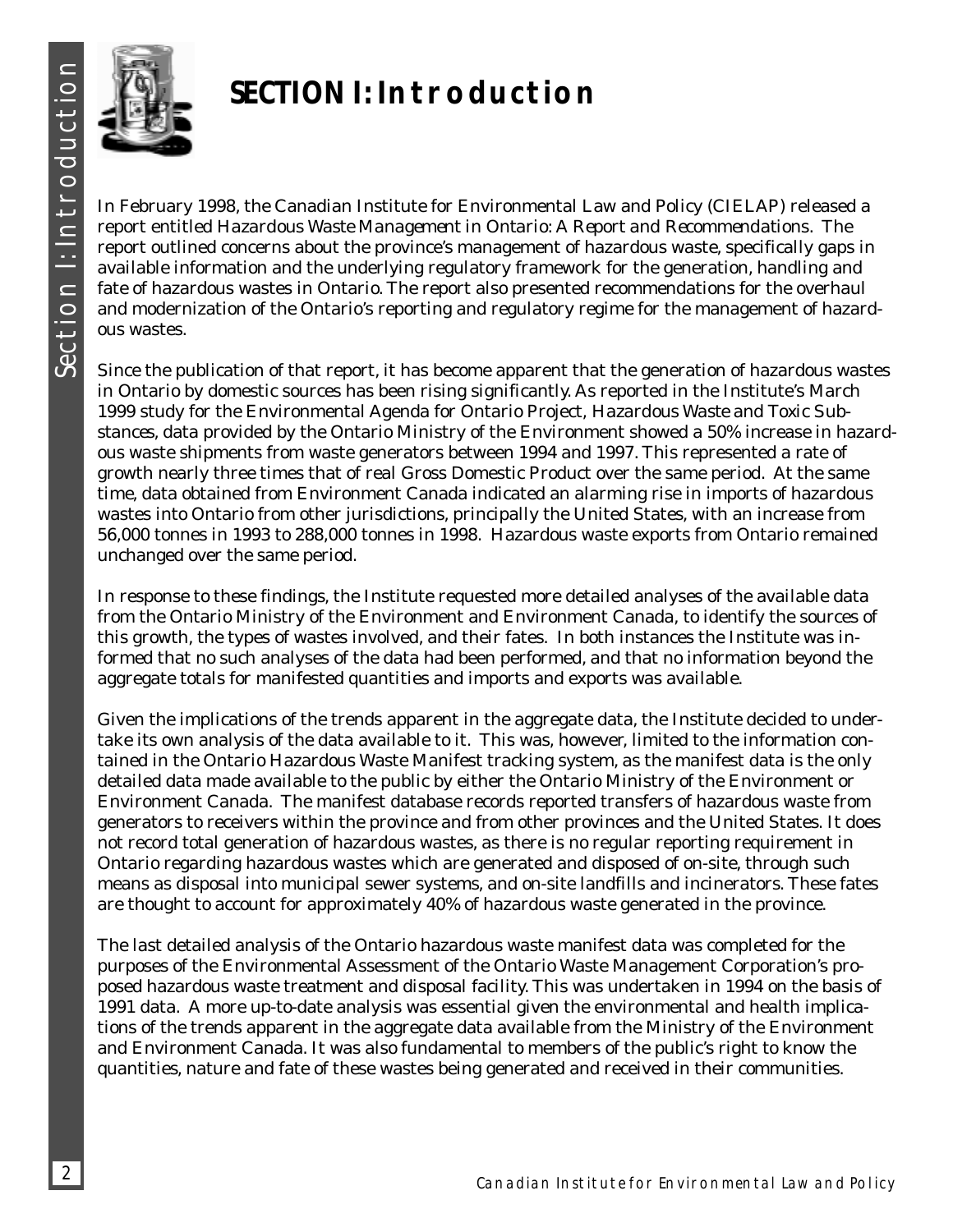### **Purpose of the report**

The purpose of this report is to present a comprehensive analysis of hazardous waste generation and receipts in the province of Ontario for the period 1994 to 1998.

## **Objectives of the report**

The major objective of this report is to address the information gap concerning the generation and receiving of hazardous waste in Ontario from 1994 to 1998. The specific goals of this report are as follows:

- $\%$  Identify the quantities of hazardous waste being generated at generating sites in Ontario for the period 1994 to 1998;
- $\%$  Identify the top generating sites of hazardous wastes in the province for 1998;
- $\%$  Identify changes in the quantities of hazardous waste generated in Ontario from 1994 to 1998 by district and waste type;
- $\frac{1}{100}$  Identify the quantities of hazardous waste being transferred to receiving sites in Ontario for the period 1994 to 1998;
- $\%$  Identify the top receiving sites of hazardous wastes in the province for 1998;
- $\%$  Identify the changes in the quantities of hazardous waste received by Ontario sites from 1994 to 1998 by district and waste type;
- $\%$  Identify the changes in the quantities of hazardous waste transferred to Ontario receiving sites from U.S. generating sites from 1994 to 1998, by district and waste type;
- $\frac{1}{2}$  Identify the top U.S. generating sites and top Ontario receiving sites of U.S. hazardous waste transfers for 1998.

### **Methodology**

This report was prepared using the data tables from the 1994, 1996 and 1998 Ontario Hazardous Waste Manifest database. The manifest database tracks off-site hazardous waste transfers from generating to receiving sites within the province and from other provinces and the United States. The manifest database was used as the data source for this report as it provides the most meaningful data concerning hazardous waste quantities transferred within Ontario and from other jurisdictions.

The analysis of the data involved the following:

1) Transfer of the 15 manifest data tables from Dbase format to SPSS format;

2) Merging of the GENERATOR file and the MANGEN file, using the generator number as the key variable, in order to identify the quantities transferred from generating sites in all districts and in key jurisdictions (i.e. Ontario, U.S. other provinces);

3) Merging of the RECEIVER file and the MANREC file, using the receiver number as the key variable, in order to identify the quantities transferred to receiving sites in all districts and in key jurisdictions;

4) Aggregation of data columns (generator number, waste type, district, receiver district, receiver type) by quantity generated in the newly merged MANGEN file to identify the top generating sites, waste types generated, and generating districts in Ontario, and to identify waste transfers from one jurisdiction to another;

5) Aggregation of data columns (receiver number, waste type, district, generator district) by quantity generated in the newly merged MANREC file to identify the top receiving sites, waste types received, and receiving districts in Ontario;

6) Comparison of 1994, 1996 and 1998 data to identify any trends in hazardous waste transfers (generation and receipts) in Ontario over this time period.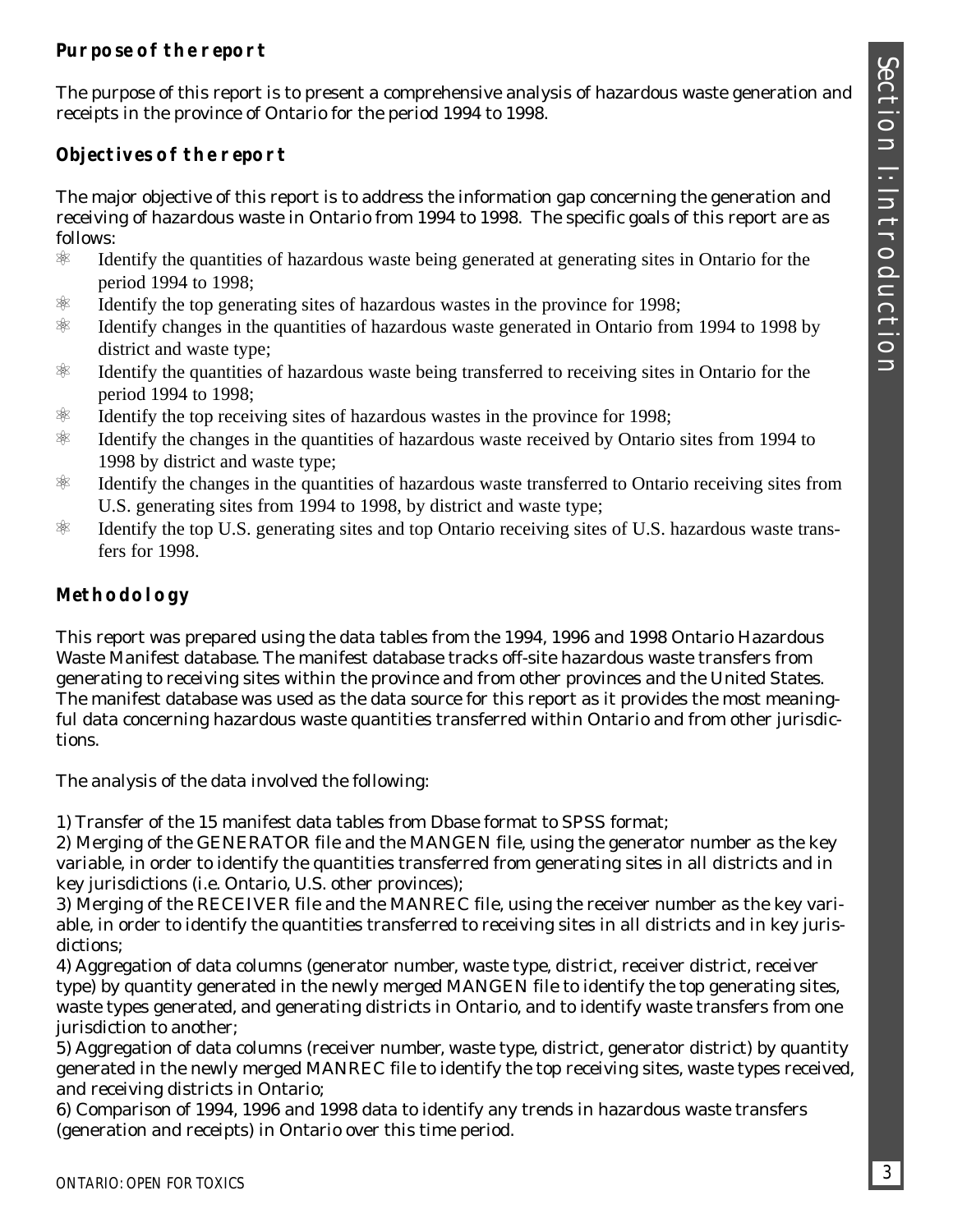SECTION I: INTRODUCTION Section I: Introduction

In order evaluate hazardous waste transfers within Ontario and from the United States to Ontario, the "district" column data was used as the key location variable. Each generator and receiver in the Manifest is provided with a district number based on their location. There are roughly 25 districts in Ontario which include major cities and outlying areas, e.g.) Toronto is district 301, London is district 101. Each province and U.S. state (including the District of Columbia) has their own district number. By aggregating the quantities transferred by generating districts in one jurisdiction to receiving districts in another jurisdiction, it was possible to identify hazardous waste transfers to Ontario from within the province, from other provinces and from the United States.

*Note*: In some cases districts were numbered incorrectly in the Manifest GENERATOR and RE-CEIVER tables. For example, a generating site in Sault Ste. Marie was coded incorrectly as 506, when the correct code is 503. When these errors were identified, the correct code was entered, based on the city and province specified in the table for the specific generator or receiver.

## **Data Qualifications**

This report is a compilation of the data available in the Ontario Hazardous Waste Manifest database. This report does not take responsibility for the accuracy of the data provided by the Ontario Ministry of the Environment (MOE). Any changes made to the Manifest data tables while analyzing the data are explained throughout this report, e.g.) merging of various tables explained previously. No changes were made to the data provided by the Ministry, other than corrections to "district" codes when errors were identified.

The Ontario Hazardous Waste Manifest database only captures reported off-site hazardous waste transfers from a "generating" site to a "receiving" site. Thus, the data presented in this report does not represent the total quantities of hazardous waste generated and received in Ontario. For example, hazardous waste that is generated at a site but stored or disposed of on-site, would not be recorded in the Manifest, and thus is not included in this report. The Ministry of the Environment has estimated that approximately 40% $^{\rm t}$  of wastes are dealt with on the site of their generation. As a result, the data in this report captures the remaining 60% of hazardous wastes that that are shipped off-site. In fact, this report may capture less than 60% of hazardous waste quantities in the province, as the 40% estimate by the MOE is very uncertain, given that there are no regular reporting requirements for the on-site disposal of hazardous wastes in Ontario.

To get an estimate of the total quantities of hazardous waste generated in Ontario would require accurate recording of on-site storage and disposal, for which no good data source currently exists. In addition, the quantities of landfill leachate in the report represent only a portion of total leachate generation. Many landfills have direct sewer connections from their leachate collection systems. This waste is not reported in the Manifest database.

The terms "generator" and "receiver" are used throughout this report. The term generator refers to the site where a hazardous waste transfer has originated. The term receiver refers to the site where a hazardous waste transfer has been received and the receiver "signs off" on the Manifest. The term "quantity generated" refers to the quantity of waste transferred off-site of a generating site. The term "quantity received" refers to the quantity of waste received at a receiving site from a generating site.

A receiver may also appear as a generator in the Manifest database. For example, wastes received at transfer stations may be processed and sent on to another receiver for final disposal, e.g.) a landfill. This waste quantity may appear twice in the Manifest database, as the transfer station would also be considered a generator when it transfers the waste to another receiver, though it is the same waste that has been transferred. Therefore, there is "double counting" of waste quantities within the Manifest database. It is important to keep in mind that the receiving facility does not refer to the final fate of the hazardous waste in all cases, but refers to the point where the waste was received.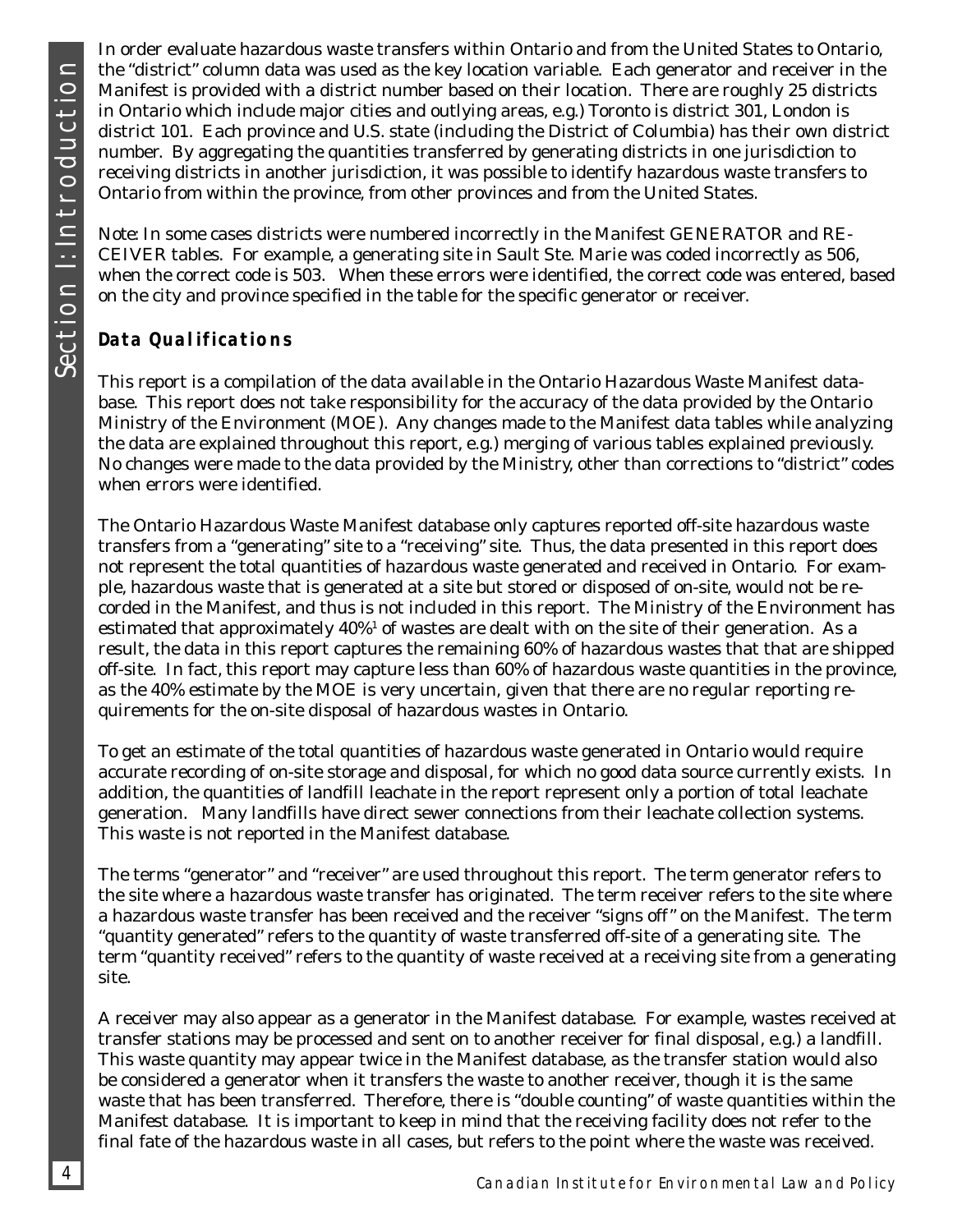The term "district" is used throughout this report to identify areas in the province where hazardous waste transfers have originated (named generation districts), and where hazardous waste transfers have been received (named receiving districts). It is important to note that each district is comprised of many generating sites and receiving sites.

The manifest database has named each district by the major municipality located within it, however in most cases the district includes outlying municipalities, except for the City of Toronto, which is comprised of the City of Toronto only. In all cases, the district names appear as presented in the manifest database, with the exception of the following:

- $\frac{1}{100}$  Ajax district (district 306) was renamed York and Durham Regions as the district included facilities in both regions;
- $\%$  The Ministry of the Environment changed district names from the 1994 dataset to the 1998 dataset; e.g.) Cambridge district was renamed Guelph district, North York district was renamed Toronto district, Oakville district was renamed Burlington district; the 1998 district names were used in all cases.

Appendix A presents the districts in Ontario and some of the municipalities within each district.

### **Structure of the report**

This report is presented in six sections. Section I presents the introduction to the report, and outlines the purpose and objectives of the report. This section also explains the methodology and the data qualifications that provide an understanding of how the analysis was conducted.

Section II presents hazardous waste generation in Ontario from 1994 to 1998. This section includes the quantity of hazardous waste generated in Ontario for this period by generating district, business type and waste type. This section also identifies the top generating sites in the province of leachate and non-leachate wastes for 1998.

Section III presents hazardous waste transfers to receiving sites in Ontario from 1994 to 1998. This section includes the quantities of hazardous waste received in Ontario for this period by receiving district, waste type and receiving facility. This section also identifies the top receiving sites in Ontario of leachate and non-leachate wastes for 1998.

Section IV presents hazardous waste transfers from the United States to Ontario from 1994 to 1998. This section includes the quantities of wastes transferred from U.S. generating sites to Ontario receiving sites for this period by generating district, receiving district, waste type and receiving facility. This section also identifies the top generating and receiving sites of U.S. hazardous waste transfers to Ontario for 1998.

Section V presents an analysis of the trends in hazardous waste generation and off-site transfers to receivers in Ontario from 1994 to 1998. The section identifies where the growth in hazardous waste generation has taken place by waste type, generating district, and jurisdiction. The section also highlights where the increasing quantities of hazardous wastes are being received in the province.

Section VI presents the conclusion to the report and comments on future studies and actions on the hazardous waste issue.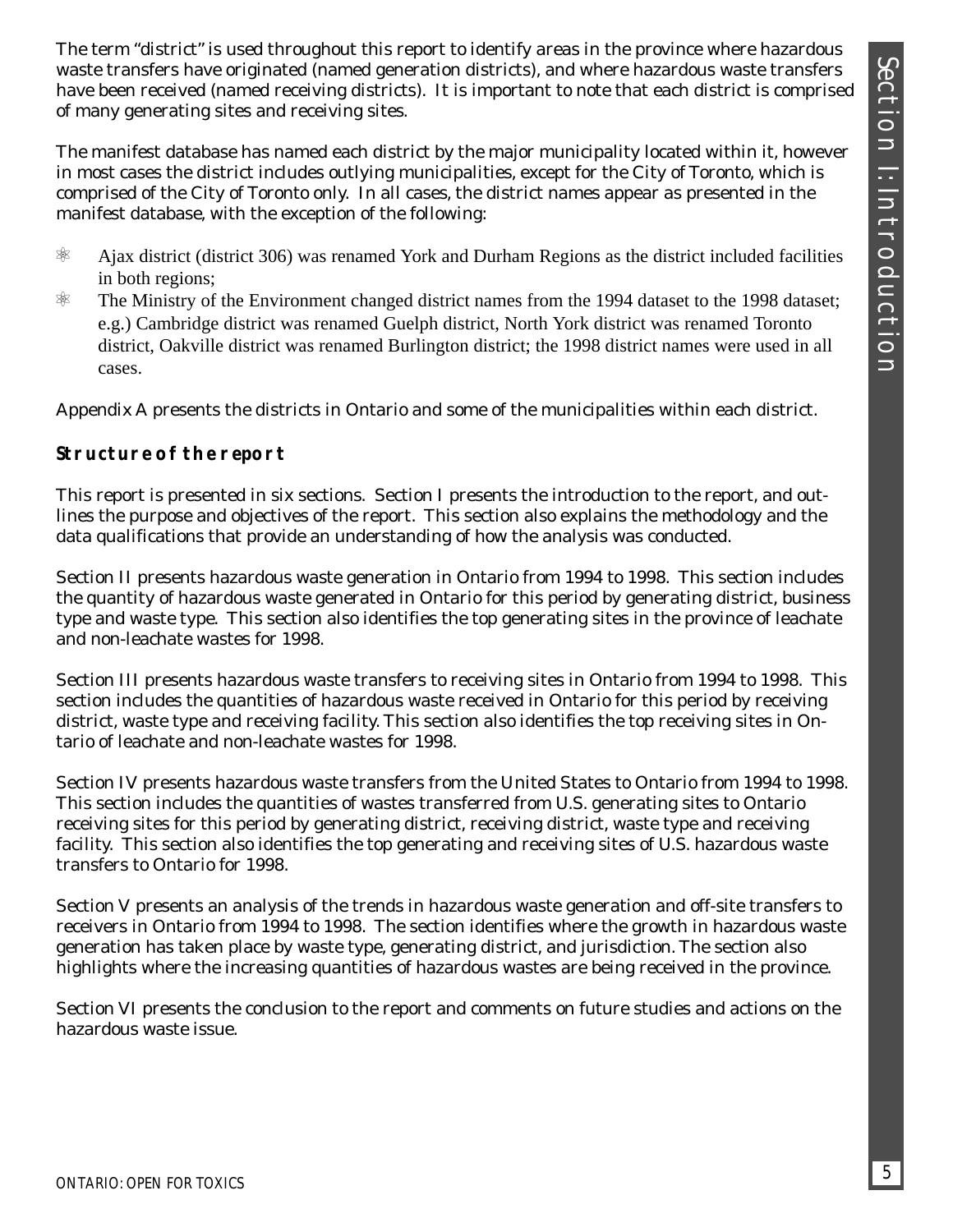## **The Environmental Implications of Increasing Hazardous Waste Generation and Transfers to Receiving Sites in Ontario**

The substances and materials constituting the hazardous waste generated and received in Ontario pose a range of potential threats to the environment and human health and safety. The most obvious problems are associated with wastes that are reactive, explosive, corrosive, infectious and radioactive.

In addition, a wide range of components of the waste stream in the province have properties that are harmful to human health or the environment in other ways. For example, steel making residues and other waste types have high metal concentrations. Many of these heavy metals, such as lead, mercury and cadmium, for example, are classified as "toxic" substances under the *Canadian Environmental Protection Act (CEPA)*<sup>2</sup> , and are known to be acutely toxic in high concentrations, and at lower levels may have deleterious effects on various human organs. Other metals, such as arsenic are classified as "toxic" under CEPA and are listed as human carcinogens by the International Cancer Research Centre (ICRC).3

The Hazardous Waste Manifest database identified the generation and receiving of organic compounds at sites in the province from 1994 to 1998. A number of organic compounds are also on the ICRC list of human carcinogens including chloroform, tetracholoroethylene, carbon tetrachloride and benzene.4 Other persistent organic compounds have been linked to immune system dysfunction, adverse impacts on the nervous system, bone marrow damage, and have been implicated as endocrine disrupting substances.

As highlighted in Figure 31 (page 55), increasing quantities of hazardous wastes are being received by water pollution control plants (WPCPs), landfills and transfer stations (including processing) in Ontario. There are environmental concerns and risks associated with hazardous wastes being received at these facilities.

Hazardous wastes being received at water pollution control plants (WPCPs) pose a concern as these facilities are designed generally to deal with organic waste. As a result, many toxic substances pass intact through the plants to receiving waterways, where they contribute to overall contamination of the environment. Concerns have also been raised about the disruption of sewage treatment processes than can be caused by toxic substances, resulting in the release of large quantities of untreated or partially treated sewage to the environment. 5

The increasing quantities of hazardous waste being received at landfills in Ontario raises numerous environmental and health concerns for neighbouring communities. Ontario has only one commercial landfill that is authorized to handle hazardous and solidified liquid industrial wastes. This is the Safety-Kleen facility near Sarnia, Ontario. The data from the manifest reports that this facility received almost all of the hazardous waste going to landfill in Ontario, with the exception of approximately 600 tonnes, which was received at other landfills in the province. Environmental concerns about hazardous waste receipts at landfills include the risk of off-site migration of leachate through the soil to waterways and to neighbouring properties.

Lastly, the increased transfer of hazardous wastes from generating facilities to receiving facilities in the province means that more wastes are being transported throughout the province via highways and railways. This raises the risk of accidents and spills, increasing the risk of exposure to hazardous wastes for communities through which these wastes are transported.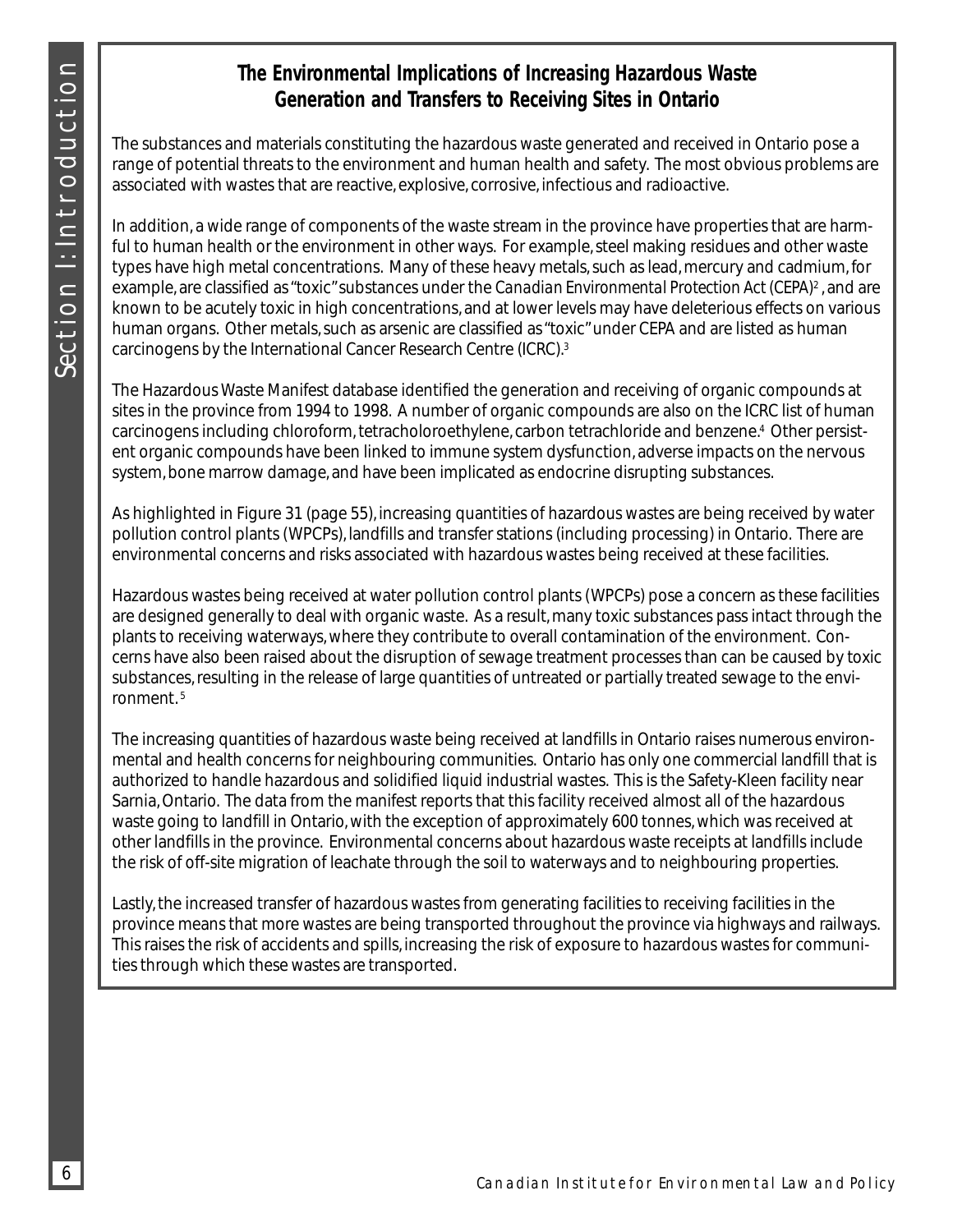

# **SECTION II: Hazardous Waste Generation in Ontario, 1994 to 1998**

#### *Note***: The generation quantities presented in this section reflect the quantity of generated hazardous waste transferred off-site from generating sites, and do not represent the total quantity of hazardous waste generated by each generating facility.**

In 1998, 1,816,585 tonnes of hazardous waste was generated in the province of Ontario. The quantity of hazardous waste generated at generating sites in Ontario has increased from 1.28 million tonnes in 1994 to 1.82 million tonnes in 1998, which is an increase of 535,911 tonnes or 41.8% from the quantity generated in 1994. Table 1 presents the quantities generated by Ontario generating sites from 1994 to 1998.

| Table 1: Quantity of hazardous wastes generated by Ontario generating sites, 1994 to 1998 |  |  |  |  |  |  |  |  |
|-------------------------------------------------------------------------------------------|--|--|--|--|--|--|--|--|
|-------------------------------------------------------------------------------------------|--|--|--|--|--|--|--|--|

| Year | <b>Quantity generated (tonnes)</b> | Percentage change from 1994 base year |
|------|------------------------------------|---------------------------------------|
| 1998 | 1,816,585                          | $+41.8%$                              |
| 1996 | 1,572,460                          | $+22.8%$                              |
| 1994 | 1,280,674                          |                                       |

Figure 1 illustrates the increasing trend of hazardous waste generation by Ontario generating sites from 1994 to 1998.



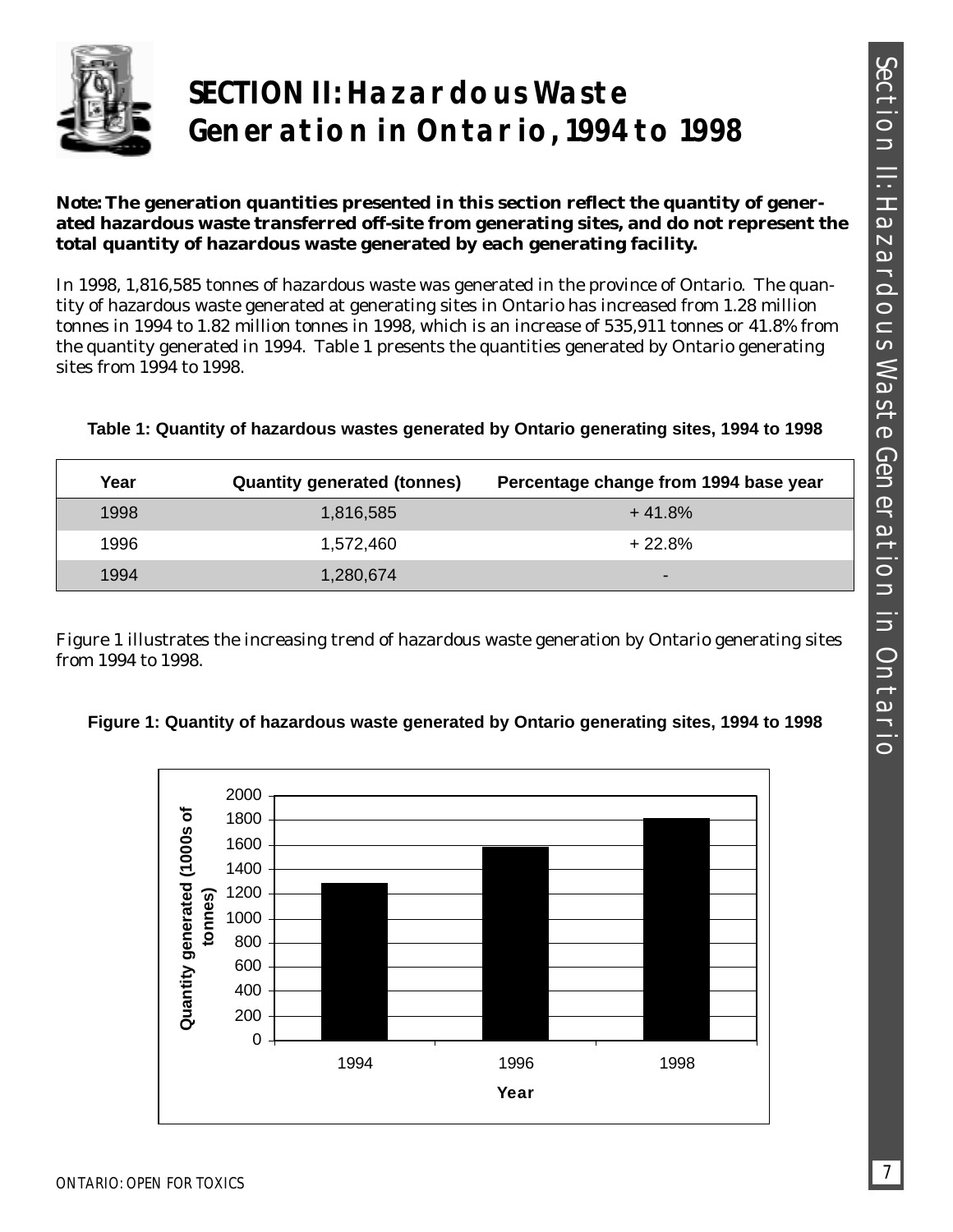## **The generators of hazardous waste in Ontario**

In 1998, there were approximately 13,000 Ontario generating sites of hazardous waste that transferred waste off-site. The major generating sites for 1998 included municipal landfills, waste management company facilities, steel manufacturing facilities and chemical plants amongst others. The top generating site of hazardous waste in the province for 1998 was Landfill #3 operated by the Corporation of the County of Essex, located in Maidstone, Ontario. In 1998, this site alone generated 70,377 tonnes of hazardous waste, all of which was landfill leachate. Table 2 presents the top 25 generating sites of hazardous waste and their primary waste type generated for 1998.

| <b>Rank</b>    | Generator <sup>6</sup>                             | <b>Generating site</b>                                | City                            | Quantity<br>generated<br>(tonnes) | <b>Primary waste</b><br>type generated |
|----------------|----------------------------------------------------|-------------------------------------------------------|---------------------------------|-----------------------------------|----------------------------------------|
| $\mathbf{1}$   | Corporation of the<br><b>County of Essex</b>       | Landfill #3                                           | Maidstone                       | 70,377                            | Landfill leachates                     |
| $\overline{2}$ | Municipality of<br>Ottawa-Carlton                  | <b>Trail Road</b><br><b>Landfill Site</b>             | Nepean                          | 69,461                            | Landfill leachates                     |
| 3              | <b>Huneault Waste</b><br>Management Ltd.           | 3354 Navan Rd.                                        | Gloucester                      | 69,408                            | <b>Landfill leachates</b>              |
| 4              | <b>Philip Enterprises</b><br>Inc.                  | 799-800<br>Parkdale Ave N.                            | Hamilton                        | 62,560                            | Steel making<br>residues               |
| 5              | City of London                                     | Concession 7<br>$R.R$ #1                              | London<br>Township              | 53,969                            | Landfill leachates                     |
| 6              | <b>Canadian Waste</b><br>Services Inc.             | Part Lot 3, south<br>of 1/2 of Lot 4,<br>Concession 3 | <b>West Carlton</b><br>Township | 51,129                            | Landfill leachates                     |
| $\overline{7}$ | Dow Chemical<br>Canada Inc.                        | <b>Dow Scott</b><br><b>Road Landfill</b>              | Sarnia                          | 48,881                            | Halogenated<br>solvents                |
| 8              | Innisfil Landfill<br>Corporation                   | Lots 8 and 9,<br>Concession 6                         | Innisfil<br>Township            | 45,798                            | Landfill leachates                     |
| 9              | Regional<br>Municipality of<br>Hamilton-Wentworth  | 1500 Haldibrook<br>Road                               | Glanbrook                       | 45,354                            | <b>Landfill leachates</b>              |
| 10             | Dofasco Inc.                                       | <b>Bayfront Plant</b>                                 | Hamilton                        | 42,382                            | Steel making<br>residues               |
| 11             | <b>General Motors</b><br>of Canada Ltd.            | 570 Glendale Ave. St.Catharines                       |                                 | 32,837                            | Alkaline wastes -<br>other metals      |
| 12             | Taro Aggregates<br>(Philip Services Inc.)          | 341 First Road<br>West                                | <b>Stoney Creek</b>             | 30,860                            | Landfill leachates                     |
| 13             | Regional Municipality 5400 Highway 25<br>of Halton |                                                       | Milton                          | 29,851                            | Landfill leachates                     |

| Table 2: Top 25 generating sites of hazardous waste in Ontario, 1998 |  |  |  |  |  |  |
|----------------------------------------------------------------------|--|--|--|--|--|--|
|----------------------------------------------------------------------|--|--|--|--|--|--|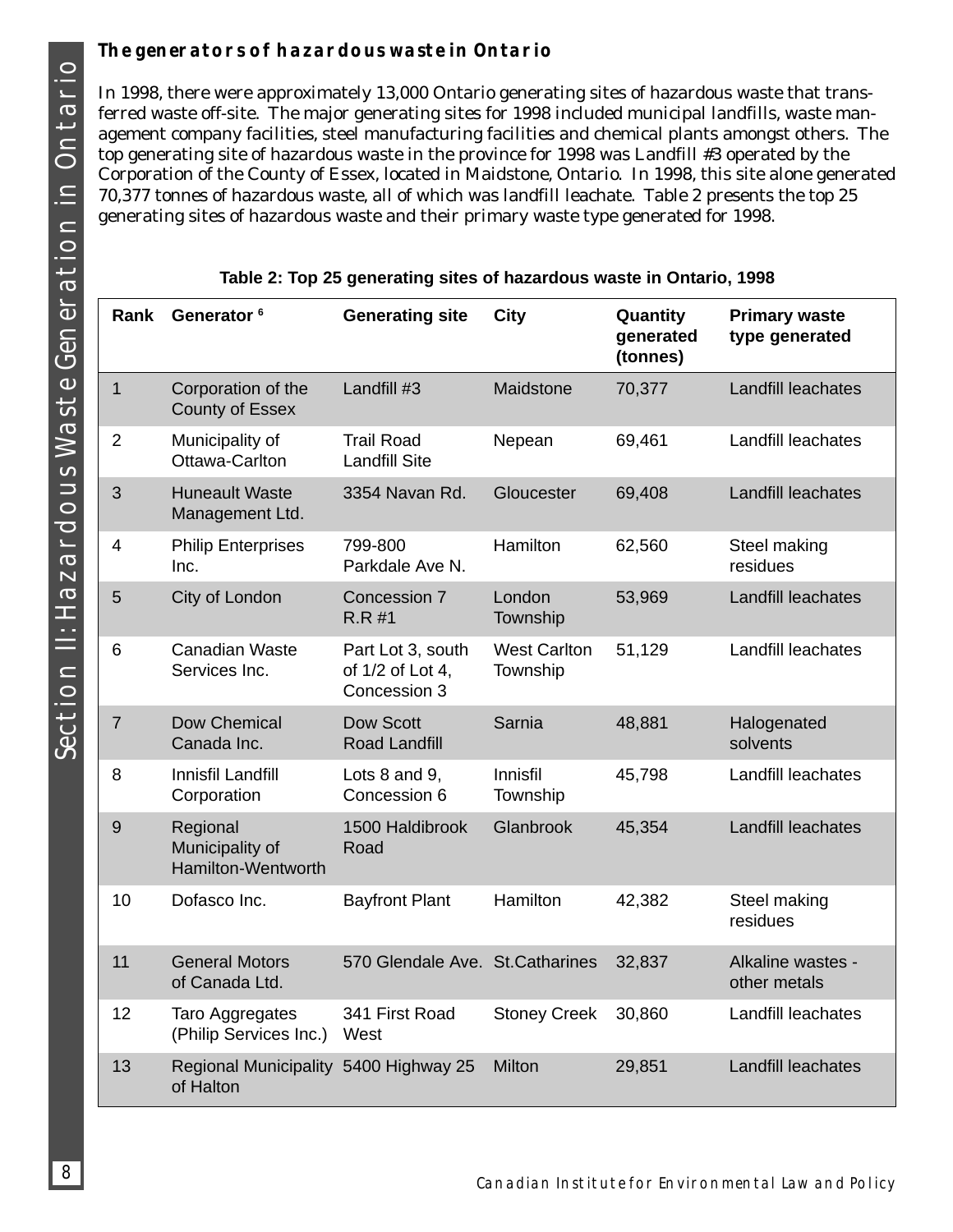| Rank | Generator <sup>6</sup>                    | <b>Generating site</b>                                  | <b>City</b>         | Quantity<br>generated<br>(tonnes) | <b>Primary waste</b><br>type generated |
|------|-------------------------------------------|---------------------------------------------------------|---------------------|-----------------------------------|----------------------------------------|
| 14   | Corporation of the<br>Township of Faraday | <b>Faraday Landfill</b><br><b>Site</b>                  | Faraday<br>Township | 28,760                            | Landfill leachates                     |
| 15   | Safety-Kleen<br>Canada Inc.               | 23 Regan Road                                           | <b>Brampton</b>     | 28,204                            | <b>Transfer station oils</b><br>wastes |
| 16   | <b>Regional Municipality</b><br>of Halton | <b>Closed Oakville</b><br><b>Landfill Site</b>          | Oakville            | 27,863                            | Landfill leachates                     |
| 17   | Dofasco Inc.                              | <b>Kenilworth Plant</b>                                 | Hamilton            | 27,335                            | Spent pickle liquor                    |
| 18   | <b>Co-steel Lasco</b>                     | <b>Hopkins Street</b><br>South                          | Whitby              | 23,988                            | Steel making<br>residues               |
| 19   | Laidlaw<br>Environmental <sup>7</sup>     | 2258 River Road                                         | London              | 21,381                            | Other specified<br>organics            |
| 20   | <b>Imperial Oil</b>                       | Area 1, Area 2,<br><b>Research Buildings</b>            | Sarnia              | 19,118                            | Other specified<br>organics            |
| 21   | Lynx Environmental                        | 4505 Fourth Street Windsor                              |                     | 17,784                            | <b>Transfer station</b><br>oils wastes |
| 22   | Safety-Kleen Ltd.                         | 2258 River Road                                         | London              | 17,017                            | Other specified<br>organics            |
| 23   | Laidlaw<br>Environmental                  | 551 Avonhead<br>Road                                    | Mississauga         | 16,912                            | Non-halogenated<br>rich organics       |
| 24   | ICI Canada Inc.                           | <b>ICI Forest</b><br>Products,<br><b>Cornwall Works</b> | Cornwall            | 16,561                            | Inert organic<br>wastes                |
| 25   | Ridge Landfill<br>Corporation Ltd.        | 20142 Erieau<br>Road                                    | <b>Blenheim</b>     | 16,453                            | Landfill leachates                     |

### **Table 2: Top 25 generating sites of hazardous waste in Ontario, 1998** (continued)

In 1998, 622,179 tonnes of landfill leachate wastes and 1,194,406 tonnes of non-leachate wastes were generated in Ontario. Landfill leachate wastes made up 34.2% of all hazardous waste generated in the province and thus represent the largest waste type generated in 1998. Therefore in Table 2, landfill leachate generators, specifically municipally and privately owned landfill sites are prominent in the list of the top generating sites of hazardous waste in the province. Fully, seven of the top ten generators in the table are landfill sites. The other top generating sites on the list vary from steel manufacturing facilities to petrochemical facilities.

In order to get a more accurate picture of the top hazardous waste generators in the province it is useful to separate landfill leachate generation from non-leachate generation<sup>8</sup>. This report makes the distinction between leachate and non-leachate wastes because of the large quantities of leachate wastes generated in the province, and the types of wastes that comprise landfill leachate. Landfill leachate is a highly polluted liquid containing high concentrations of salts, nutrients, biodegradable organics, heavy metals, and trace amounts of numerous synthetic organic compounds.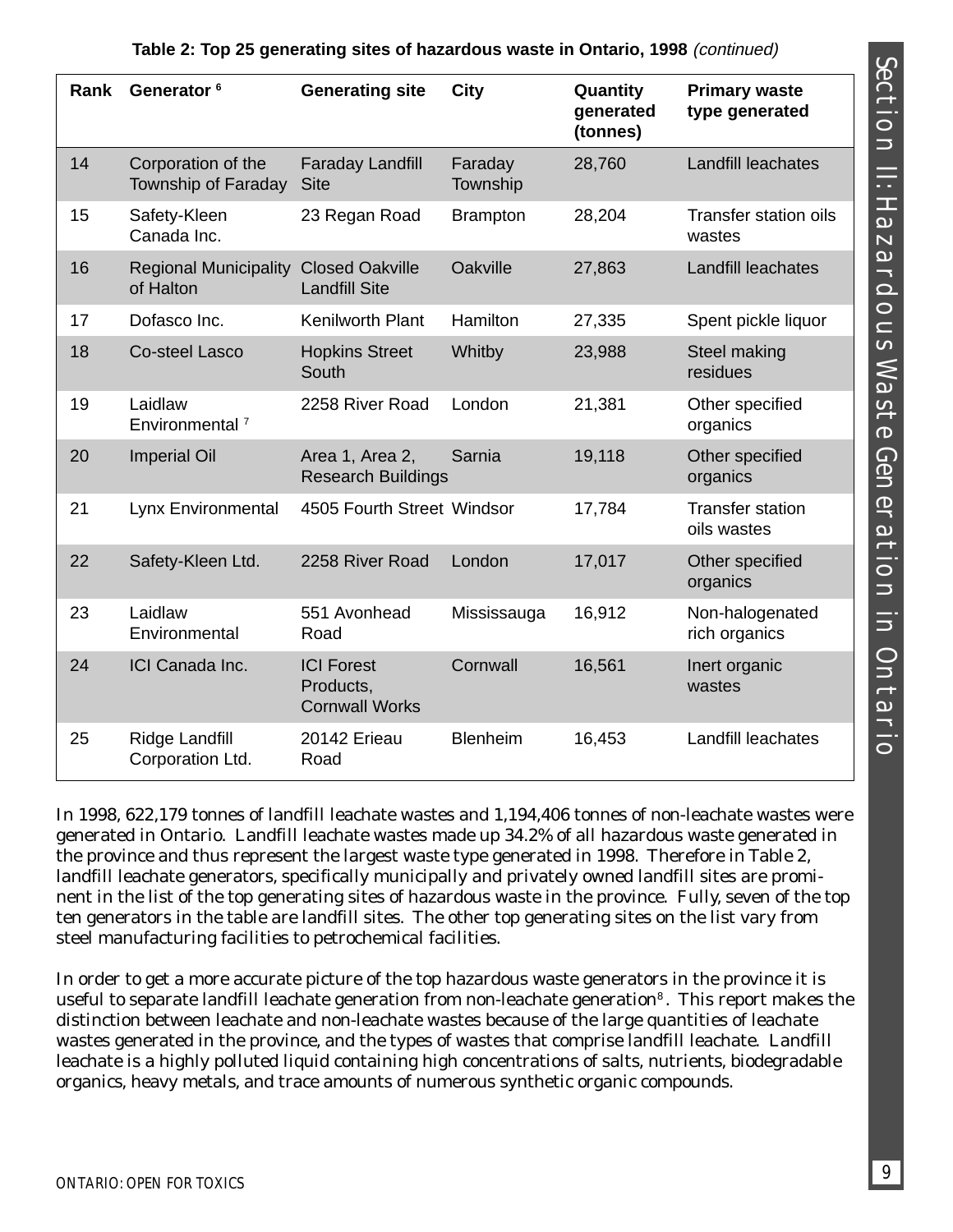Table 3 and Table 4 present the top generating sources of landfill leachate wastes and non-leachate wastes respectively.

|  |  |  | Table 3: Top 25 generating sites of landfill leachate wastes in Ontario, 1998 |  |
|--|--|--|-------------------------------------------------------------------------------|--|
|--|--|--|-------------------------------------------------------------------------------|--|

| Rank           | <b>Generator</b>                                      | <b>Generating site</b>                                       | <b>City</b>                            | <b>Quantity generated</b><br>(tonnes) |
|----------------|-------------------------------------------------------|--------------------------------------------------------------|----------------------------------------|---------------------------------------|
| 1              | Corporation of the<br><b>County of Essex</b>          | Landfill #3                                                  | Maidstone                              | 70,377                                |
| $\overline{2}$ | <b>Huneault Waste</b><br>Management Ltd.              | 3354 Navan Rd.                                               | Gloucester                             | 69,406                                |
| 3              | Municipality of<br><b>Ottawa-Carlton</b>              | <b>Trail Road Landfill</b>                                   | Nepean<br><b>Site</b>                  | 69,020                                |
| 4              | City of London                                        | Concession 7<br>$R.R$ #1                                     | London<br>Township                     | 53,969                                |
| 5              | <b>Canadian Waste</b><br>Services Inc.                | Part Lot 3, south of $\frac{1}{2}$<br>of Lot 4, Concession 3 | <b>West Carlton</b><br>Township        | 51,129                                |
| 6              | Innisfil Landfill<br>Corporation                      | Lots 8 and 9,<br>Concession 6                                | Innisfil Township                      | 45,798                                |
| $\overline{7}$ | <b>Regional Municipality</b><br>of Hamilton-Wentworth | 1500 Haldibrook Road                                         | Glanbrook                              | 45,354                                |
| 8              | Taro Aggregates<br>(Philip Services Inc.)             | 341 First Road West                                          | <b>Stoney Creek</b>                    | 30,790                                |
| 9              | <b>Regional Municipality</b><br>of Halton             | 5400 Highway 25                                              | Milton                                 | 29,194                                |
| 10             | Corporation of the<br>Township of Faraday             | <b>Faraday Landfill Site</b>                                 | Faraday<br>Township                    | 28,760                                |
| 11             | <b>Regional Municipality</b><br>of Halton             | <b>Closed Oakville</b><br><b>Landfill Site</b>               | Oakville                               | 27,863                                |
| 12             | <b>Ridge Landfill</b><br>Corporation Ltd.             | 20142 Erieau Road                                            | <b>Blenheim</b>                        | 16,441                                |
| 13             | Corporation of the<br><b>County of Essex</b>          | <b>Essex County</b><br>Landfill #1                           | Township of<br><b>Colchester North</b> | 12,938                                |
| 14             | Town of Cobourg                                       | <b>Cobourg Landfill Site</b>                                 | Haldimand<br>Township                  | 12,477                                |
| 15             | Owens-Corning<br>Canada Inc.                          | Scott Road at<br><b>Imperial Avenue</b>                      | Sarnia                                 | 11,418                                |
| 16             | <b>Green Lane Landfill</b>                            | Lot 22, Concession 3                                         | Southwold<br>Township                  | 9,883                                 |
| 17             | <b>County of Simcoe</b>                               | Wasaga Beach Landfill<br>Site - Site #15                     | Town of Wasaga<br><b>Beach</b>         | 7,979                                 |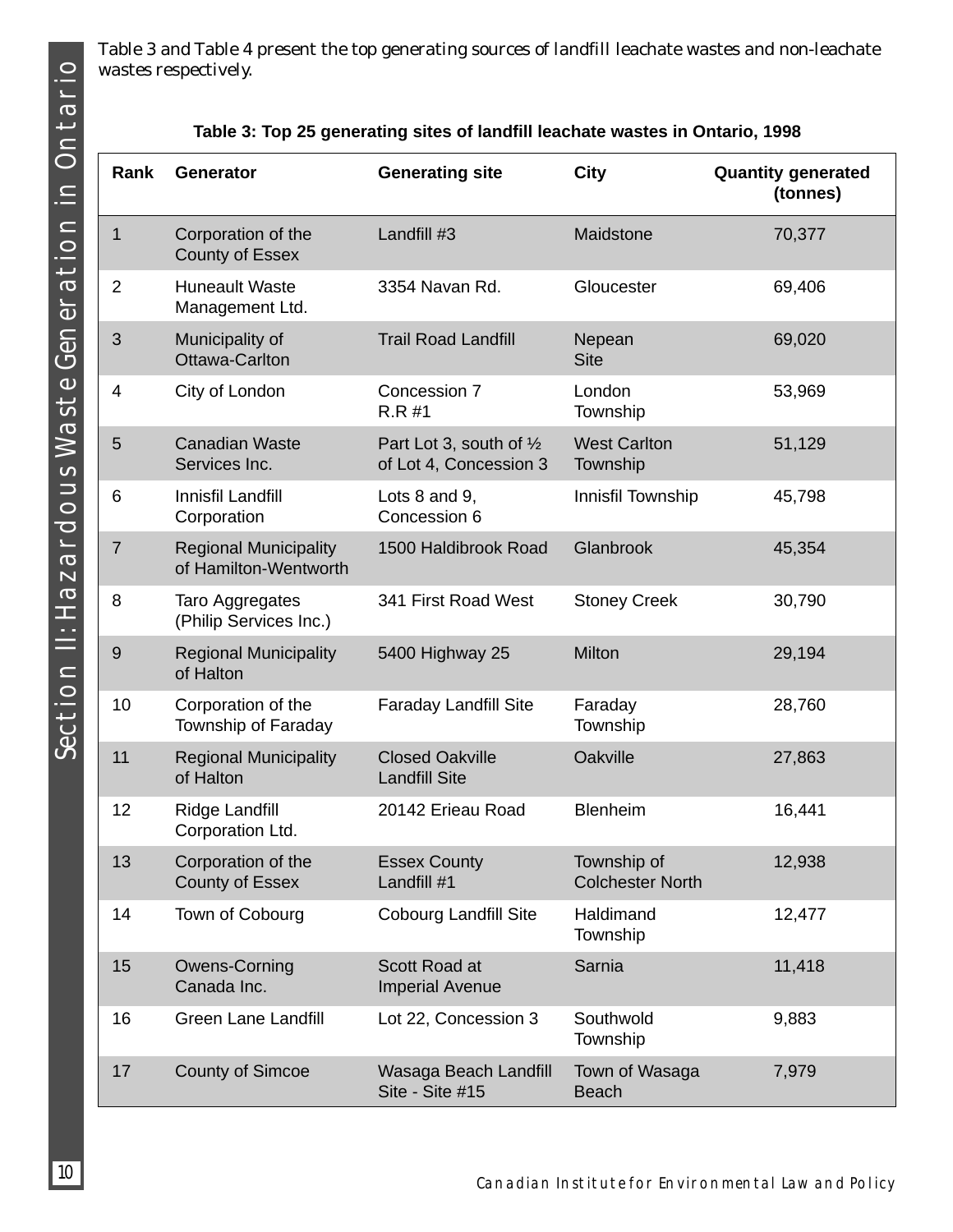| Rank | <b>Generator</b>                                     | <b>Generating site</b>                         | <b>City</b>                | <b>Quantity generated</b><br>(tonnes) |
|------|------------------------------------------------------|------------------------------------------------|----------------------------|---------------------------------------|
| 18   | Dow Chemical<br>Canada Inc.                          | Dow Scott Road<br>Landfill                     | Sarnia                     | 6,542                                 |
| 19   | <b>Regional Municipality</b><br>of Haldimand-Norfolk | <b>Tom Howe Landfill Site</b>                  | Nanticoke                  | 6,022                                 |
| 20   | Bowater Pulp & Paper<br>Canada Inc.                  | <b>DND Rifle Range</b><br>(Mt. McKay Landfill) | <b>Thunder Bay</b>         | 5,184                                 |
| 21   | <b>County of Simcoe</b>                              | Concession 5 West,<br>1/2 Lot 13               | Essa Township              | 2,479                                 |
| 22   | Canadian Waste<br>Services of Ontario Ltd.           | S.W. 1/2 Lot 7,<br><b>Townline Range</b>       | <b>Harwich</b><br>Township | 1,963                                 |
| 23   | <b>County of Simcoe</b>                              | West Half Lot 30,<br>Concession 1              | Nottawasaga<br>Township    | 1,786                                 |
| 24   | Bayer Rubber Inc.                                    | Landfill Site, Scott Road                      | Sarnia                     | 1,123                                 |
| 25   | <b>Courtice Auto</b><br>Wreckers Ltd.                | 1515 Thornton<br>Road North                    | Oshawa                     | 879                                   |

**Table 3: Top 25 generating sites of landfill leachate wastes in Ontario, 1998** (continued)

The top generating sources of landfill leachates in the province for 1998 were municipally and privately owned landfill sites. The majority of these landfills are actively receiving waste, while others have closed down, but are still producing landfill leachates. These landfills tended to be scattered throughout the province with a greater concentration in southern Ontario around major urban centres, specifically Ottawa, Windsor and Hamilton.

| Rank | <b>Generator</b>                       | <b>Generating site</b>                       | <b>City</b>          | <b>Quantity generated</b><br>(tonnes) |
|------|----------------------------------------|----------------------------------------------|----------------------|---------------------------------------|
| 1    | Philip Enterprises Inc.                | 799-800 Parkdale Ave N. Hamilton             |                      | 62,560                                |
| 2    | Dofasco Inc.                           | <b>Bayfront Plant</b>                        | Hamilton             | 42,382                                |
| 3    | Dow Chemical Canada<br>Inc.            | Dow Scott Road Landfill                      | Sarnia               | 42,339                                |
| 4    | General Motors of<br>Canada Ltd.       | 570 Glendale Ave.                            | <b>St.Catharines</b> | 32,837                                |
| 5    | Safety-Kleen Canada Inc. 23 Regan Road |                                              | <b>Brampton</b>      | 28,204                                |
| 6    | Dofasco Inc.                           | <b>Kenilworth Plant</b>                      | Hamilton             | 27,335                                |
| 7    | Co-steel Lasco                         | <b>Hopkins Street South</b>                  | Whitby               | 23,988                                |
| 8    | Laidlaw Environmental                  | 2258 River Road                              | London               | 21,356                                |
| 9    | <b>Imperial Oil</b>                    | Area 1, Area 2,<br><b>Research Buildings</b> | Sarnia               | 19,118                                |

### **Table 4: Top 25 generating sites of non-leachate wastes in Ontario, 1998**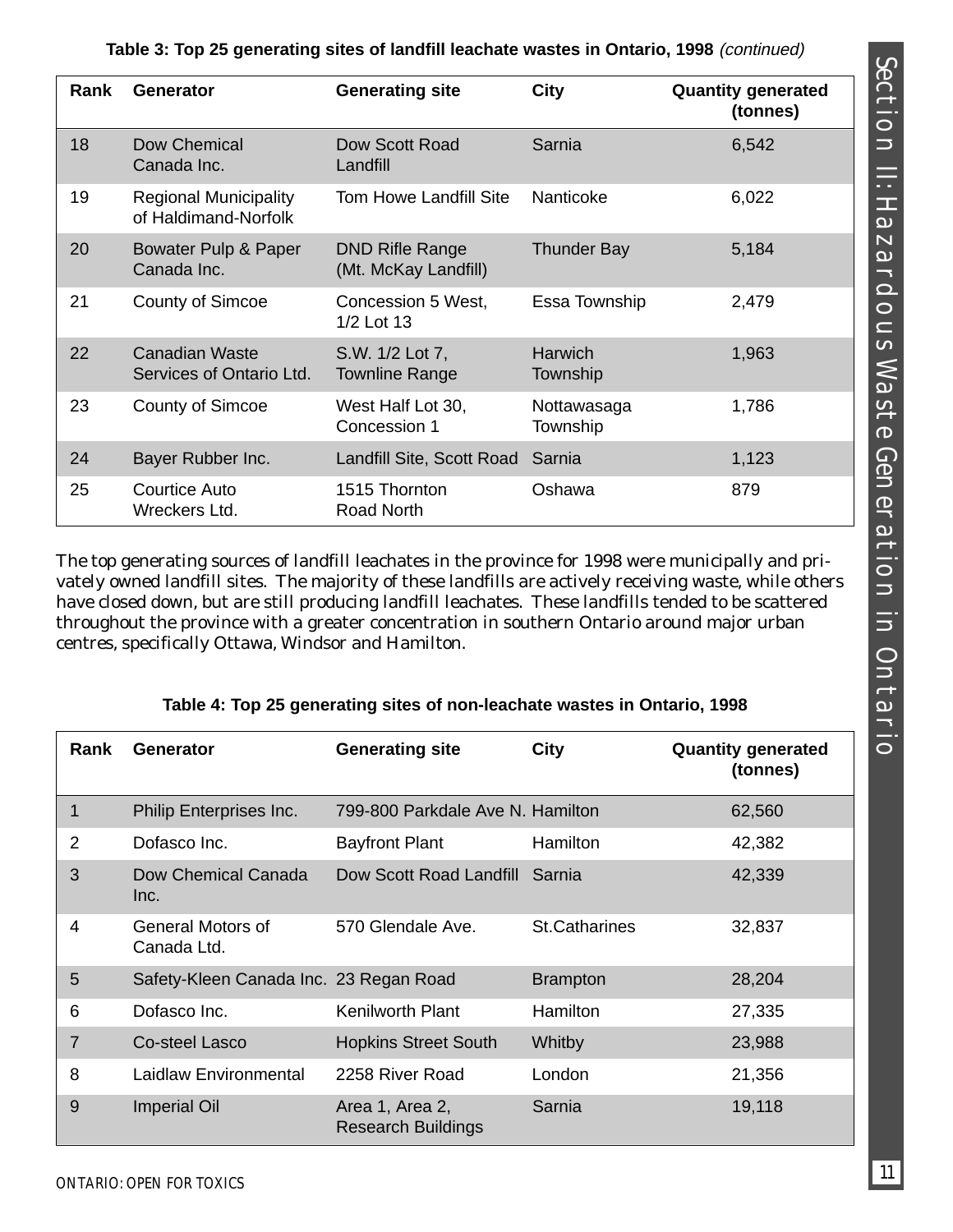#### **Table 4: Top 25 generating sites of non-leachate wastes in Ontario, 1998** (continued)

| Rank | <b>Generator</b>                               | <b>Generating site</b>                                  | <b>City</b>             | <b>Quantity generated</b><br>(tonnes) |
|------|------------------------------------------------|---------------------------------------------------------|-------------------------|---------------------------------------|
| 10   | <b>Lynx Environmental</b>                      | 4505 Fourth Street                                      | Windsor                 | 17,784                                |
| 11   | Safety-Kleen Ltd.                              | 2258 River Road                                         | London                  | 17,017                                |
| 12   | Laidlaw Environmental <sup>9</sup>             | 551 Avonhead Road                                       | Mississauga             | 16,912                                |
| 13   | ICI Canada Inc.                                | ICI Forest Products,<br><b>Cornwall Works</b>           | Cornwall                | 16,561                                |
| 14   | Uniroyal Chemical Ltd.                         | 25 Erb Street                                           | Elmira                  | 14,063                                |
| 15   | <b>Office Specialty</b>                        | 67 Toll Road                                            | <b>East Gwillimbury</b> | 14,029                                |
| 16   | Philip Enterprises Inc.                        | 55 Vulcan Street                                        | Etobicoke               | 13,794                                |
| 17   | Dofasco Inc.                                   | Main Plant Facilities -<br>Gage Avenue and<br>Beach Rd. | Hamilton                | 13,371                                |
| 18   | <b>Canadian National</b><br>Railway Company    | Cargoflo, 8820 Keele St. Vaughan                        |                         | 13,365                                |
| 19   | Safety-Kleen Ltd.                              | 551 Avonhead Road                                       | Mississauga             | 13,311                                |
| 20   | Stelco Inc.                                    | <b>Hilton Works</b>                                     | <b>Hamilton</b>         | 12,257                                |
| 21   | Nova Chemicals Ltd.                            | Styrene II Unit, east<br>of Tashmoo Avenue              | Sarnia                  | 12,250                                |
| 22   | Abitibi-Consolidated Inc.                      | Fort Frances Division,<br>145 Third Street West         | <b>Fort Frances</b>     | 12,195                                |
| 23   | Philip Enterprises Inc.                        | 1731 Pettit Road                                        | <b>Fort Erie</b>        | 11,391                                |
| 24   | Dow Chemical<br>Canada Inc.                    | 1425 Vidal Street South                                 | Sarnia                  | 11,245                                |
| 25   | <b>Canflow Environmental</b><br>Services Corp. | 4164 Discovery<br>Line Road                             | Petrolia                | 10,176                                |

As highlighted in Table 4, the top generating sources of non-leachate hazardous wastes in the province for 1998 included environmental services (waste management) firms such as Philip Environmental Services and Laidlaw Inc., petrochemical producers (e.g. Dow Chemical and Imperial Oil), and steel producers such as Dofasco and Stelco. The top producers of non-leachate hazardous wastes were concentrated in southwestern Ontario and in the Hamilton-Wentworth Region.

The HW manifest database classifies hazardous waste generators by business type. Table 5 presents the top 25 business types that generated hazardous waste in 1998. The top generators of hazardous waste were businesses related to waste management (i.e. municipal corporations operating landfill sites), and businesses related to the chemical, steel producing and automobile industries.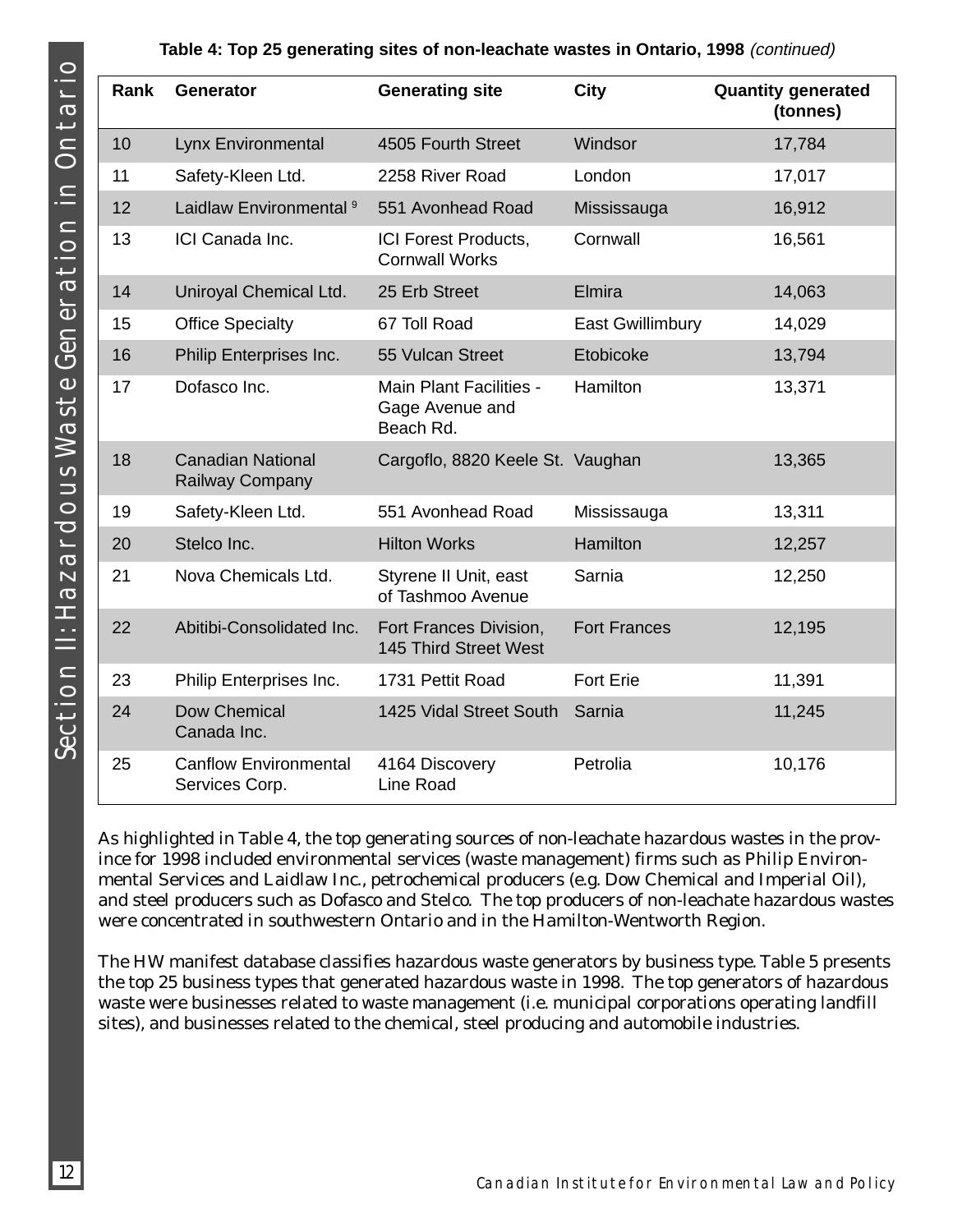| Rank           | <b>Business type</b>                 | <b>Quantity generated (tonnes)</b> |
|----------------|--------------------------------------|------------------------------------|
| $\mathbf{1}$   | <b>Other Services</b>                | 268,622                            |
| $\overline{2}$ | <b>Environmental Administration</b>  | 178,096                            |
| 3              | <b>Other Utility Industry</b>        | 161,029                            |
| $\overline{4}$ | <b>Other Construction Services</b>   | 96,959                             |
| 5              | <b>Industrial Organic Chemical</b>   | 84,646                             |
| 6              | Ferro-Alloys Industry                | 80,543                             |
| $\overline{7}$ | <b>Transportation Administration</b> | 70,542                             |
| 8              | <b>Other Primary Steel</b>           | 64,611                             |
| $9\,$          | <b>Regulatory Services</b>           | 57,870                             |
| 10             | <b>Vehicle Engine Industry</b>       | 51,279                             |
| 11             | <b>Bulk Liquid Trucking</b>          | 48,872                             |
| 12             | Industrial Inorganic Chemical        | 47,543                             |
| 13             | <b>Coating of Metal Processing</b>   | 36,130                             |
| 14             | Other Truck/Transportation           | 31,384                             |
| 15             | <b>Limestone Quarries</b>            | 31,225                             |
| 16             | <b>Other Waste Materials</b>         | 30,393                             |
| 17             | <b>Lubricants Oil and Grease</b>     | 25,638                             |
| 18             | <b>Plastic and Synthetic Resins</b>  | 24,741                             |
| 19             | Motor Vehicle Industry               | 23,658                             |
| 20             | Pulp Industry                        | 18,935                             |
| 21             | <b>Other Vehicle Accessories</b>     | 18,428                             |
| 22             | Other Petroleum and Coal             | 16,999                             |
| 23             | Railway Transportation Industry      | 16,984                             |
| 24             | Vehicle Stampings Industry           | 15,971                             |
| 25             | <b>Other Stamped Metal</b>           | 14,065                             |

## **Table 5: Top 25 business type generators of hazardous waste in Ontario, 1998**

## **Hazardous waste generating districts in Ontario**

Hazardous waste generation in Ontario for 1998 varied amongst the various districts<sup>10</sup> in the province. Appendix A provides a list of the districts classified in the HW manifest and the municipalities that fall within each district. Table 6 presents the quantity of hazardous waste generated by sites in each Ontario district and the primary waste type generated in each district.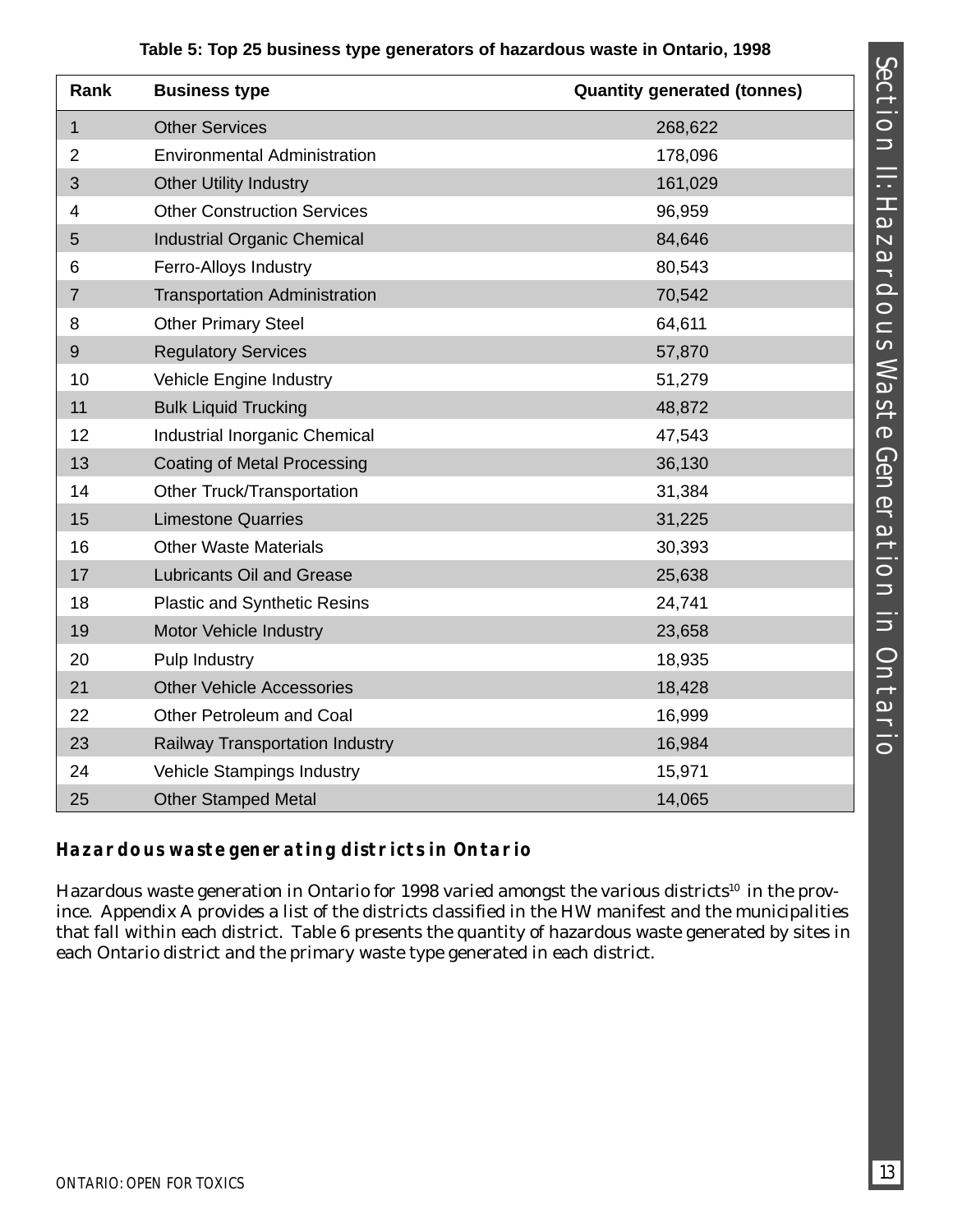| <b>Rank</b>    | Generating district <sup>11</sup> | <b>Quantity generated</b><br>(tonnes) | <b>Primary waste type</b><br>generated |
|----------------|-----------------------------------|---------------------------------------|----------------------------------------|
| $\mathbf 1$    | Hamilton                          | 299,660                               | Landfill leachates                     |
| $\overline{2}$ | Ottawa                            | 227,698                               | Landfill leachates                     |
| 3              | <b>Burlington</b>                 | 217,797                               | Landfill leachates                     |
| 4              | Windsor                           | 177,059                               | Landfill leachates                     |
| 5              | Sarnia                            | 143,517                               | <b>Halogenated solvents</b>            |
| 6              | London                            | 137,153                               | Landfill leachates                     |
| $\overline{7}$ | <b>St.Catharines</b>              | 111,920                               | Alkaline wastes - other metals         |
| 8              | York and Durham Regions           | 110,901                               | Steel making residues                  |
| 9              | <b>Barrie</b>                     | 87,447                                | Landfill leachates                     |
| 10             | Guelph                            | 86,335                                | <b>Emulsified oils</b>                 |
| 11             | Toronto                           | 82,604                                | Oil skimmings and sludges              |
| 12             | Kingston                          | 41,720                                | Landfill leachates                     |
| 13             | Cornwall                          | 30,165                                | Inert inorganic wastes                 |
| 14             | Peterborough                      | 21,349                                | Landfill leachates                     |
| 15             | Kenora                            | 12,860                                | Other specified inorganics             |
| 16             | <b>Thunder Bay</b>                | 12,826                                | Landfill leachates                     |
| 17             | Sudbury                           | 8,643                                 | <b>Transfer station oils wastes</b>    |
| 18             | South Porcupine                   | 2,595                                 | Waste oils and lubricants              |
| 19             | Owen Sound                        | 2,324                                 | Inert inorganic wastes                 |
| 20             | Sault Ste. Marie                  | 1,124                                 | Waste oils and lubricants              |
| 21             | North Bay                         | 886                                   | Waste oils and lubricants              |

➔





- Sarnia 8%
- Windsor 10%
- Burlington 12%
- Ottawa 13%
- ← Hamilton 16%
- All other Ontario districts 41%

**Figure 2: Percentage of hazardous waste generation in Ontario by district, 1998**

As seen in Table 6, generating sites in the Hamilton district generated the greatest quantity of hazardous waste in 1998, having generated almost 300,000 tonnes of hazardous waste, representing 16% of hazardous waste generation (as seen in Figure 2) in the province in 1998. This is due in part to the siting of solid waste landfills in the district in addition to the concentration of industries such as steel producers. A more detailed description of hazardous waste generation in the Hamilton district is provided in the following box.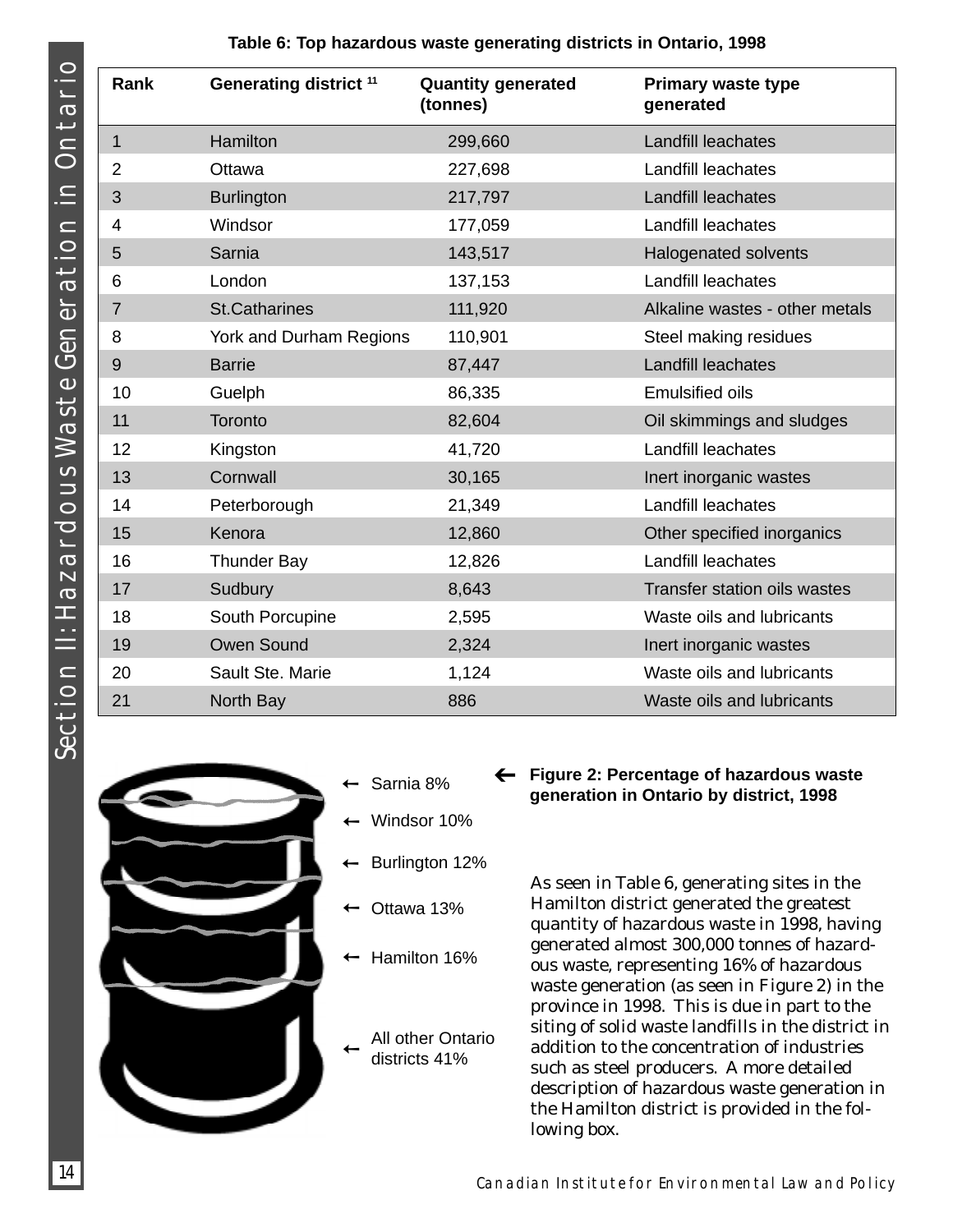## **Hazardous Waste District Profile: HAMILTON DISTRICT**

**Location**: located in southern Ontario, on the western corner of Lake Ontario

**Municipalities**: Hamilton district includes the City of Hamilton and surrounding municipalities, including2 Ancaster, Dundas and Stoney Creek

**Hazardous waste generation in 1998**: 299,660 tonnes, which ranks the district as the #1 generator of hazardous waste in Ontario, generating 16% of hazardous waste in the Province

**Top generating sites in the district**: Hamilton district has four of the top 25 generators of hazardous waste in the Province, they are:

1) Philip Enterprises Inc., facility located at 799-800 Parkdale Ave N. in Hamilton

- $\frac{1}{100}$  Generated 69,408 tonnes of hazardous waste in 1998
- $%$  Ranked #4 of top generating sites in Ontario<br> $%$  Landfill leachate is the primary waste type ge
- Landfill leachate is the primary waste type generated

2) Region Municipality of Hamilton-Wentworth, facility located at 1500 Haldibrook Road in Glanbrook

- $\frac{\text{\$}}{\text{\$}}$  Generated 45,354 tonnes of hazardous waste in 1998<br> $\frac{\text{\$}}{\text{\$}}$  Ranked #9 of the top generating sites in Ontario
- $%$  Ranked #9 of the top generating sites in Ontario<br> $%$  Landfill leachate is the primary waste type gener
- Landfill leachate is the primary waste type generated

3) Taro Aggregates (Philip Services Inc.), facility located at 341 First Road West in Stoney Creek

- $\frac{1}{100}$  Generated 30,860 tonnes of hazardous waste in 1998
- $%$  Ranked #12 of the top 25 generators in Ontario<br> $%$  Landfill leachate is the primary waste type gene
- Landfill leachate is the primary waste type generated

4) Dofasco Inc., the Kenilworth Plant located in Hamilton

- $\frac{\text{\$}}{\text{\$}}$  Generated 27,335 tonnes of hazardous waste in 1998<br> $\frac{\text{\$}}{\text{\$}}$  Ranked #17 of top 25 generators in Ontario
- $%$  Ranked #17 of top 25 generators in Ontario<br> $%$  Primary waste type generated is spent pickl
- Primary waste type generated is spent pickle liquor

**Types of hazardous waste generated**: the top waste types generated in the Hamilton district in 1998 are as follows:

#### **Table 7: Top waste types generated in Hamilton district, 1998**

| Rank | <b>Waste type</b>            | <b>Quantity generated (tonnes)</b> |
|------|------------------------------|------------------------------------|
| 1    | Landfill leachate wastes     | 82,226                             |
| 2    | Steel making residues        | 58,431                             |
| 3    | Transfer station oils wastes | 38,426                             |
| 4    | Other specified inorganics   | 30,064                             |
| 5    | Spent pickle liquor          | 23,645                             |
| 6    | <b>Emulsified oils</b>       | 16,734                             |
| 7    | Oil skimmings and sludges    | 9,864                              |
| 8    | Waste oils and lubricants    | 9,692                              |
| 9    | Halogenated solvents         | 8,950                              |
| 10   | Heavy fuels                  | 4,358                              |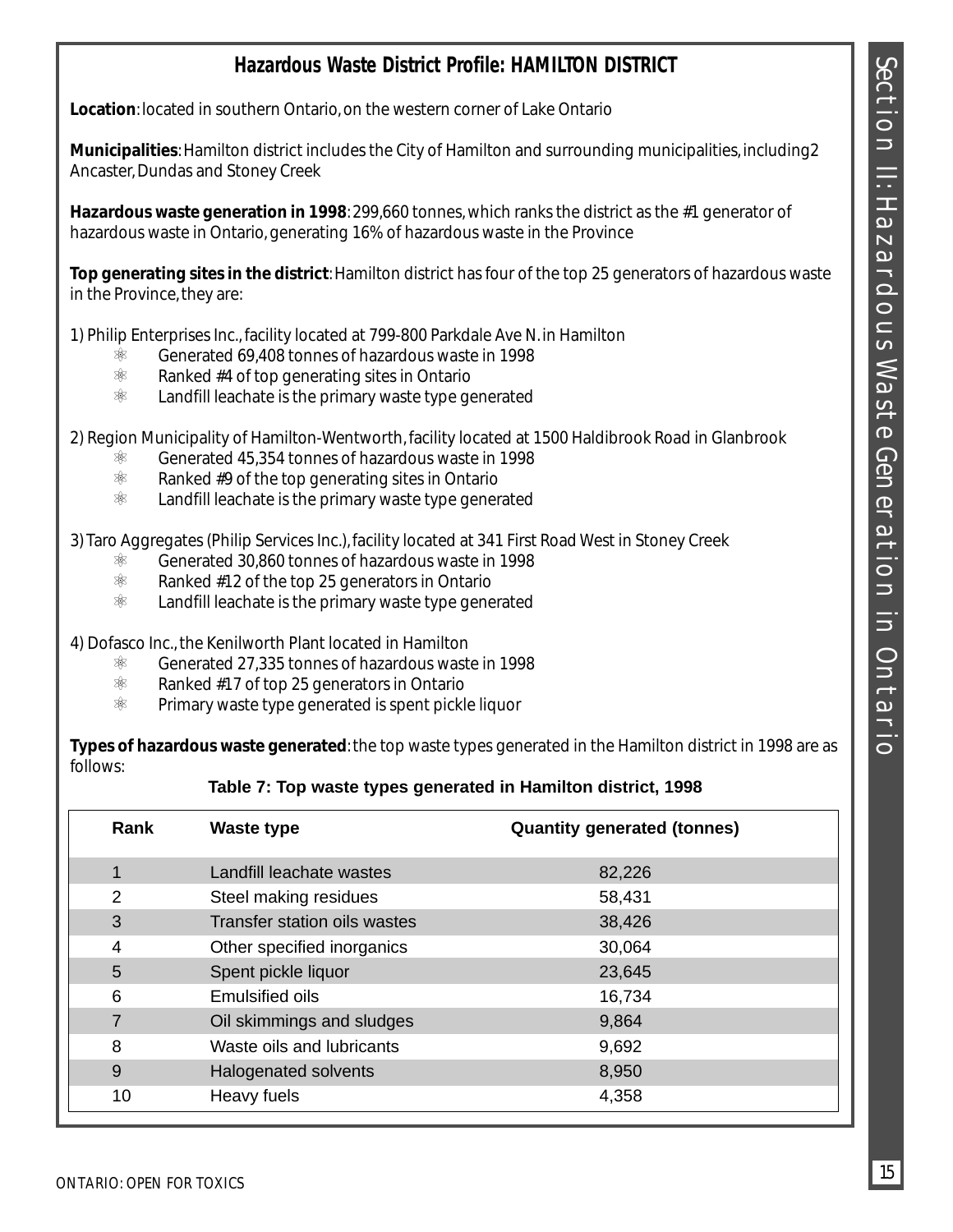## **Hazardous Waste Profile: HAMILTON DISTRICT**

**Hazardous waste generation trend**: from 1994 to 1998, the quantity of hazardous waste generated in Hamilton district has increased by 155% from 117,394 tonnes generated in 1994 to 299,660 tonnes in 1998



**Figure 3: Hazardous waste generation in Hamilton District, 1994 to 1998**

The industrial composition of each region was also an important factor in determining the quantity of waste generated. Hazardous waste generation in 1998 was higher in southwestern Ontario and the Greater Toronto area (including the Golden Horseshoe) and lower in northern and central Ontario. This is not surprising given the concentration of petrochemical producers in southwestern Ontario and the concentration of industrial manufacturers in the GTA and the Golden Horseshoe.

Four of the top five generating districts in the province have experienced an increase in hazardous waste generation from 1994 to 1998. This is highlighted in Table 8 and Figure 4. Overall, hazardous waste generation has increased by 10% to 914% in these four districts. The greatest increase in generation was in the district of Ottawa, which is primarily due to an increase in landfill leachates generated in the district by solid waste landfills. Amongst the major generating districts, the only district that showed a decrease in its generation levels was the district of Sarnia.

| Generating<br>district   | Quantity<br>generated in<br><b>1998 (tonnes)</b> | Quantity<br>generated in<br><b>1994 (tonnes)</b> | <b>Quantity change</b><br>in generation<br>from 1994 to 1998 | Percentage change<br>in generation from<br>1994 to 1998 |
|--------------------------|--------------------------------------------------|--------------------------------------------------|--------------------------------------------------------------|---------------------------------------------------------|
| Hamilton                 | 299,660                                          | 117,394                                          | $+182,226$                                                   | $+155%$                                                 |
| Ottawa                   | 227,698                                          | 22,471                                           | $+205,227$                                                   | $+913%$                                                 |
| Burlington <sup>12</sup> | 217,797                                          | 153,741                                          | $+64,056$                                                    | $+42%$                                                  |
| Windsor                  | 177,059                                          | 161,140                                          | $+15,919$                                                    | $+10%$                                                  |
| Sarnia                   | 143,517                                          | 161,424                                          | $-17,907$                                                    | $-11%$                                                  |

|  | Table 8: Quantity of waste generated in each of the top five 1998 generating districts, 1994 to 1998 |  |  |  |
|--|------------------------------------------------------------------------------------------------------|--|--|--|
|  |                                                                                                      |  |  |  |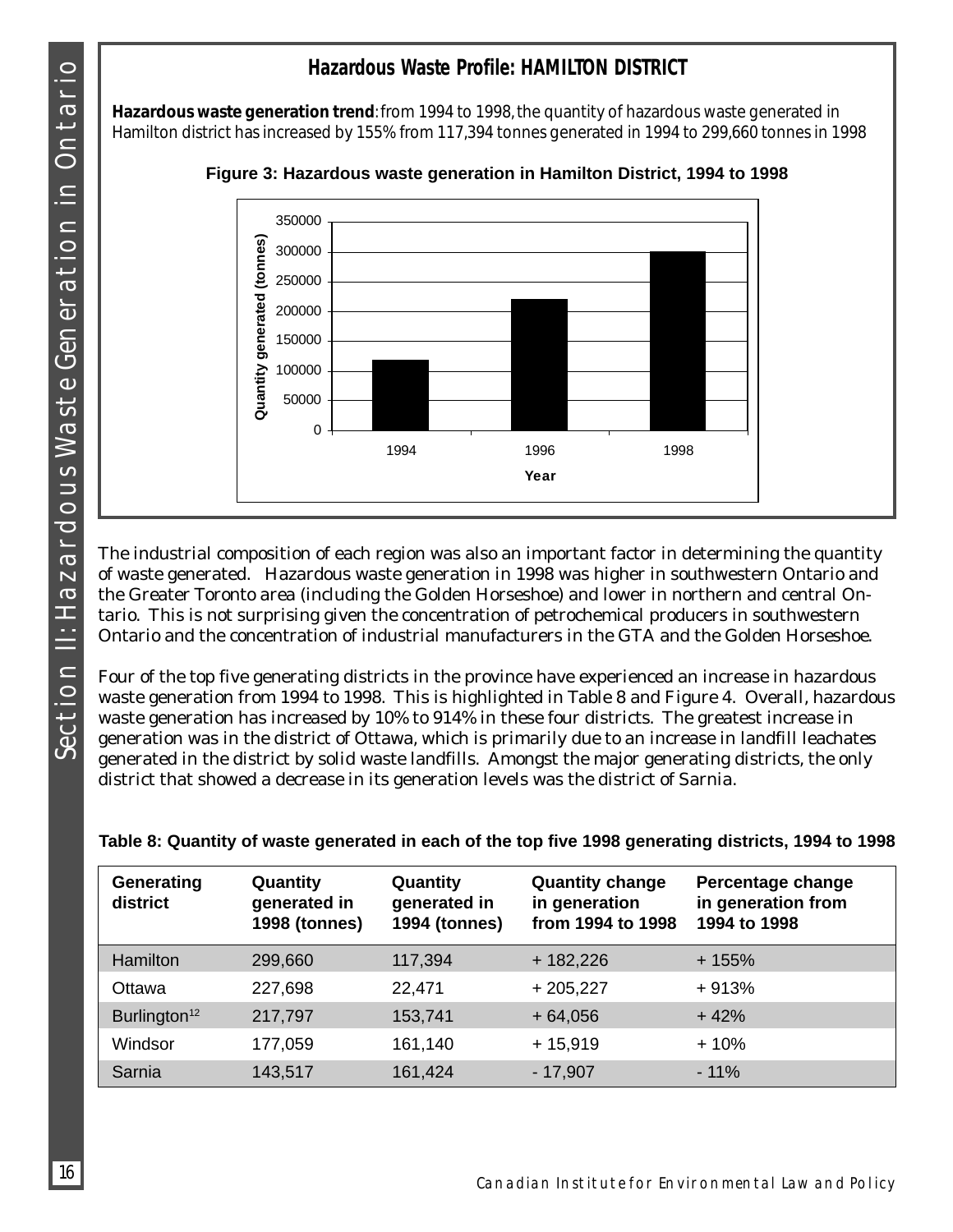#### **Figure 4: Hazardous waste generation in the top five generating districts in Ontario, 1994 to 1998**

The top generating districts change considerably when landfill leachate waste generation is separated from non-leachate waste generation. As stated previously, much of the hazardous waste produced in the top generating districts is from solid waste landfills. By separating out the leachate waste and the non-leachate waste, we gain a better understanding of districts in which hazardous waste generation is high due to high quantities of landfill leachate, and districts where generation is high due to industrial generating sources other than landfills. Table 9 and Table 10 present the top generating districts in Ontario for 1998 of non-leachate wastes and landfill leachate wastes, respectively.

| Rank           | <b>Generating district</b> | <b>Quantity generated (tonnes)</b> |
|----------------|----------------------------|------------------------------------|
|                | Hamilton                   | 217,434                            |
| $\overline{2}$ | <b>Burlington</b>          | 160,739                            |
| 3              | Sarnia                     | 124,127                            |
| 4              | St.Catharines              | 110,814                            |
| 5              | York and Durham Regions    | 108,798                            |
| 6              | Guelph                     | 86,194                             |
| $\overline{7}$ | Toronto                    | 82,560                             |
| 8              | Windsor                    | 75,267                             |
| $\mathsf 9$    | London                     | 73,276                             |
| 10             | Ottawa                     | 38,142                             |
| 11             | Cornwall                   | 30,165                             |
| 12             | <b>Barrie</b>              | 29,405                             |
| 13             | Kingston                   | 12,960                             |
| 14             | Kenora                     | 12,860                             |
| 15             | Peterborough               | 8,872                              |
| 16             | Sudbury                    | 8,643                              |
| 17             | <b>Thunder Bay</b>         | 7,219                              |
| 18             | South Porcupine            | 2,595                              |
| 19             | Owen Sound                 | 2,324                              |
| 20             | Sault Ste. Marie           | 1,124                              |
| 21             | North Bay                  | 886                                |

**Table 9: Top generating districts of non-leachate hazardous waste in Ontario, 1998**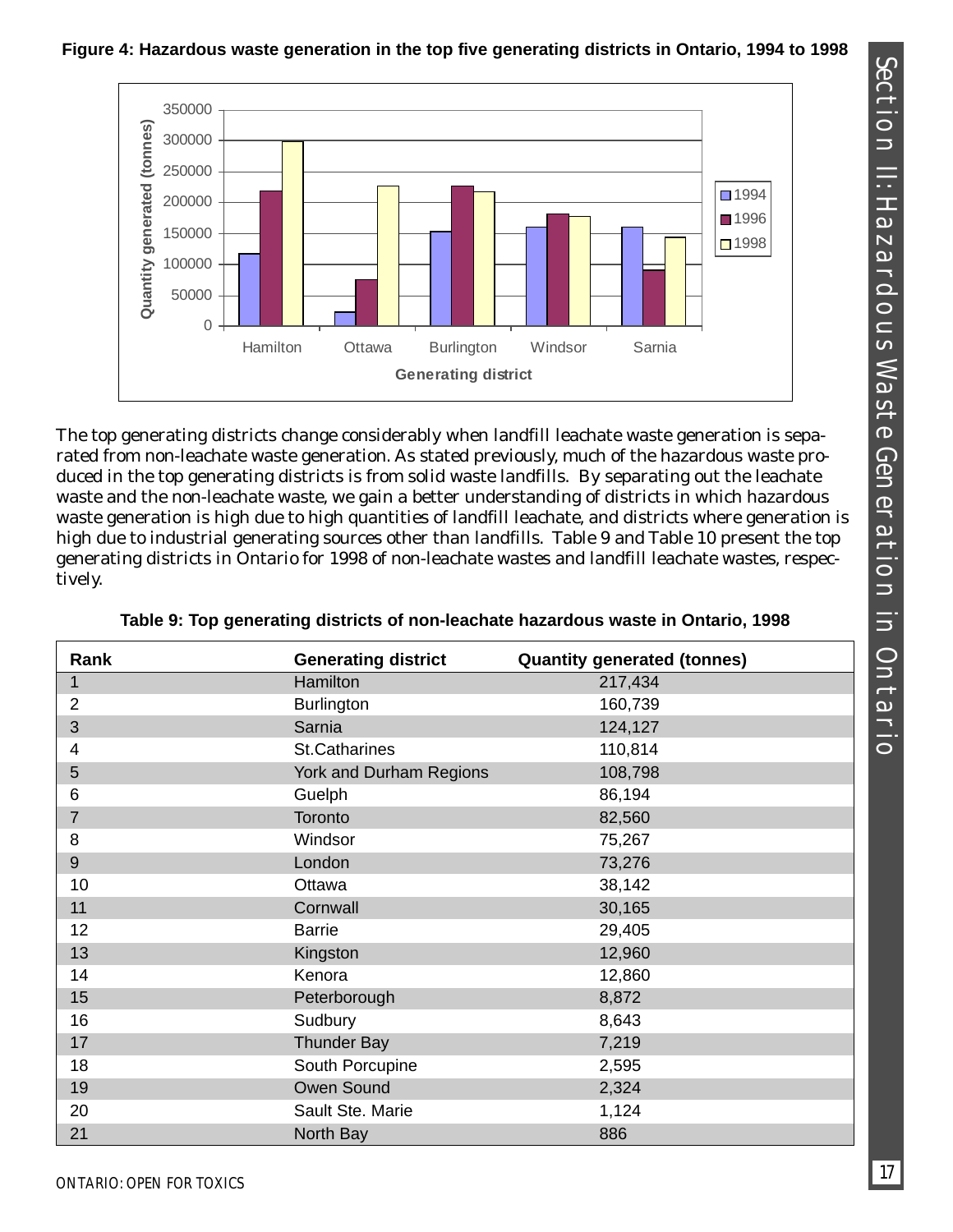As highlighted in Table 10, the top generating districts of non-leachate wastes are concentrated in south-central and southwestern Ontario. The Golden Horseshoe, which is comprised of the Greater Toronto Area, Hamilton-Wentworth, and the Niagara region, has a high concentration of nonleachate hazardous waste generators. The Windsor-Sarnia corridor, which has a high concentration of petrochemical industries, is another area in the province where non-leachate hazardous waste generation is very high.

| Rank           | <b>Generating district</b> | <b>Quantity generated (tonnes)</b> |
|----------------|----------------------------|------------------------------------|
| 1              | Ottawa                     | 189,555                            |
| $\overline{2}$ | Windsor                    | 101,793                            |
| 3              | Hamilton                   | 82,226                             |
| 4              | London                     | 63,878                             |
| 5              | <b>Barrie</b>              | 58,042                             |
| 6              | <b>Burlington</b>          | 57,057                             |
| $\overline{7}$ | Kingston                   | 28,760                             |
| 8              | Sarnia                     | 19,390                             |
| 9              | Peterborough               | 12,477                             |
| 10             | <b>Thunder Bay</b>         | 5,607                              |
| 11             | York and Durham Regions    | 2,103                              |
| 12             | <b>St.Catharines</b>       | 1,106                              |
| 13             | Guelph                     | 141                                |
| 14             | Toronto                    | 44                                 |

| Table 10: Top generating districts of landfill leachate waste in Ontario, 1998 |
|--------------------------------------------------------------------------------|
|--------------------------------------------------------------------------------|

The top generating districts of landfill leachate wastes in the province for 1998 include municipalities with one or more landfill sites. For example, the Ottawa district contains the Trail Road landfill site in Nepean, and the Windsor district contains Landfill #3 operated by the County of Essex. In most cases, these landfills were located in suburban and rural areas surrounding the urban municipality. Urban districts that did not include outlying regional municipalities, e.g.) the City of Toronto, had minimal generation of landfill leachates, as few landfills are sited within urban municipal boundaries.

### **Hazardous waste types generated in Ontario**

In 1998, 52 different types of hazardous wastes were classified in the hazardous waste manifest database. Examples of wastes in each waste type are provided in Appendix B. Table 11 lists the top 25 (by quantity generated) waste types generated in 1998. Figure 5 highlights each waste type as a percentage of the total hazardous waste quantity generated in Ontario for 1998.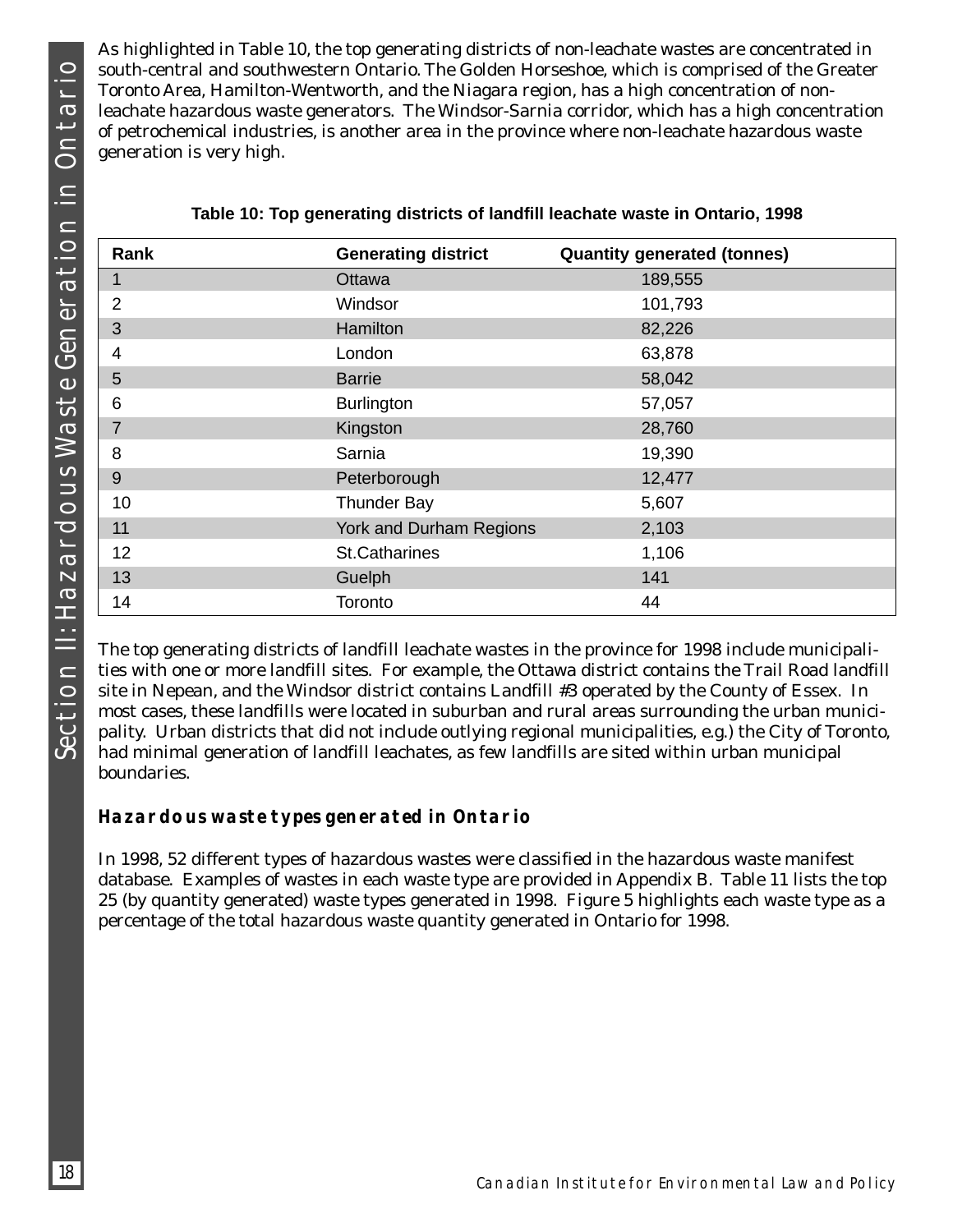| Rank           | <b>Waste type</b>                 | <b>Quantity generated</b><br>(tonnes) | <b>Percentage of total</b><br>hazardous waste<br>generated in 1998 |
|----------------|-----------------------------------|---------------------------------------|--------------------------------------------------------------------|
| $\mathbf{1}$   | Landfill leachate wastes          | 622,179                               | 34.2%                                                              |
| 2              | Transfer station oils wastes      | 185,445                               | 10.2%                                                              |
| 3              | Steel making residues             | 98,265                                | 5.4%                                                               |
| 4              | Oil skimmings and sludges         | 94,049                                | 5.2%                                                               |
| 5              | <b>Emulsified oils</b>            | 71,055                                | 3.9%                                                               |
| 6              | Other specified inorganics        | 70,731                                | 3.9%                                                               |
| $\overline{7}$ | Waste oils and lubricants         | 66,912                                | 3.7%                                                               |
| 8              | <b>Halogenated solvents</b>       | 66,880                                | 3.7%                                                               |
| 9              | Alkaline wastes - other metals    | 61,565                                | 3.4%                                                               |
| 10             | Other specified organics          | 58,573                                | 3.2%                                                               |
| 11             | Aromatic solvents                 | 40,357                                | 2.2%                                                               |
| 12             | Paint, pigment, coating residues  | 35,948                                | 2.0%                                                               |
| 13             | Acid waste - heavy metals         | 32,210                                | 1.8%                                                               |
| 14             | Spent pickle liquor               | 31,170                                | 1.7%                                                               |
| 15             | Aliphatic solvents                | 26,482                                | 1.5%                                                               |
| 16             | Non-halogenated rich organics     | 23,857                                | 1.3%                                                               |
| 17             | Neutralized wastes - heavy metals | 23,768                                | 1.3%                                                               |
| 18             | Alkaline wastes - heavy metals    | 18,599                                | 1.0%                                                               |
| 19             | Inert inorganic wastes            | 18,426                                | 1.0%                                                               |
| 20             | Alkaline phosphates               | 16,040                                | 0.9%                                                               |
| 21             | <b>PCBs</b>                       | 15,976                                | 0.9%                                                               |
| 22             | Neutralized wastes - other metals | 13,957                                | 0.8%                                                               |
| 23             | Non-halogenated lean organics     | 13,713                                | 0.7%                                                               |
| 24             | Light fuels                       | 10,956                                | 0.6%                                                               |
| 25             | <b>Petroleum distillates</b>      | 10,948                                | 0.6%                                                               |

#### **Table 11: Top 25 waste types generated in Ontario, 1998**

As seen in Table 11 and Figure 5, landfill leachate wastes made up the largest percentage , 34.2% of hazardous waste generated in Ontario for 1998. Transfer station oil wastes, steel making residues, and oil skimmings and sludges made up another 20% of hazardous waste generation. These waste types reflect hazardous waste generation from solid waste landfills, the steel making industry, the petrochemical industry, and various manufacturers that utilize petrochemical products in the province.

From 1994 to 1998, quantities of the top generated waste types have increased in the province. Table 12 presents the 1994 and 1998 generation quantities for the top five waste types generated in 1998. As demonstrated in Table 12, and Figure 6 landfill leachate wastes have increased by 306,436 tonnes, which represents a two-fold increase over four years. On a percentage basis, steel-making residue wastes generation increased by the greatest amount – 247% – from 1994 levels.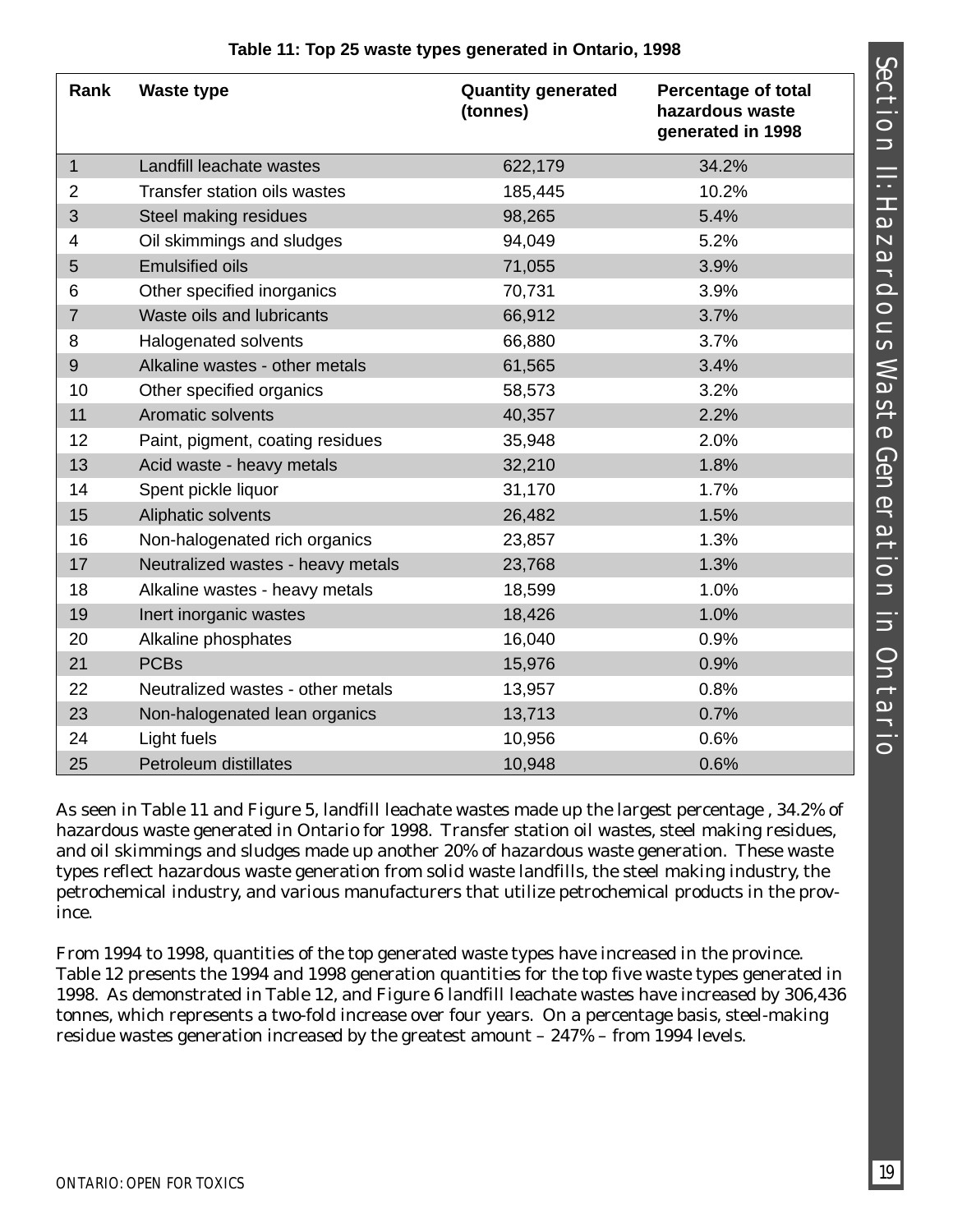

#### **Table 12: Quantity of waste generated for the top five 1998 generated waste types, 1994 to 1998**

| <b>Waste type</b>            | Quantity<br>generated in<br><b>1998 (tonnes)</b> | Quantity<br>generated in<br><b>1994 (tonnes)</b> | Quantity<br>change from<br>1994 to 1998<br>(tonnes) | Percentage<br>change from<br>1994 to 1998 |
|------------------------------|--------------------------------------------------|--------------------------------------------------|-----------------------------------------------------|-------------------------------------------|
| Landfill leachate wastes     | 622,179                                          | 315,743                                          | $+306,436$                                          | $+97%$                                    |
| Transfer station oils wastes | 185,445                                          | 154,791                                          | $+30,321$                                           | $+20%$                                    |
| Steel making residues        | 98,265                                           | 28,324                                           | $+69,941$                                           | $+247%$                                   |
| Oil skimmings and sludges    | 94,049                                           | 70,701                                           | $+23,348$                                           | $+33%$                                    |
| <b>Emulsified oils</b>       | 71,055                                           | 66,812                                           | $+4,243$                                            | $+6%$                                     |

#### **Figure 6: Quantity of waste generated for the top five 1998 generated waste types, 1994 to 1998**

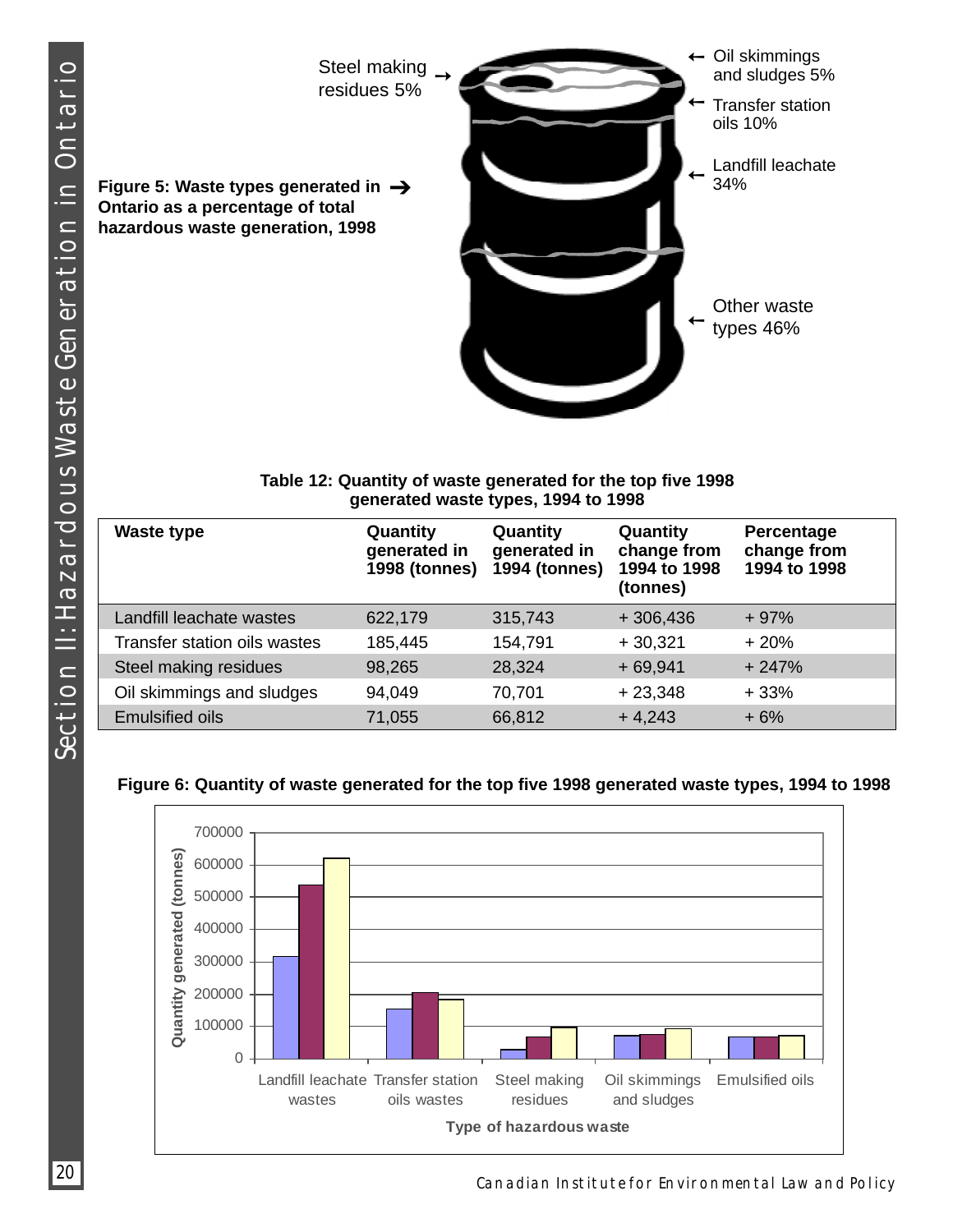

# **SECTION III: Hazardous Waste Transfers to Receiving Sites in Ontario, 1994 to 1998**

In 1998, receiving sites in the province of Ontario received 1,901,059 tonnes of hazardous waste, which is an increase of 614,298 tonnes or 47.7% from 1994 to 1998. This increase is highlighted in Table 13 and Figure 7.

| Year |             | Quantity received (in tonnes) Percentage increase from 1994 base year |
|------|-------------|-----------------------------------------------------------------------|
| 1998 | 1,901,059   | 47.7%                                                                 |
| 1996 | 1.615.46113 | 25.6%                                                                 |
| 1994 | 1,286,761   | -                                                                     |

**Table 13: Quantity of hazardous waste received by sites in Ontario, 1994 to 1998**



**Figure 7: Quantity of hazardous waste received by sites in Ontario, 1994 to 1998**

The increase in hazardous waste receipts in the province closely matches the increase in hazardous waste generation during the same period. Figure 8 compares hazardous waste generation and receipts in Ontario from 1994 to 1998, and highlights the similar increase in both. It is also interesting to note that from 1994 to 1998, Ontario has received more waste than it has generated, which indicates that Ontario receives hazardous wastes from outside the province.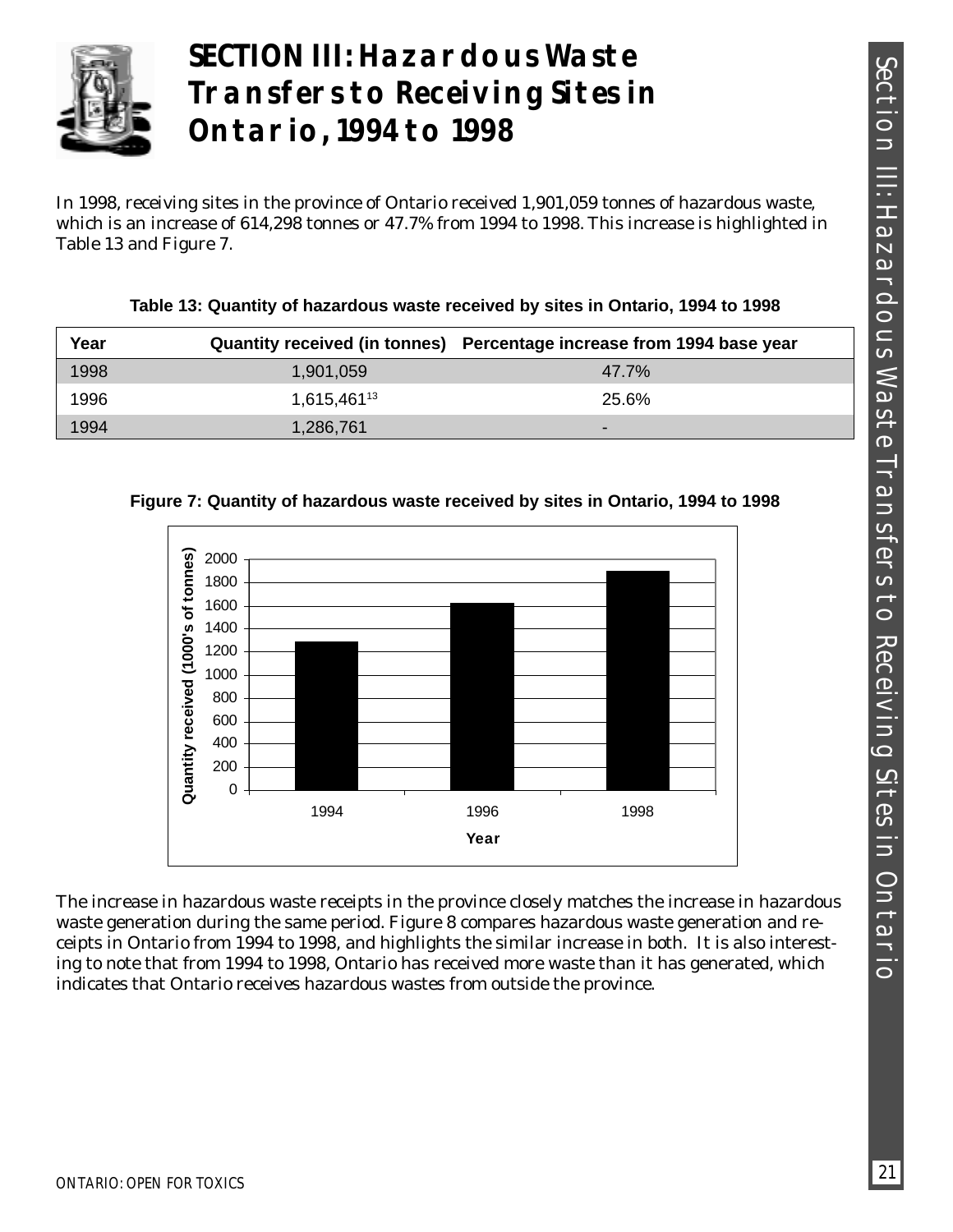## **Figure 8: Hazardous waste generation and receipts in Ontario, 1994 to 1998**



Most of the hazardous waste received by sites in Ontario is "home grown", i.e., it is transferred from generating sites within the province. In 1998, roughly 85% of hazardous waste received in Ontario was transferred from generating sites in the province. Hazardous waste transfers from the United States accounted for 12% of waste received by Ontario sites, and hazardous waste transfers from other provinces accounted for 3%. The quantities and percentage of waste received from within and outside of the province is presented in Table 14 and Figure 9.

| <b>Generating jurisdiction</b> | <b>Quantity of waste received</b><br>in Ontario (tonnes) | Percentage of waste received<br>in Ontario |
|--------------------------------|----------------------------------------------------------|--------------------------------------------|
| Ontario                        | 1,612,131                                                | 84.8%                                      |
| United States <sup>14</sup>    | 235,495                                                  | 12.4%                                      |
| Canada (other provinces)       | 53,433                                                   | 2.8%                                       |

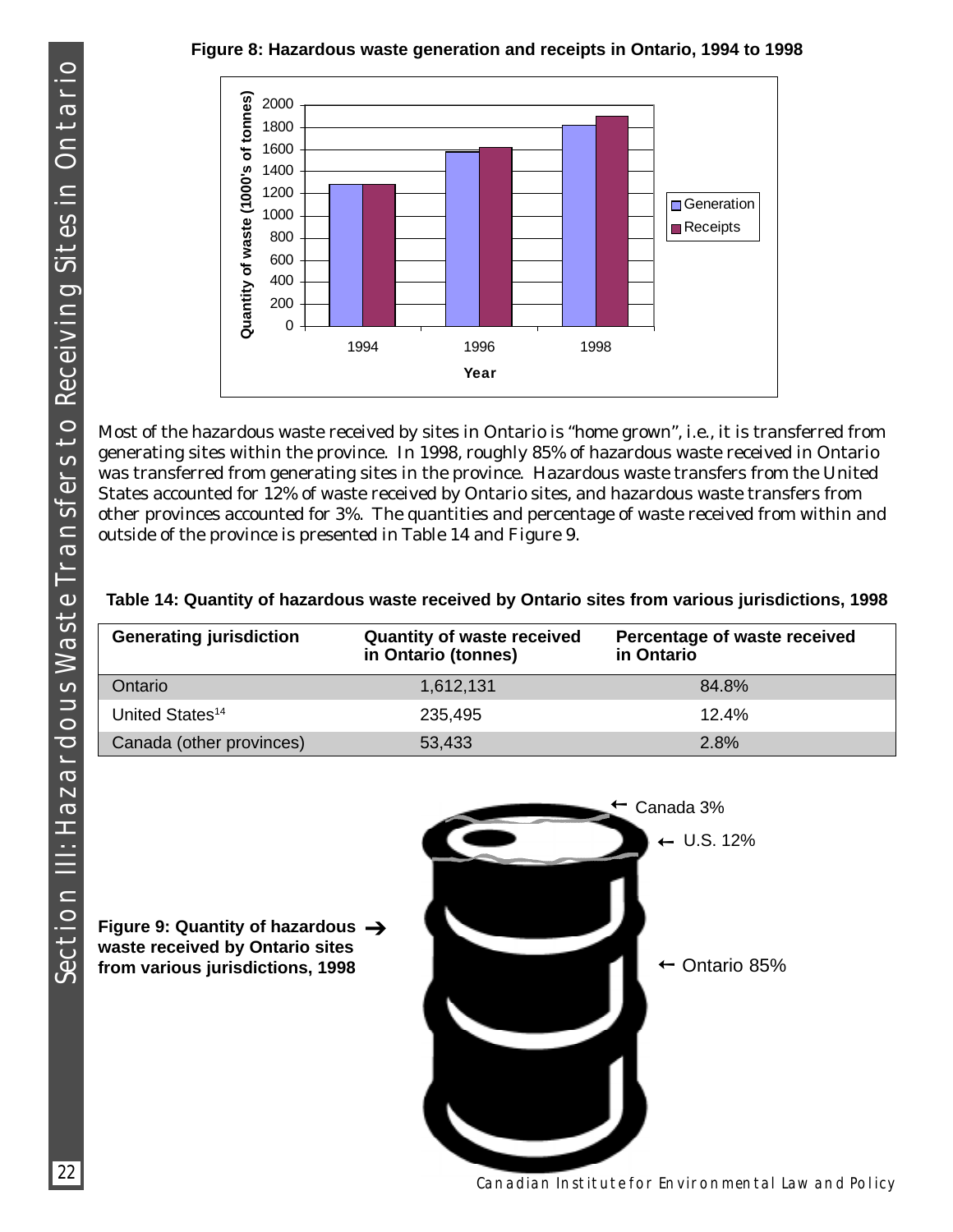SECTION II: HAZARDOOOS XAXSTE TRANSFERS TO RECEIVING SITES IN ONTARDOOOS S Section III: Hazardous Waste Transfers to Receiving Sites in Ontario

From 1994 to 1998, Ontario has received increasing quantities of hazardous waste from generating sites within the province. During this period, waste received by sites in Ontario from provincial generating sites increased by 492,074 tonnes. As seen in Table 15 and Figure 10, the quantity of hazardous waste transferred to Ontario sites from U.S. generators also has increased, by 135,523 tonnes since 1994, which represents a 135.6% increase from 1994 to 1998.

#### **Table 15: Quantity of hazardous waste received by Ontario sites from various jurisdictions, 1994 to 1998**

| Generating<br>jurisdiction         | Quantity<br>received in<br><b>1998 (tonnes)</b> | Quantity<br>received in<br><b>1994 (tonnes)</b> | <b>Quantity change</b><br>from 1994 to 1998<br>(tonnes) | Percentage<br>change from<br>1994 to 1998 |
|------------------------------------|-------------------------------------------------|-------------------------------------------------|---------------------------------------------------------|-------------------------------------------|
| Ontario                            | 1,612,131                                       | 1,120,057                                       | $+492,074$                                              | $+43.9%$                                  |
| <b>United States</b>               | 235,495                                         | 99,972                                          | $+135,523$                                              | $+135.6%$                                 |
| Canada<br>(other provinces) 53,433 |                                                 | 66,732                                          | $-13,299$                                               | $-19.9%$                                  |

#### **Figure 10: Quantity of hazardous waste received by Ontario sites from various jurisdictions, 1994 to 1998**



## **Ontario receiving sites of hazardous waste**

In 1998, there were approximately 300 sites in Ontario that received hazardous waste. The receiving sites that received the greatest quantities of hazardous waste included water pollution control plants (WPCPs) and landfill sites. Waste management companies, including Philip Services Inc. and Safety-Kleen Ltd. owned many of these receiving facilities. The top receiver of hazardous waste in the province for 1998 was the Safety-Kleen facility in Moore Township, near Sarnia. This facility alone received 254,295 tonnes of hazardous waste in 1998, the primary waste type received being organic wastes. Table 16 presents the top 25 receiving sites in Ontario of hazardous waste for 1998 and their primary waste type received.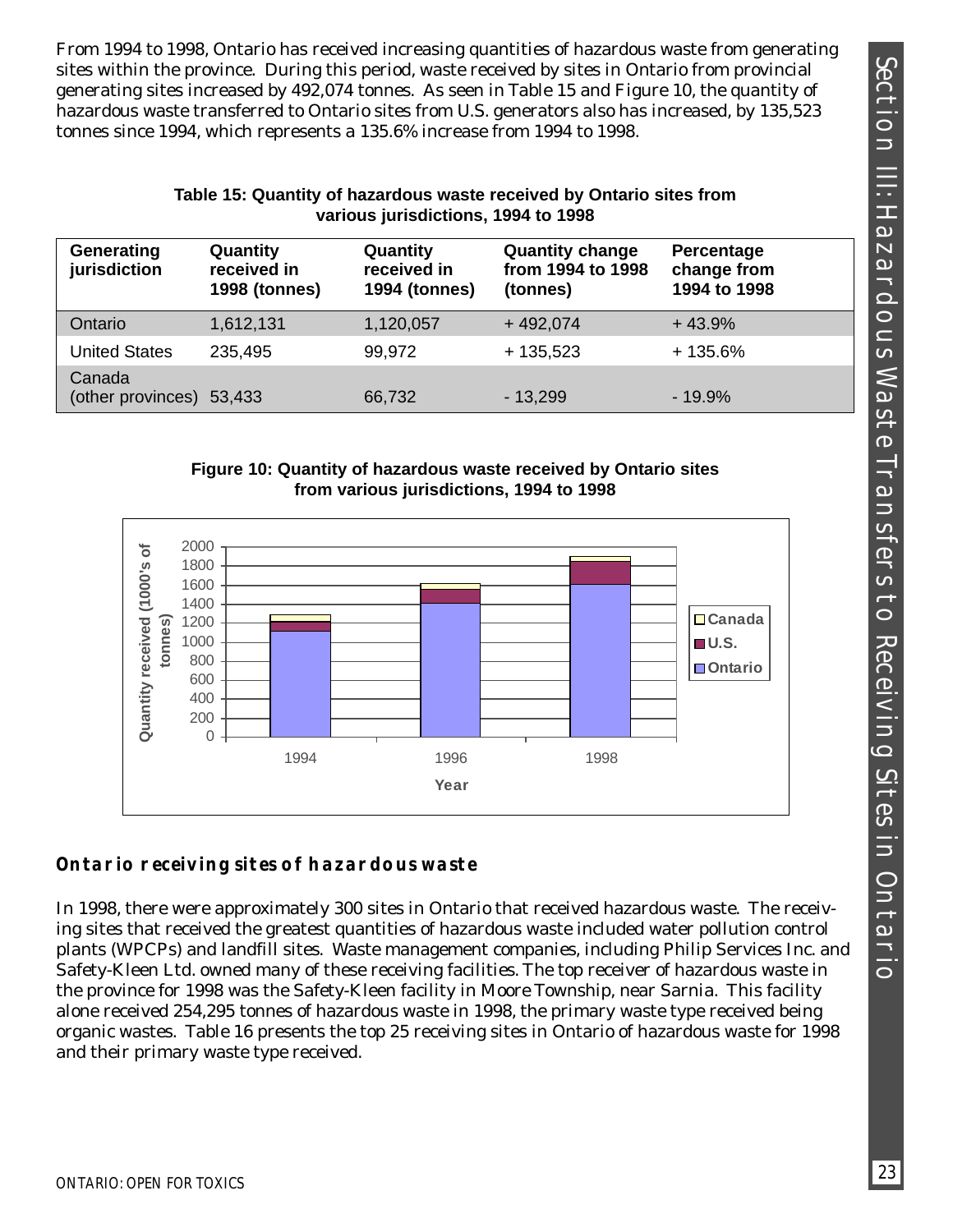|                | Rank Receiver                                    | <b>Receiving</b><br>site <sup>15</sup>          | <b>City</b>                            | Quantity<br>received<br>(tonnes) | <b>Primary waste</b><br>type received  |
|----------------|--------------------------------------------------|-------------------------------------------------|----------------------------------------|----------------------------------|----------------------------------------|
| $\mathbf{1}$   | Safety-Kleen<br>Ltd.                             | Landfill,<br>Lot 9/Pt. Lot 8,<br>Concession 10  | Moore<br>Township<br>(Sarnia district) | 254,295                          | Other specified<br>organics            |
| $\overline{2}$ | Regional<br>Municipality<br>of Ottawa<br>Carlton | Robert O.<br>Pickard<br>Environmental<br>Centre | Gloucester                             | 191,296                          | Landfill leachate<br>wastes            |
| 3              | Safety-Kleen<br>Canada Inc.                      | 300 Woolrich<br><b>Street South</b>             | <b>Breslau</b>                         | 129,613                          | <b>Transfer station oils</b><br>wastes |
| 4              | Philip<br>Enterprises Inc.                       | 52 Imperial Street                              | Hamilton                               | 85,029                           | Steel making<br>residues               |
| 5              | <b>Philip</b><br>Enterprises Inc.                | 55 Vulcan Street                                | Toronto                                | 76,628                           | Landfill leachate<br>wastes            |
| 6              | <b>West Windsor</b><br><b>WPCP</b>               | 4155 Ojibway<br>Parkway                         | Windsor                                | 75,559                           | Landfill leachate<br>wastes            |
| $\overline{7}$ | Safety-Kleen<br>Ltd.                             | Incinerator,<br>Lot $9$ ,<br>Concession 10      | Moore Township<br>(Sarnia district)    | 69,430                           | Non-halogenated<br>lean organics       |
| 8              | London<br>(Greenway)<br><b>WPCP</b>              | <b>Greenside Avenue</b>                         | London                                 | 62,866                           | Landfill leachate<br>wastes            |
| 9              | <b>Barrie WPCP</b>                               | 249 Bradford St.                                | <b>Barrie</b>                          | 57,606                           | Landfill leachate<br>wastes            |
| 10             | Philip<br>Environmental<br><b>Services</b>       | 800 Parkdale Ave.                               | Hamilton                               | 52,099                           | Steel making<br>residues               |
| 11             | Dow Chemical<br>of Canada Ltd.                   | <b>Scott Road Landfill</b>                      | Sarnia                                 | 51,964                           | Halogenated<br>solvents                |
| 12             | Hamilton-<br>Wentworth WPCP,<br>Philip U.M.C.    | 700 Woodward Ave.                               | Hamilton                               | 46,019                           | Landfill leachate<br>wastes            |
| 13             | Philip<br>Enterprises Inc.                       | 112 Adams Blvd.                                 | <b>Brantford</b>                       | 45,314                           | <b>Emulsified oils</b>                 |
| 14             | <b>General Motors</b><br>of Canada Inc.          | 285 Ontario St.                                 | <b>St.Catharines</b>                   | 38,441                           | Alkaline wastes -<br>other metals      |
| 15             | Safety-Kleen Ltd. Part Lot 1,                    | <b>Concession A</b>                             | <b>Middlesex</b><br>County             | 32,091                           | <b>Steel making</b><br>residues        |

### **Table 16: Top 25 Ontario receiving sites of hazardous waste, 1998**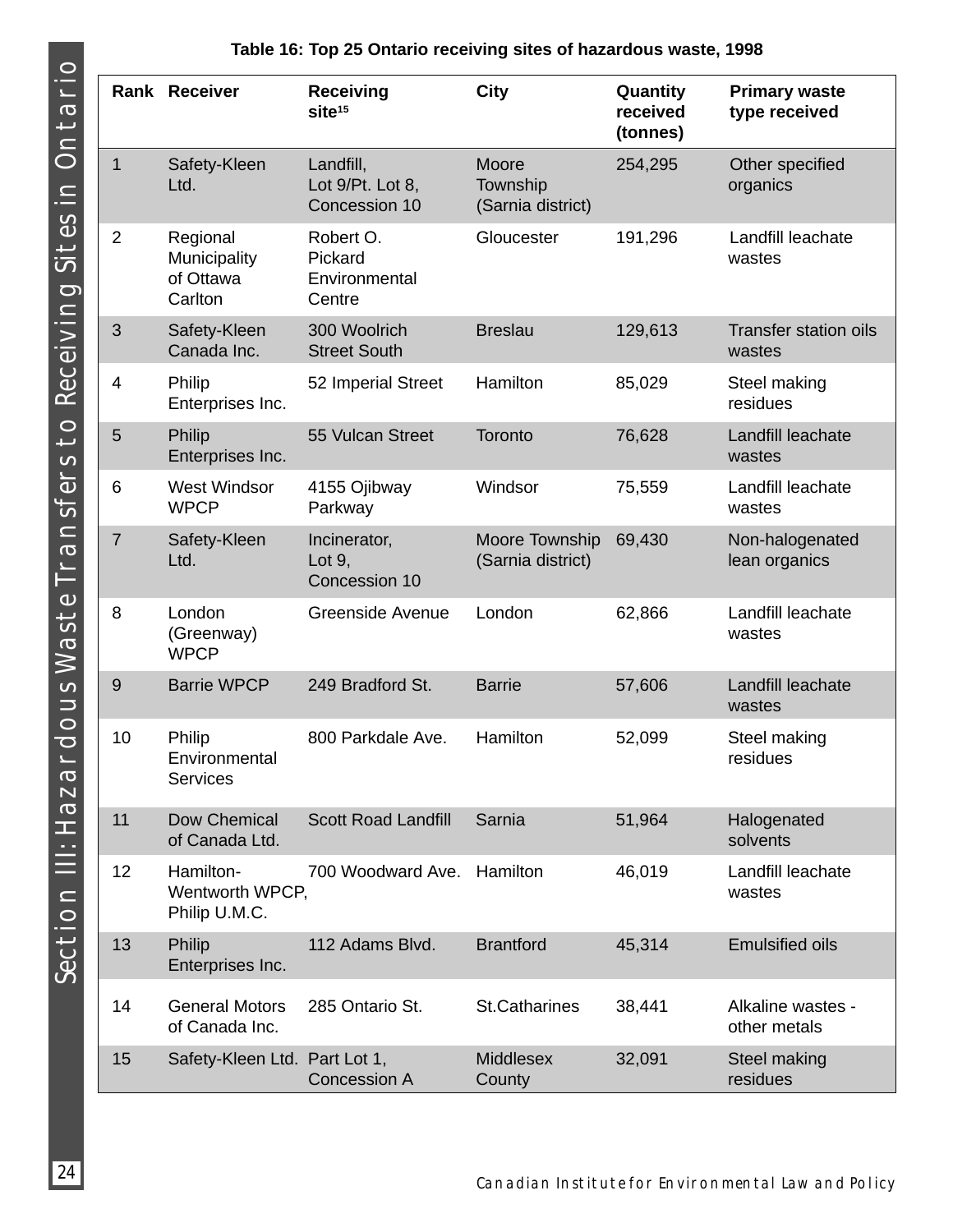|    | <b>Rank Receiver</b>                       | Receiving<br>site                                     | City              | Quantity<br>received<br>(tonnes) | <b>Primary waste</b><br>type received  |
|----|--------------------------------------------|-------------------------------------------------------|-------------------|----------------------------------|----------------------------------------|
| 16 | Oakville<br>Southwest<br><b>WPCP</b>       | 1385 Lakeshore<br><b>Road West</b>                    | Oakville          | 31,965                           | Landfill leachate<br>wastes            |
| 17 |                                            | Safety-Kleen Ltd. 551 Avonhead Rd.                    | Mississauga       | 29,581                           | Paint, pigment and<br>coating residues |
| 18 | <b>Bancroft WPCP</b>                       | Hasting St. South                                     | <b>Bancroft</b>   | 28,760                           | Landfill leachate<br>wastes            |
| 19 | Quantex<br>Technologies Inc. Street        | 260 Shoemaker                                         | Kitchener         | 26,533                           | <b>Transfer station oils</b><br>wastes |
| 20 | Dofasco Inc.                               | 1330 Burlington<br>St. East                           | Hamilton          | 23,454                           | Spent<br>pickle liquor                 |
| 21 | Philip Enterprises 4505 Fourth St.<br>Inc. |                                                       | Windsor           | 22,816                           | Oil skimmings and<br>sludges           |
| 22 | <b>Skyway WPCP</b>                         | 1125 Lakeshore Rd.                                    | <b>Burlington</b> | 22,352                           | Landfill leachate<br>wastes            |
| 23 | Dofasco Inc.<br>(Dust)                     |                                                       | Hamilton          | 20,425                           | <b>Transfer station oils</b><br>wastes |
| 24 | <b>Chatham WPCP</b>                        | 100 Irwin St.                                         | Chatham           | 18,403                           | Landfill leachate<br>wastes            |
| 25 | Dofasco Inc.                               | #2 Cold Mill,<br><b>WWTP, Trucked</b><br>West R. Site | Hamilton          | 18,074                           | <b>Emulsified oils</b>                 |

## **Table 16: Top 25 Ontario receiving sites of hazardous waste, 1998** (continued)

Again, it is useful to separate the receivers of landfill leachate wastes from the receivers of nonleachate wastes in order to get a better understanding of where landfill wastes and wastes from industrial processes are being received in the province. Table 17 and Table 18 present the top 25 receivers of landfill leachate wastes and non-leachate wastes, respectively.

#### **Table 17: Top 25 Ontario receiving sites of landfill leachate wastes, 1998**

| Rank | <b>Receiver</b>                                   | <b>Receiving site</b>                            | <b>City</b>   | <b>Quantity received</b><br>(tonnes) |
|------|---------------------------------------------------|--------------------------------------------------|---------------|--------------------------------------|
|      | <b>Regional Municipality</b><br>of Ottawa Carlton | Robert O. Pickard<br><b>Environmental Centre</b> | Gloucester    | 191,296                              |
| 2    | West Windsor WPCP                                 | 4155 Ojibway Parkway                             | Windsor       | 75,559                               |
| 3    | London (Greenway)<br><b>WPCP</b>                  | Greenside Avenue                                 | London        | 62,866                               |
|      | <b>Barrie WPCP</b>                                | 249 Bradford St.                                 | <b>Barrie</b> | 57,606                               |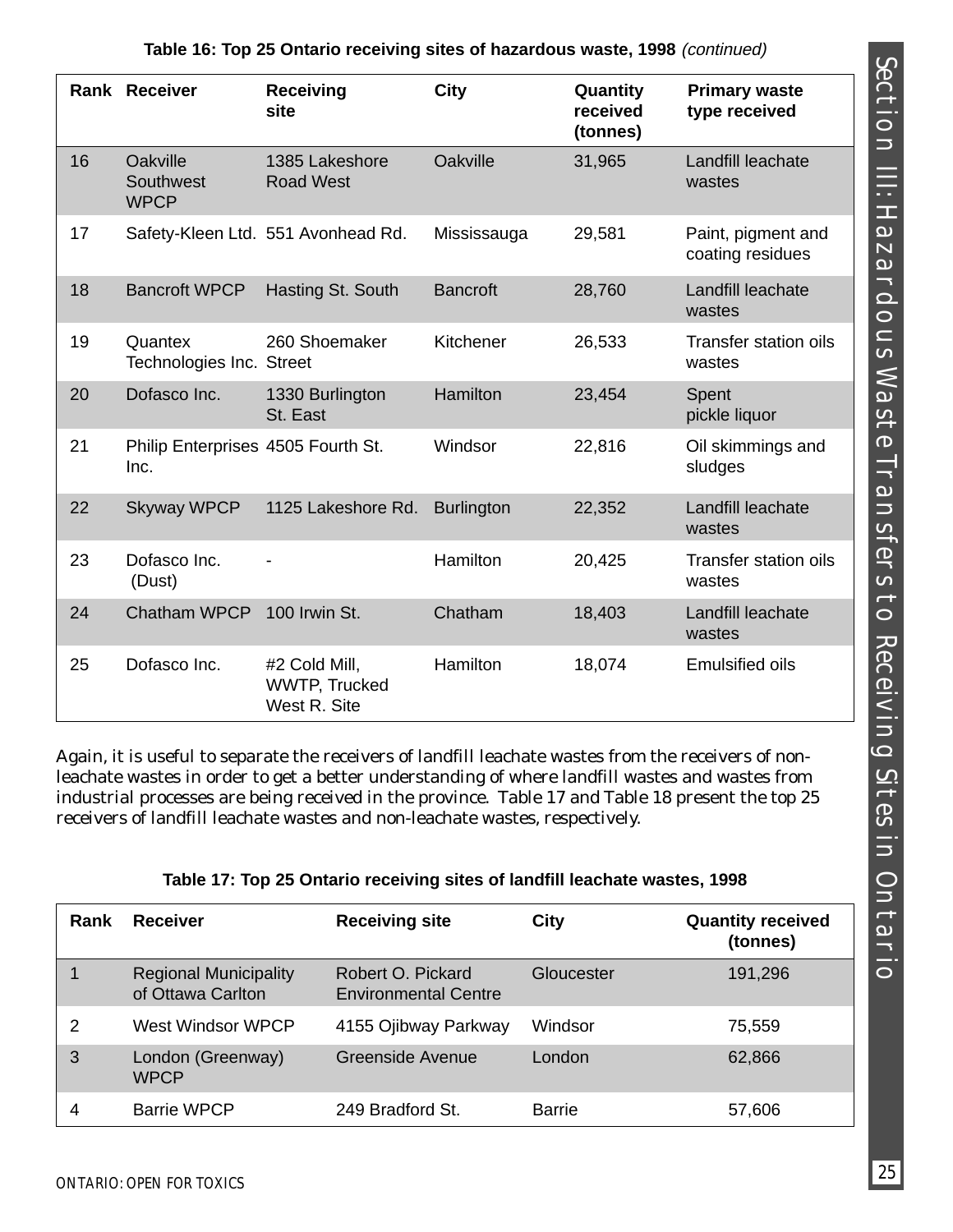### **Table 17: Top 25 Ontario receiving sites of landfill leachate wastes, 1998** (continued)

| Rank           | <b>Receiver</b>                             | <b>Receiving site</b>                                               | <b>City</b>        | <b>Quantity received</b><br>(tonnes) |
|----------------|---------------------------------------------|---------------------------------------------------------------------|--------------------|--------------------------------------|
| 5              | Hamilton-Wentworth<br>WPCP, Philip U.M.C.   | 700 Woodward Ave.                                                   | Hamilton           | 46,019                               |
| 6              | Philip Enterprises Inc.                     | 55 Vulcan Street                                                    | Toronto            | 42,222                               |
| $\overline{7}$ | <b>Oakville Southwest</b><br><b>WPCP</b>    | 1385 Lakeshore<br><b>Road West</b>                                  | Oakville           | 31,965                               |
| 8              | <b>Bancroft WPCP</b>                        | Hasting St. South                                                   | <b>Bancroft</b>    | 28,760                               |
| 9              | <b>Skyway WPCP</b>                          | 1125 Lakeshore Rd.                                                  | <b>Burlington</b>  | 22,352                               |
| 10             | Chatham WPCP                                | 100 Irwin St.                                                       | Chatham            | 18,403                               |
| 11             | Town of Cobourg                             | WPCP#2                                                              | Cobourg            | 12,477                               |
| 12             | City of Windsor                             | <b>Little River Pollution</b><br><b>Control Plant</b>               | Windsor            | 7,935                                |
| 13             | <b>Dow Chemical</b><br>Canada Inc.          | Vidal St. South,<br>Wastewater and<br><b>Sewage Treatment Plant</b> | Sarnia             | 6,315                                |
| 14             | <b>PSG</b>                                  | Regional Road #9<br>West                                            | Hagersville        | 6,022                                |
| 15             | <b>Avenor Inc/Bowater</b><br>Pulp & Paper   | 2001 Neebing Avenue                                                 | <b>Thunder Bay</b> | 5,598                                |
| 16             | Oakville S.E. WPCP                          | 2497 Lakeshore Rd.<br>East                                          | Oakville           | 2,740                                |
| 17             | London Pottersburg<br><b>WPCP</b>           | 1145 Hamilton Rd.                                                   | London             | 1,250                                |
| 18             | <b>Bayer Rubber</b><br>Corp./Polysar        | 1265 Vidal St.                                                      | Sarnia             | 1,124                                |
| 19             | <b>Harmony Creek WPCP</b>                   | 919 Farewell Ave.                                                   | Oshawa             | 879                                  |
| 20             | Region of York                              | <b>Aurora Pumping Station</b>                                       | Aurora             | 850                                  |
| 21             | <b>Port Colbourne</b><br><b>Seaway WPCP</b> | 30 Prosperity Avenue                                                | Port Colbourne     | 656                                  |
| 22             | <b>Regional Municipality</b><br>of Niagara  | Fort Erie WPCP                                                      | <b>Fort Erie</b>   | 450                                  |
| 23             | Town of Collingwood<br><b>WPCP</b>          | 3 Birch Street                                                      | Collingwood        | 436                                  |
| 24             | <b>Metro Toronto Works</b><br>Department    | <b>Highland Creek</b><br><b>Treatment Plant</b>                     | Toronto            | 374                                  |
| 25             | Dow Chemical of<br>Canada Ltd.              | <b>Scott Road Landfill</b>                                          | Sarnia             | 270                                  |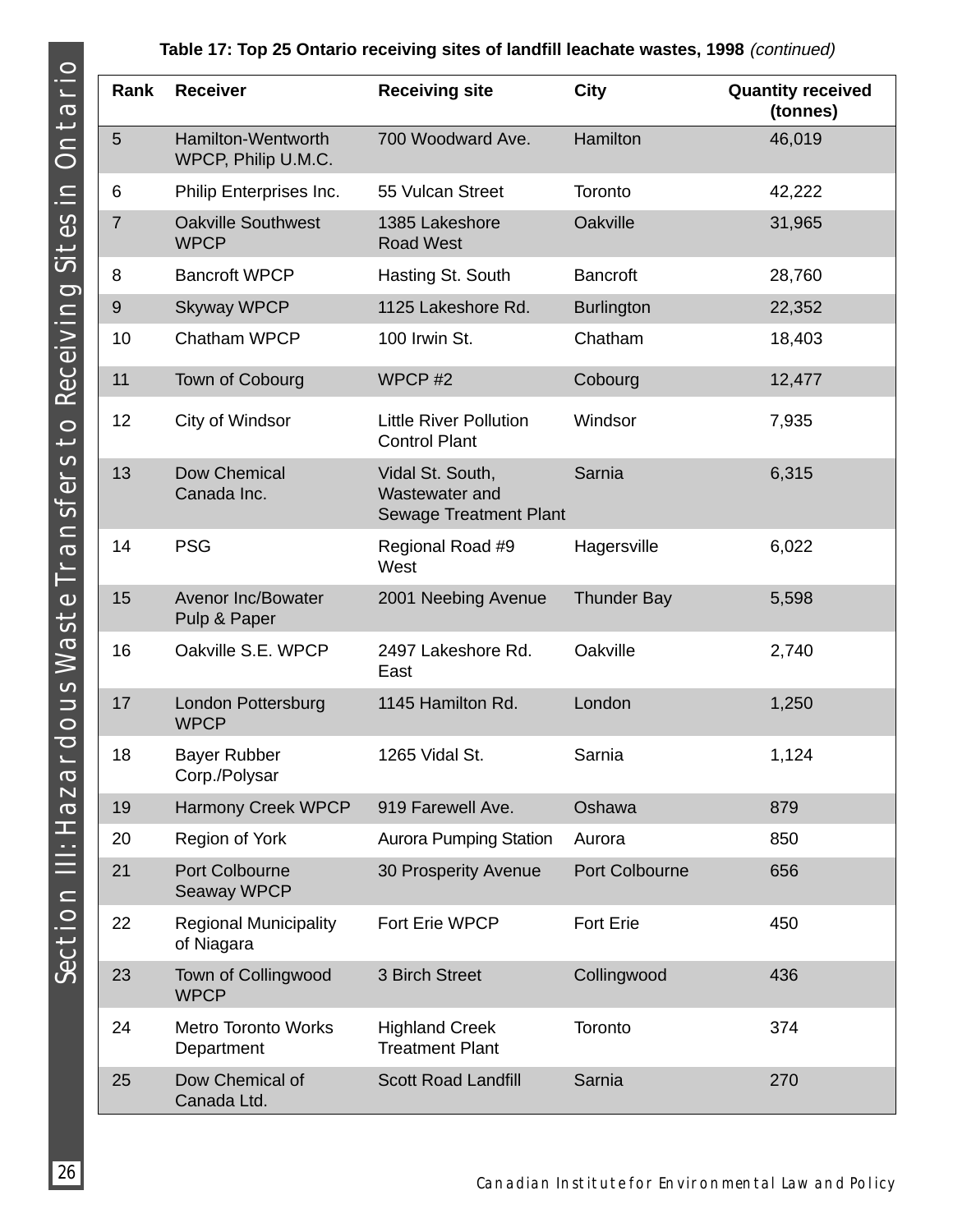As highlighted in Table 17, water pollution control plants receive the greatest quantities of landfill leachate wastes in the province, making up 20 of the top 25 receivers of these types of wastes.

| Rank           | <b>Receiver</b>                               | <b>Receiving site</b>                               | <b>City</b>                                  | <b>Quantity received</b><br>(tonnes) |
|----------------|-----------------------------------------------|-----------------------------------------------------|----------------------------------------------|--------------------------------------|
| $\mathbf{1}$   | Safety-Kleen Ltd.                             | Landfill, Lot 9/Pt. Lot 8,<br>Concession 10         | Moore Township<br>(Corunna)                  | 254,270                              |
| $\overline{2}$ | Safety-Kleen<br>Canada Inc.                   | 300 Woolwich Street<br>South                        | <b>Breslau</b>                               | 129,613                              |
| 3              | Philip Enterprises Inc.                       | 52 Imperial Street                                  | Hamilton                                     | 85,012                               |
| 4              | Safety-Kleen Ltd.                             | Incinerator, Lot 9,<br>Concession.10                | Moore Township<br>(Corunna)                  | 69,430                               |
| 5              | <b>Philip Environmental</b><br>Services Corp. | 800 Parkdale Avenue                                 | Hamilton                                     | 52,099                               |
| 6              | Dow Chemical of<br>Canada Ltd.                | <b>Scott Road landfill</b>                          | Sarnia                                       | 51,695                               |
| $\overline{7}$ | Philip Enterprises Inc.                       | 112 Adams Blvd.                                     | <b>Brantford</b>                             | 45,314                               |
| 8              | <b>General Motors of</b><br>Canada Ltd.       | 285 Ontario St.                                     | <b>St.Catharines</b>                         | 38,441                               |
| 9              | Philip Enterprises Inc.                       | 55 Vulcan St.                                       | Toronto                                      | 34,406                               |
| 10             | Safety-Kleen Ltd.                             | Part Lot 1,<br>Concession A                         | <b>Middlesex County</b><br>(London district) | 32,071                               |
| 11             | Safety-Kleen Ltd.                             | 551 Avonhead Rd.                                    | Mississauga                                  | 29,581                               |
| 12             | Quantex Technologies Inc. 260 Shoemaker St.   |                                                     | Kitchener                                    | 26,533                               |
| 13             | Dofasco Inc.                                  | 1330 Burlington St East                             | Hamilton                                     | 23,454                               |
| 14             | Philip Enterprises Inc.                       | 4505 Fourth St.                                     | Windsor                                      | 22,816                               |
| 15             | Dofasco Inc. (Dust)                           |                                                     | Hamilton                                     | 20,425                               |
| 16             | Dofasco Inc.                                  | #2 Cold Mill W.W.T.P.<br><b>Trucked Wst.R. Site</b> | Hamilton                                     | 18,074                               |
| 17             | Esso Petroleum Canada                         | Pt. Lots 10 and 11                                  | <b>Lambton County</b><br>(Sarnia district)   | 17,247                               |
| 18             | <b>St.Lawrence Cement</b><br>Company          | 2391 Lakeshore Rd.<br>West                          | Mississauga                                  | 16,950                               |
| 19             | Philip Enterprises Inc.                       | Lot 6, Concession 5                                 | <b>Fort Erie</b>                             | 15,638                               |
| 20             | Region of York                                | <b>Aurora Pumping Station</b>                       | Aurora                                       | 13,525                               |
| 21             | Aquatech Blue Ltd.                            | 309 Cherry St.                                      | Toronto                                      | 13,431                               |
| 22             | Safety-Kleen Canada Inc. 23 Regan Road        |                                                     | <b>Brampton</b>                              | 12,964                               |
| 23             | Abitibi-Consolidated Inc.                     | Parcel 12, 712,<br><b>Rainy River</b>               | <b>Rainy River</b>                           | 12,159                               |
| 24             | <b>Fielding Chemical</b><br>Technologies Inc. | 3549 Mavis Rd.                                      | Mississauga                                  | 11,858                               |
| 25             | Aimco Solrec Ltd.                             | 425 Morobel Drive                                   | Milton                                       | 11,396                               |

**Table 18: Top 25 Ontario receiving sites of non-leachate wastes, 1998**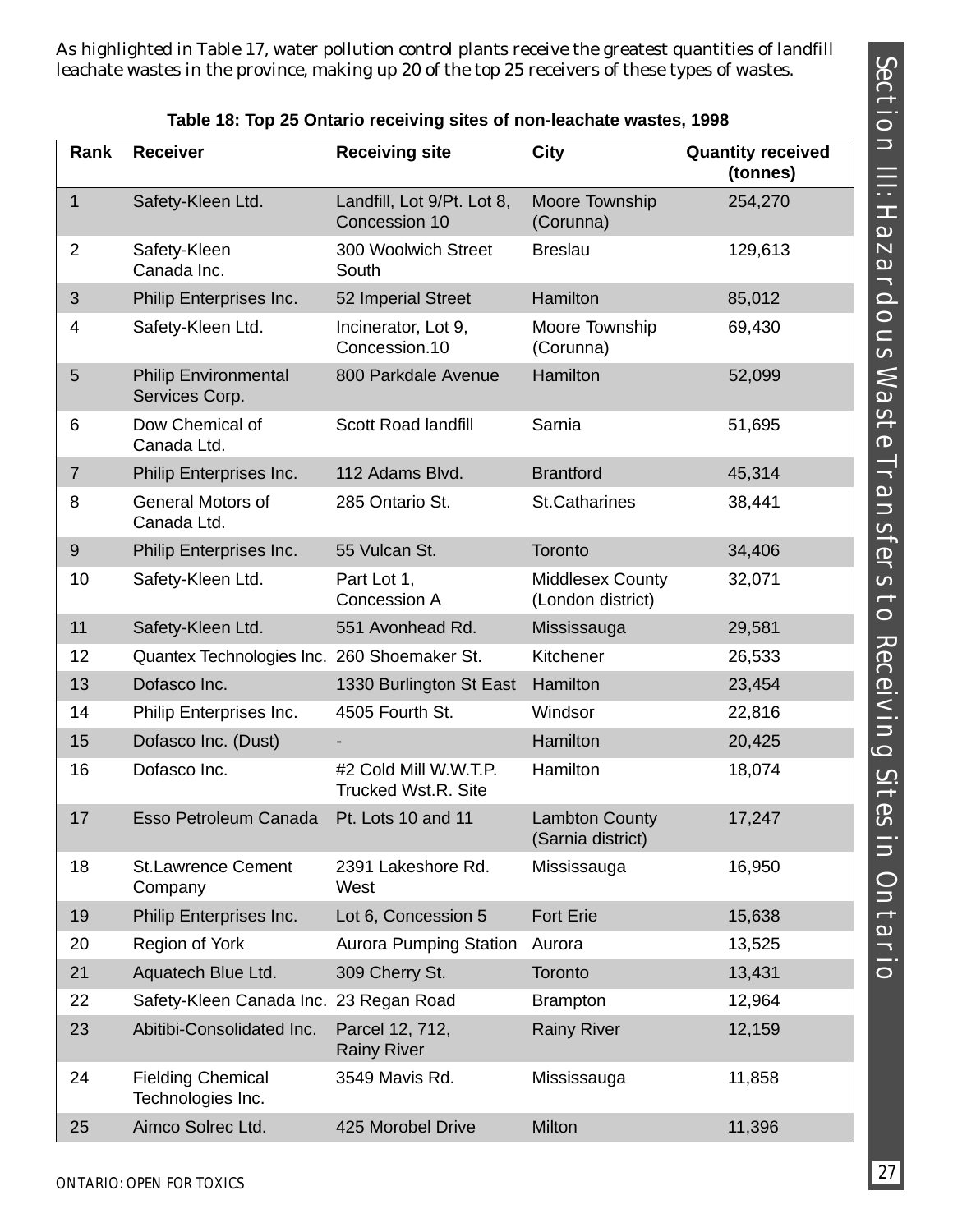The top 25 receiving sites of non-leachate wastes in the province for 1998 were primarily facilities owned by environmental services (waste management) companies, petrochemical producers and steel producers. In particular, two companies, Safety-Kleen, Philip Services and their subsidiaries had the greatest number of facilities that received high quantities of non-leachate hazardous waste in 1998.

Having identified the individual receivers of hazardous waste in the province for 1998, it also important to examine the types of facilities that receive these wastes transfers. Table 19 and Figure 11 present the quantities of hazardous waste transfers received by various types of facilities for 1998.

These facilities do not necessarily represent the final fate of the hazardous waste, but are the facilities where the waste was received and "signed-off" on the manifest. In the case of transfer stations, the hazardous waste may be processed or unprocessed and transferred to another receiving facility (e.g. landfill). Processing of the waste may result in the waste being categorized as non-hazardous before it is transferred. In this case the transfer station is considered the final receiving facility for the hazardous waste. Processing may also affect the quantity and composition of hazardous waste transferred to another type of facility for final disposal.

### **Table 19: Quantities of hazardous waste received in Ontario by receiving facility, 1998**

| <b>Receiving facility</b>       | <b>Quantity of hazardous</b><br>waste received (tonnes) | <b>Percentage of hazardous</b><br>waste received in Ontario |
|---------------------------------|---------------------------------------------------------|-------------------------------------------------------------|
| Water pollution control plant   | 626,706                                                 | 33.0%                                                       |
| Transfer station - processing   | 366,432                                                 | 19.3%                                                       |
| <b>Transfer station</b>         | 346,100                                                 | 18.2%                                                       |
| Landfill                        | 254,918                                                 | 13.4%                                                       |
| Reclaim                         | 131,569                                                 | 6.9%                                                        |
| Incineration                    | 86,386                                                  | 4.5%                                                        |
| Private landfill & sludge farms | 68,520                                                  | 3.6%                                                        |
| Dust control                    | 20,424                                                  | 1.1%                                                        |

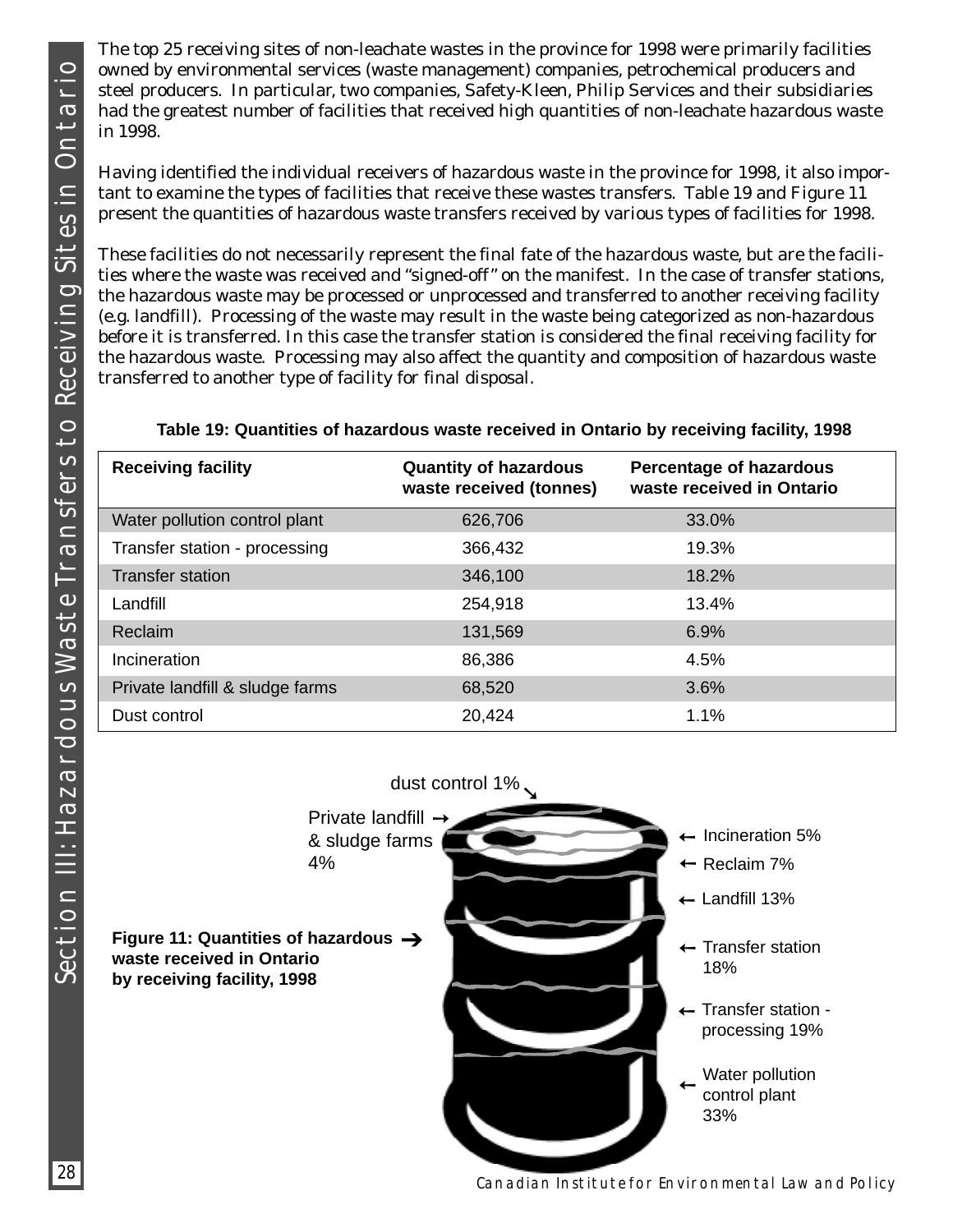Table 19 and Figure 11 illustrate that in 1998, water pollution control plants in the province received one third of hazardous waste transfers from generating sites. These plants are unable to treat all of the toxic contaminants in these hazardous wastes and as a result some of these contaminants eventually end up in the Great Lakes and in watersheds throughout Ontario.

From 1994 to 1998, the quantities of hazardous waste received by various facilities across the province have increased. Table 20 and Figure 12 highlight the changes in the amounts of hazardous waste received by these facilities from 1994 to 1998.

| <b>Receiving</b><br>facility       | Quantity<br>received in<br><b>1998 (tonnes)</b> | Quantity<br>received in<br><b>1994 (tonnes)</b> | <b>Quantity change</b><br>from 1994 to 1998<br>(tonnes) | Percentage<br>change in quantity<br>received from<br>1994 to 1998 |
|------------------------------------|-------------------------------------------------|-------------------------------------------------|---------------------------------------------------------|-------------------------------------------------------------------|
| Water pollution<br>control plant   | 626,706                                         | 452,926                                         | $+173,780$                                              | $+38.4%$                                                          |
| Transfer station -<br>processing   | 366,432                                         | 227,091                                         | $+139,341$                                              | $+61.4%$                                                          |
| Transfer station                   | 346,100                                         | 233,967                                         | $+112,133$                                              | $+47.9%$                                                          |
| Landfill                           | 254,918                                         | 112,018                                         | $+ 142,900$                                             | $+127.6%$                                                         |
| Reclaim                            | 131,569                                         | 116,861                                         | $+14,708$                                               | $+12.6%$                                                          |
| Incineration                       | 86,386                                          | 82,945                                          | $+3,441$                                                | $+4.1%$                                                           |
| Private landfill<br>& sludge farms | 68,520                                          | 30,766                                          | $+37,754$                                               | $+122.3%$                                                         |
| Dust control                       | 20,424                                          | 29,865                                          | $-9,441$                                                | - 31.6%                                                           |

#### **Table 20: Quantity of waste received by facility type, 1994 to 1998**

The increasing quantities of hazardous waste being received in Ontario are being received in all of the receiving facilities listed in Table 20. Water pollution control plants and transfer stations have received most of the increased waste quantities. Water pollution control plants received 173,780 more tonnes of hazardous waste in 1998 than in 1994, which represents a 38.4% increase. Landfill sites experienced a 142,900 tonne or 128% increase of hazardous waste receipts from 1994 to 1998. These trends in hazardous waste receipts by facility types are further highlighted in Figure 12.



**Figure 12: Hazardous waste receipts by receiving facilities in Ontario, 1994 to 1998**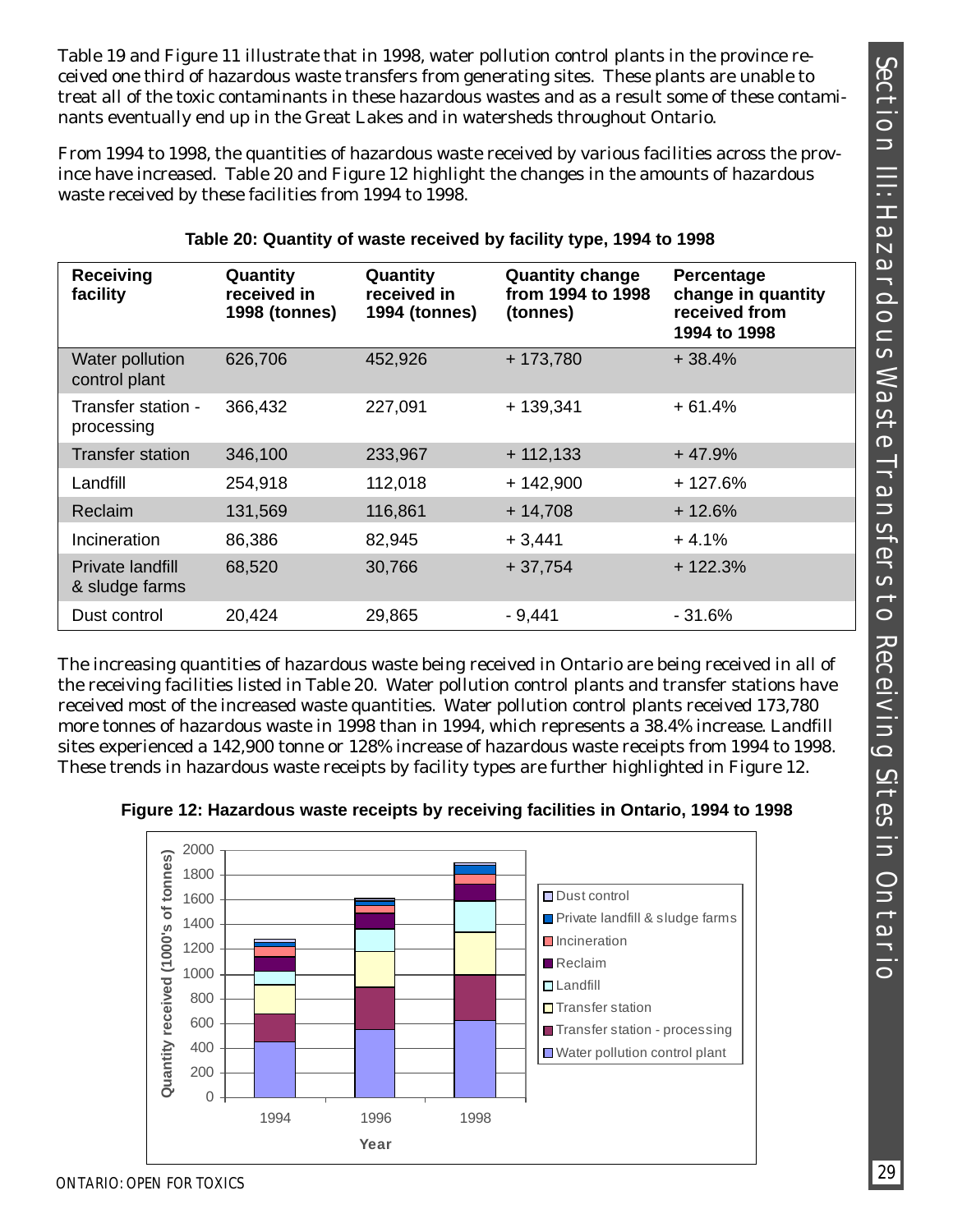## **Hazardous waste receiving districts in Ontario**

The quantity of hazardous wastes received in Ontario for 1998 varied amongst the receiving districts in the province. Table 21 presents hazardous waste receipts by Ontario district and the primary waste type received in each district in 1998.

| Rank           | <b>Receiving district</b> | <b>Quantity received (tonnes)</b> | Primary waste type received         |
|----------------|---------------------------|-----------------------------------|-------------------------------------|
| $\mathbf{1}$   | Sarnia                    | 424,084                           | Other specified organics            |
| 2              | <b>Hamilton</b>           | 269,901                           | Steel making residues               |
| 3              | Guelph                    | 221,516                           | <b>Transfer station oils wastes</b> |
| 4              | Ottawa                    | 213,865                           | Landfill leachate wastes            |
| 5              | <b>Burlington</b>         | 162,454                           | Landfill leachate wastes            |
| 6              | Windsor                   | 142,694                           | Landfill leachate wastes            |
| $\overline{7}$ | London                    | 100,744                           | Landfill leachate wastes            |
| 8              | Toronto                   | 93,600                            | Landfill leachate wastes            |
| 9              | <b>Barrie</b>             | 78,465                            | Landfill leachate wastes            |
| 10             | <b>St.Catharines</b>      | 73,942                            | Alkaline wastes - other metals      |
| 11             | York and Durham Regions   | 36,787                            | Alkaline phosphates                 |
| 12             | Kingston                  | 31,912                            | Landfill leachate wastes            |
| 13             | Peterborough              | 24,462                            | Landfill leachate wastes            |
| 14             | Kenora                    | 12,289                            | Other specified inorganics          |
| 15             | <b>Thunder Bay</b>        | 8,396                             | Landfill leachate wastes            |
| 16             | Sudbury                   | 4,101                             | Waste oils and lubricants           |
| 17             | South Porcupine           | 1,204                             | Waste oils and lubricants           |
| 18             | Cornwall                  | 394                               | Light fuels                         |
| 19             | <b>Owen Sound</b>         | 137                               | Light fuels                         |
| 20             | Sault Ste. Marie          | 108                               | Oil skimmings and sludges           |

| Table 21: Hazardous waste quantities received in Ontario by district, 1998 |  |  |  |  |
|----------------------------------------------------------------------------|--|--|--|--|
|----------------------------------------------------------------------------|--|--|--|--|

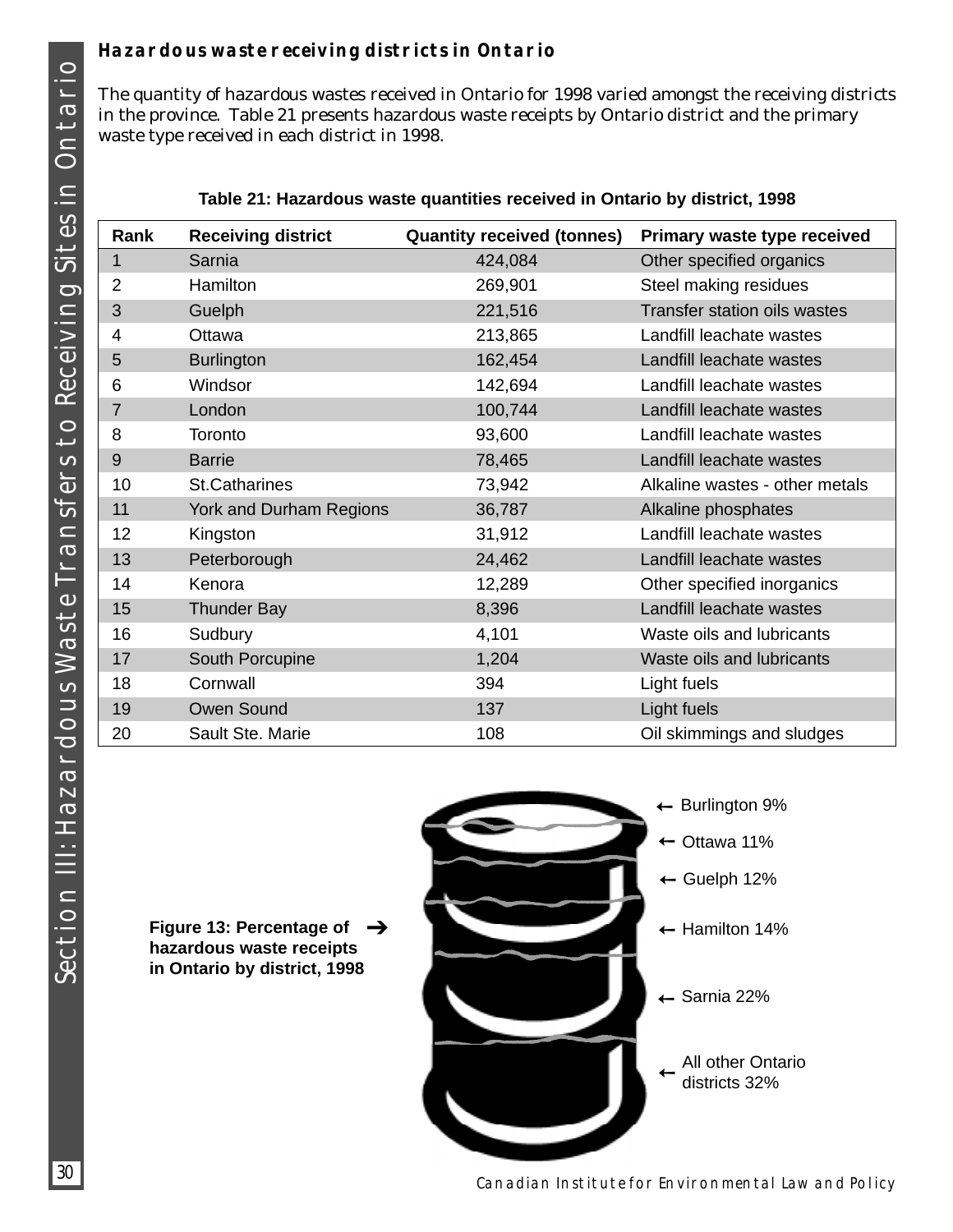Table 21 shows that receiving sites in Sarnia district received the greatest quantity of hazardous waste in 1998, having received 424,000 tonnes of hazardous waste, representing 22% of hazardous waste receipts (as seen in Figure 13) in the province in 1998. The largest receiver of hazardous waste in the province, the Safety-Kleen facility in Corunna, is located within the Sarnia district. A more detailed description of hazardous waste receipts in the Sarnia district is provided in the following box.

## **Hazardous Waste District Profile: SARNIA DISTRICT**

**Location**: located in southwestern Ontario, along the St.Clair River

**Municipalities**: Sarnia district includes the City of Sarnia and surrounding municipalities including Lambton County, Moore Township, Enniskillen Township, and the towns of Corunna, Petrolia, etc.

**Hazardous waste receipts in 1998**: 424,084 tonnes, which ranks the district as the #1 receiver of hazardous waste in Ontario, receiving 22% of hazardous waste in the Province

**Top receiving sites in the district**: Sarnia district has three of the top 25 receivers of hazardous waste in the Province, they are:

1) Safety-Kleen Ltd., facility (landfill) located in Lot 9 and Pt. Lot 8, Concession 10 in Moore Township near Corunna

- $%$  Received 254,295 tonnes of hazardous waste in 1998
- $\frac{1}{2}$  Ranked #1 of the top receiving sites in Ontario
- $\frac{a}{b}$  Other specified organics is the primary waste type received

2) Safety-Kleen Ltd., facility (incinerator) located in Lot 9, Concession 10 in Moore Township near Corunna

- $\frac{1}{100}$  Received 69,430 tonnes of hazardous waste in 1998
- $\frac{1}{100}$  Ranked #7 of the top 25 receiving sites in Ontario
- $\frac{a}{x}$  Non-halogenated lean organics is the primary waste type received

3) Dow Chemical of Canada Ltd., Scott Road Landfill located in Sarnia

- $\frac{1}{100}$  Received 51,964 tonnes of hazardous waste in 1998
- $\frac{1}{2}$  Ranked #11 of the top 25 receivers in Ontario
- $*$  Halogenated solvents is the primary waste type received

**Types of hazardous waste received**: the top waste types received in the Sarnia district in 1998 are as follows:

#### **Table 22: Top hazardous waste types received in Sarnia district, 1998**

| Rank | Waste type                        | <b>Quantity received (tonnes)</b> |
|------|-----------------------------------|-----------------------------------|
|      | Other specified organics          | 93,958                            |
| 2    | Other specified inorganics        | 72,053                            |
| 3    | <b>Halogenated solvents</b>       | 60,214                            |
| 4    | Oil skimmings and sludges         | 37,684                            |
| 5    | Steel making residues             | 36,550                            |
| 6    | Aromatic solvents                 | 35,020                            |
| 7    | Non-halogenated lean organics     | 20,189                            |
| 8    | Neutralized wastes - heavy metals | 9,440                             |
| 9    | Transfer station oils wastes      | 7,026                             |
| 10   | Alkaline wastes - other metals    | 6,796                             |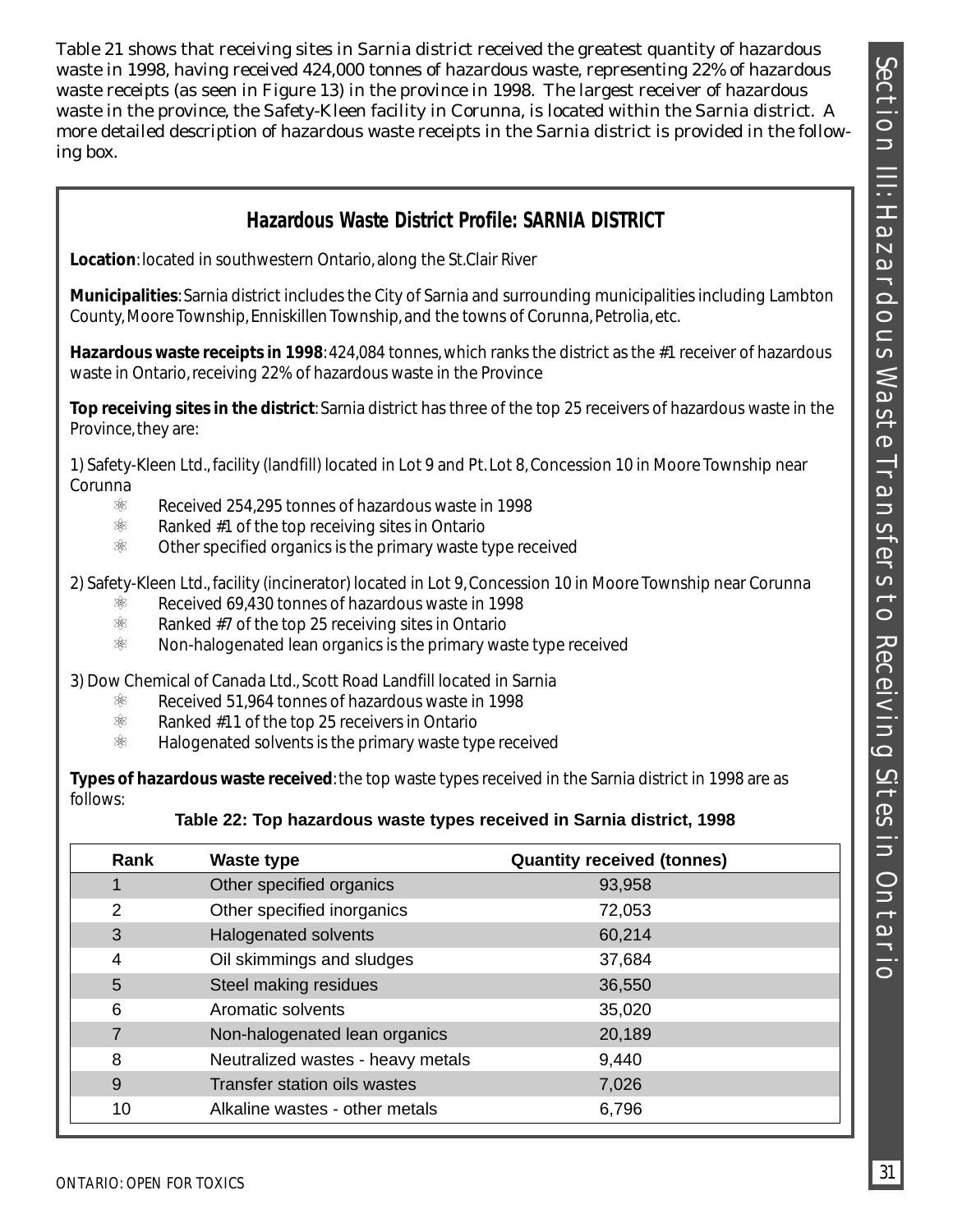## **Hazardous Waste District Profile: Sarnia District**

**Hazardous waste receiving trend**: from 1994 to 1998, the quantity of hazardous waste received in Sarnia district has increased by 44% from 294,953 tonnes generated in 1994 to 424,084 tonnes in 1998



**Figure 14: Hazardous waste receipts in Sarnia District, 1994 to 1998**

Four of the top five receiving districts in the province have experienced an increase in hazardous waste receipts from 1994 to 1998. This is highlighted in Table 23 and Figure 15. Overall, hazardous waste receipts have increased by 44% to 1927% in these four districts. The greatest increase in waste receipts is in the district of Ottawa, which is primarily due to an increase in landfill leachate received in the district from solid waste landfills. The district of Guelph showed a small decrease in its hazardous waste receipts over this time period.

| Table 23: Quantity of waste received in each of the top five 1998 receiving districts, 1994 to 1998 |  |  |  |  |
|-----------------------------------------------------------------------------------------------------|--|--|--|--|
|                                                                                                     |  |  |  |  |

| <b>Receiving</b><br>district | Quantity<br>received in<br><b>1998 (tonnes)</b> | Quantity<br>received in<br><b>1994 (tonnes)</b> | <b>Quantity change</b><br>from 1994 to 1998<br>(tonnes) | Percentage<br>change in<br>receipts from<br>1994 to 1998 |
|------------------------------|-------------------------------------------------|-------------------------------------------------|---------------------------------------------------------|----------------------------------------------------------|
| Sarnia                       | 424,084                                         | 294,953                                         | $+129,131$                                              | $+44%$                                                   |
| <b>Hamilton</b>              | 269,901                                         | 134,079                                         | $+135,822$                                              | $+101%$                                                  |
| Guelph                       | 221,516                                         | 225,306                                         | $-3,790$                                                | $-2%$                                                    |
| Ottawa                       | 213,865                                         | 10,550                                          | $+203,315$                                              | + 1927%                                                  |
| <b>Burlington</b>            | 162,454                                         | 112,866                                         | $+49,588$                                               | $+44%$                                                   |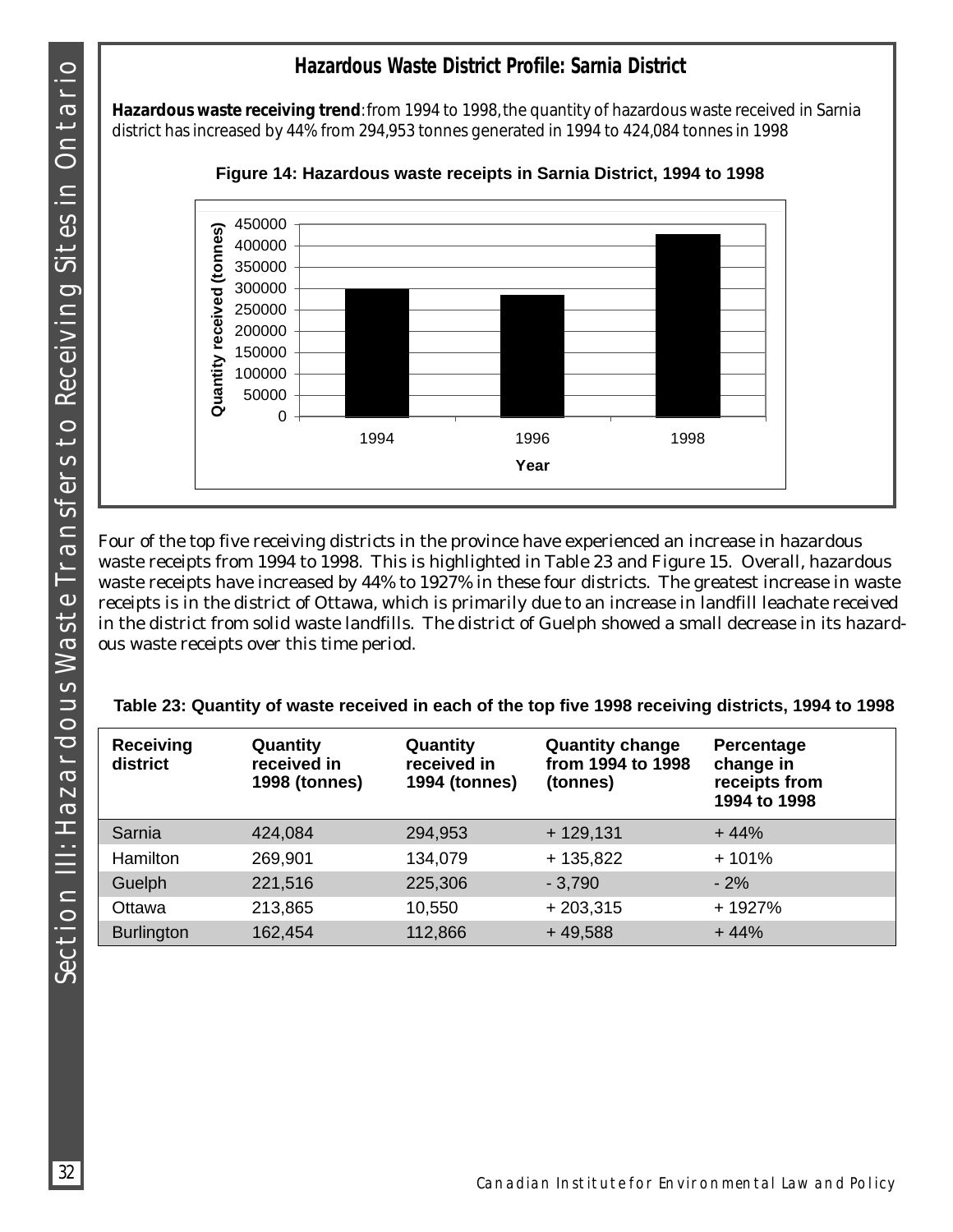450000 400000 Quantity received (tonnes) **Quantity received (tonnes)** 350000 300000 ■1994 250000 ■1996 200000 ■1998 150000 100000 50000  $0 -$ Sarnia Hamilton Guelph Ottawa Burlington **Receiving district**

**Figure 15: Hazardous waste receipts in the top five receiving districts (for 1998), 1994 to 1998**

It is necessary to separate hazardous waste receipts by the types of waste received in each district in order to identify those districts that received primarily landfill leachate wastes and those districts that received all other wastes (from industrial processes and manufacturing). Table 24 and Table 25 present the top receiving districts in Ontario for 1998 of non-leachate and leachate wastes, respectively.

| Rank           | <b>Receiving district</b> | <b>Quantity received (tonnes)</b> |
|----------------|---------------------------|-----------------------------------|
| 1              | Sarnia                    | 422,665                           |
| $\overline{2}$ | Guelph                    | 221,436                           |
| 3              | <b>Hamilton</b>           | 218,449                           |
| $\overline{4}$ | <b>Burlington</b>         | 105,397                           |
| 5              | <b>St.Catharines</b>      | 72,836                            |
| 6              | Toronto                   | 50,990                            |
| $\overline{7}$ | London                    | 36,608                            |
| 8              | York and Durham Regions   | 35,020                            |
| $9\,$          | Windsor                   | 34,567                            |
| 10             | Ottawa                    | 24,286                            |
| 11             | <b>Barrie</b>             | 20,432                            |
| 12             | Kenora                    | 12,289                            |
| 13             | Peterborough              | 11,985                            |
| 14             | Sudbury                   | 4,104                             |
| 15             | Kingston                  | 3,152                             |
| 16             | <b>Thunder Bay</b>        | 2,789                             |
| 17             | South Porcupine           | 1,204                             |
| 18             | Cornwall                  | 394                               |
| 19             | Owen Sound                | 137                               |
| 20             | Sault Ste. Marie          | 108                               |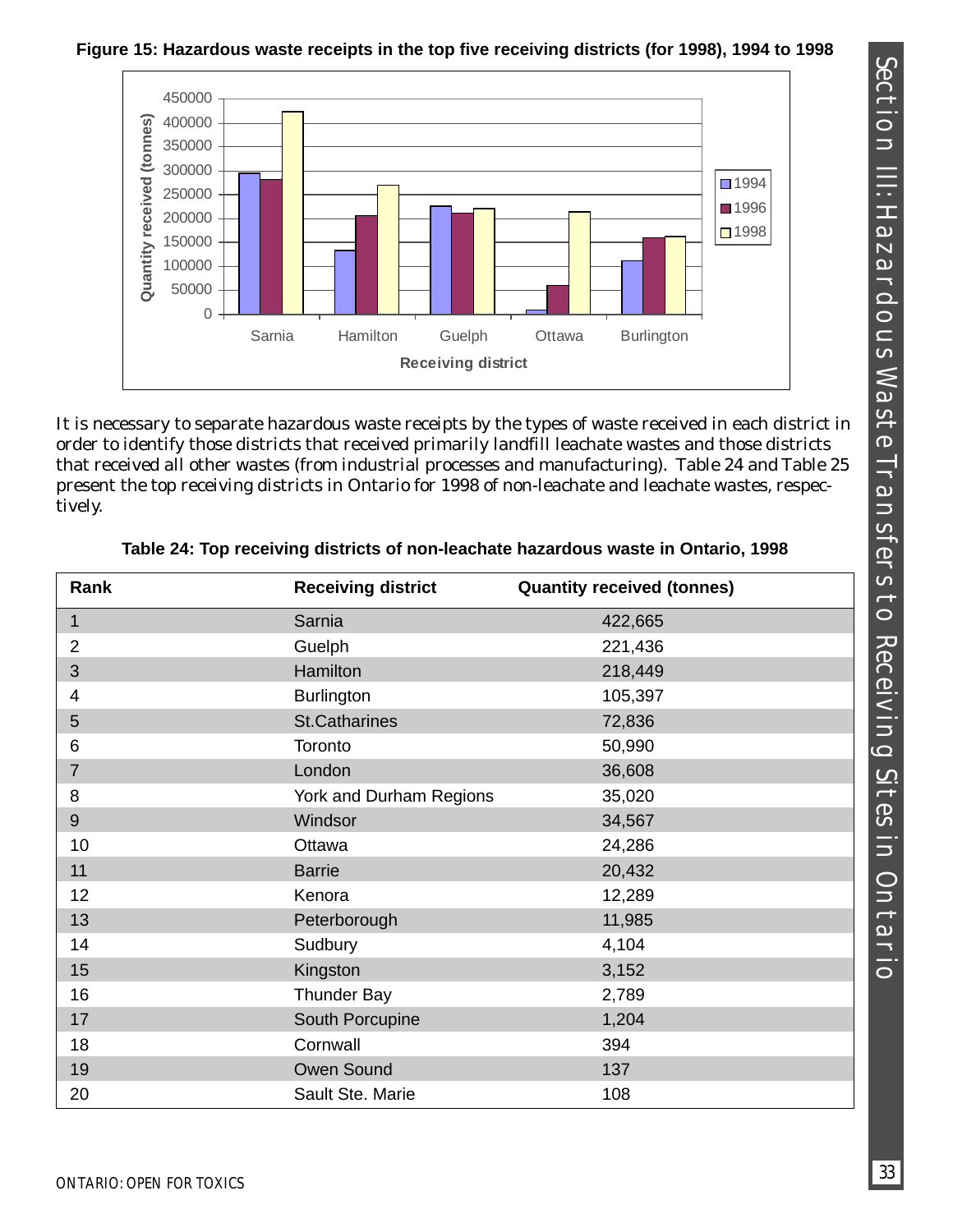Similar to hazardous waste generating districts, the top receiving districts of non-leachate wastes are concentrated in south-central (Golden Horseshoe) and southwestern Ontario. The district of Sarnia by far received the greatest quantity of non-leachate wastes. In 1998, Sarnia district received nearly double the amount of non-leachate wastes than the second highest receiving district, Guelph. Again, the districts receiving the greatest quantities of non-leachate hazardous wastes were municipalities with an industrial base that included petrochemical, steel making and automobile manufacturing facilities. In addition, many facilities owned by environmental services (waste management) companies were located in these districts and received primarily non-leachate wastes.

| Rank           | <b>Receiving district</b> | <b>Quantity received (tonnes)</b> |
|----------------|---------------------------|-----------------------------------|
| 1              | Ottawa                    | 189,579                           |
| $\overline{2}$ | Windsor                   | 108,108                           |
| 3              | London                    | 64,136                            |
| 4              | <b>Barrie</b>             | 58,042                            |
| 5              | <b>Burlington</b>         | 57,057                            |
| 6              | Hamilton                  | 51,452                            |
| 7              | <b>Toronto</b>            | 42,609                            |
| 8              | Kingston                  | 28,760                            |
| 9              | Peterborough              | 12,477                            |
| 10             | <b>Thunder Bay</b>        | 5,607                             |
| 11             | York and Durham Regions   | 1,767                             |
| 12             | Sarnia                    | 1,419                             |
| 13             | <b>St.Catharines</b>      | 1,106                             |
| 14             | Guelph                    | 80                                |

| Table 25: Top receiving districts of landfill leachate waste in Ontario, 1998 |  |  |  |  |  |  |  |
|-------------------------------------------------------------------------------|--|--|--|--|--|--|--|
|-------------------------------------------------------------------------------|--|--|--|--|--|--|--|

The top receiving districts of landfill leachate wastes in the province for 1998 include municipalities with one or more landfill sites. The landfill leachate being produced by these sites is collected and transfered to local water pollution control plants in these districts. Ottawa and Windsor districts received the greatest amounts of landfill leachate wastes in 1998, reflecting the siting of landfill sites in those districts and the receipt of landfill leachate wastes at local WPCPs and hazardous waste handling facilities. For example, Ottawa district contains the Robert O. Pickard Environmental Centre, which is the main waste water treatment plant for the Region of Ottawa-Carlton, received the greatest quantity of leachate wastes in Ontario for 1998.

### **HAZARDOUS Waste types received in Ontario**

In 1998, Ontario received all of the 52 hazardous waste types categorized in the hazardous waste manifest database. Table 26 lists the top 25 waste types received by receiving sites in the province during 1998. Figure 16 highlights each waste type as a percentage of the total hazardous waste quantity received by receiving sites in Ontario for 1998.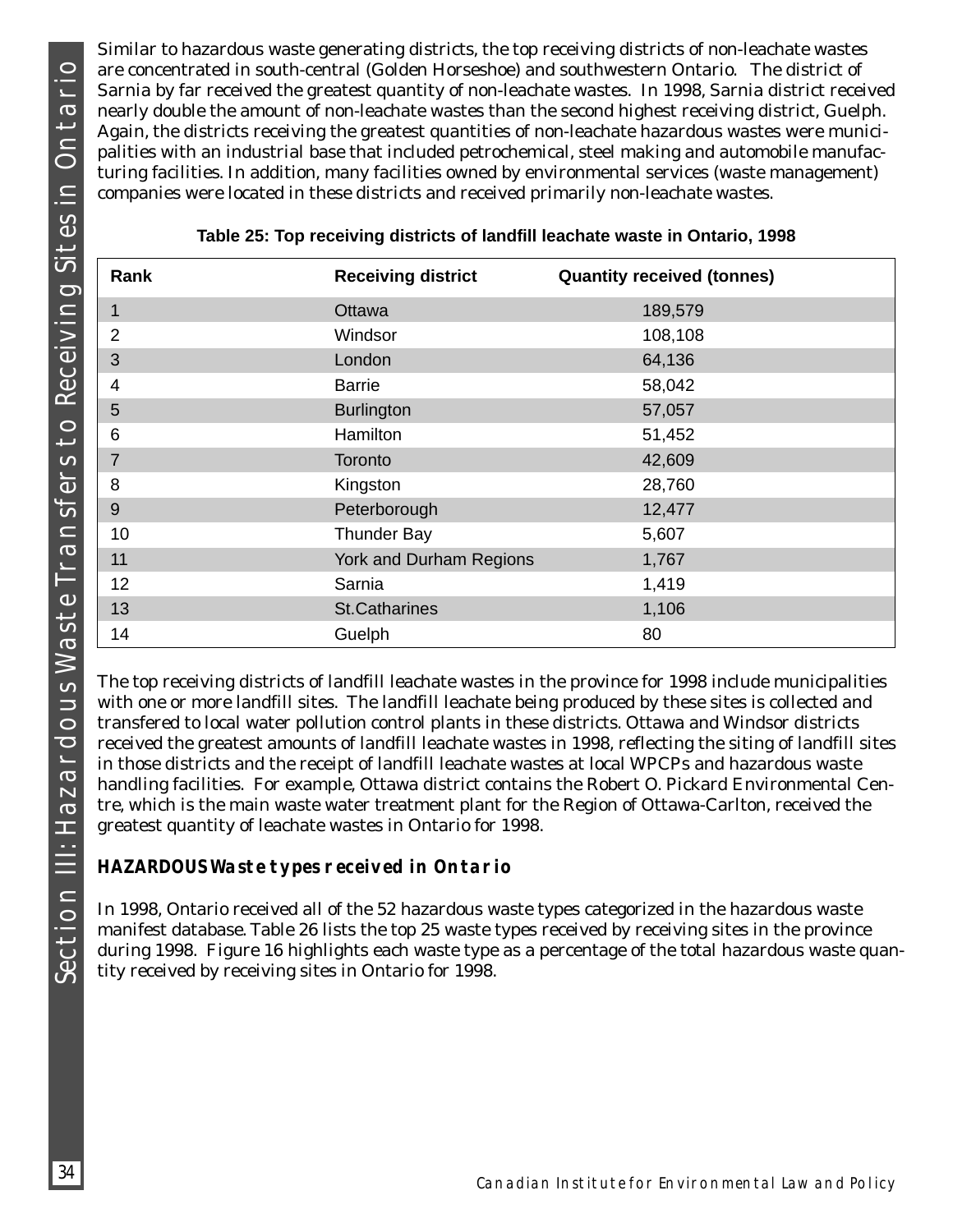| Rank           | <b>Waste type</b>                   | <b>Quantity received</b><br>(tonnes) | <b>Percentage of total</b><br>hazardous waste<br>received in 1998 |
|----------------|-------------------------------------|--------------------------------------|-------------------------------------------------------------------|
| $\mathbf{1}$   | Landfill leachate wastes            | 622,199                              | 32.7%                                                             |
| $\overline{2}$ | <b>Transfer station oils wastes</b> | 197,122                              | 10.4%                                                             |
| 3              | Other specified inorganics          | 129,585                              | 6.8%                                                              |
| 4              | Oil skimmings and sludges           | 114,264                              | 6.0%                                                              |
| 5              | Other specified organics            | 100,086                              | 5.3%                                                              |
| 6              | Steel making residues               | 98,742                               | 5.2%                                                              |
| $\overline{7}$ | <b>Halogenated solvents</b>         | 78,718                               | 4.1%                                                              |
| 8              | <b>Emulsified oils</b>              | 68,656                               | 3.6%                                                              |
| 9              | Waste oils and lubricants           | 67,822                               | 3.6%                                                              |
| 10             | Alkaline wastes - other metals      | 56,394                               | 3.0%                                                              |
| 11             | Aromatic solvents                   | 55,576                               | 2.9%                                                              |
| 12             | Paint, pigment and coating residues | 37,408                               | 2.0%                                                              |
| 13             | Spent pickle liquor                 | 30,392                               | 1.6%                                                              |
| 14             | Aliphatic solvents                  | 28,162                               | 1.5%                                                              |
| 15             | Neutralized wastes - heavy metals   | 22,217                               | 1.2%                                                              |
| 16             | Non-halogenated lean organics       | 22,118                               | 1.2%                                                              |
| 17             | Alkaline phosphates                 | 15,959                               | 0.8%                                                              |
| 18             | Alkaline wastes - heavy metals      | 14,997                               | 0.8%                                                              |
| 19             | Acid wastes - heavy metals          | 13,475                               | 0.7%                                                              |
| 20             | Neutralized wastes - other metals   | 11,110                               | 0.6%                                                              |
| 21             | Light fuels                         | 11,045                               | 0.6%                                                              |
| 22             | Non-halogenated rich organics       | 10,435                               | 0.5%                                                              |
| 23             | <b>Heavy fuels</b>                  | 8,372                                | 0.4%                                                              |
| 24             | Organic laboratory chemicals        | 8,066                                | 0.4%                                                              |
| 25             | <b>Petroleum distillates</b>        | 7,379                                | 0.4%                                                              |



Section III: Hazardous Waste Transfers to Receiving Sites in Ontario

SECTION III: HAZARDOUS WASTE TRANSTE TRANSTE TRANSTE TRANS SITES IN ONTARIO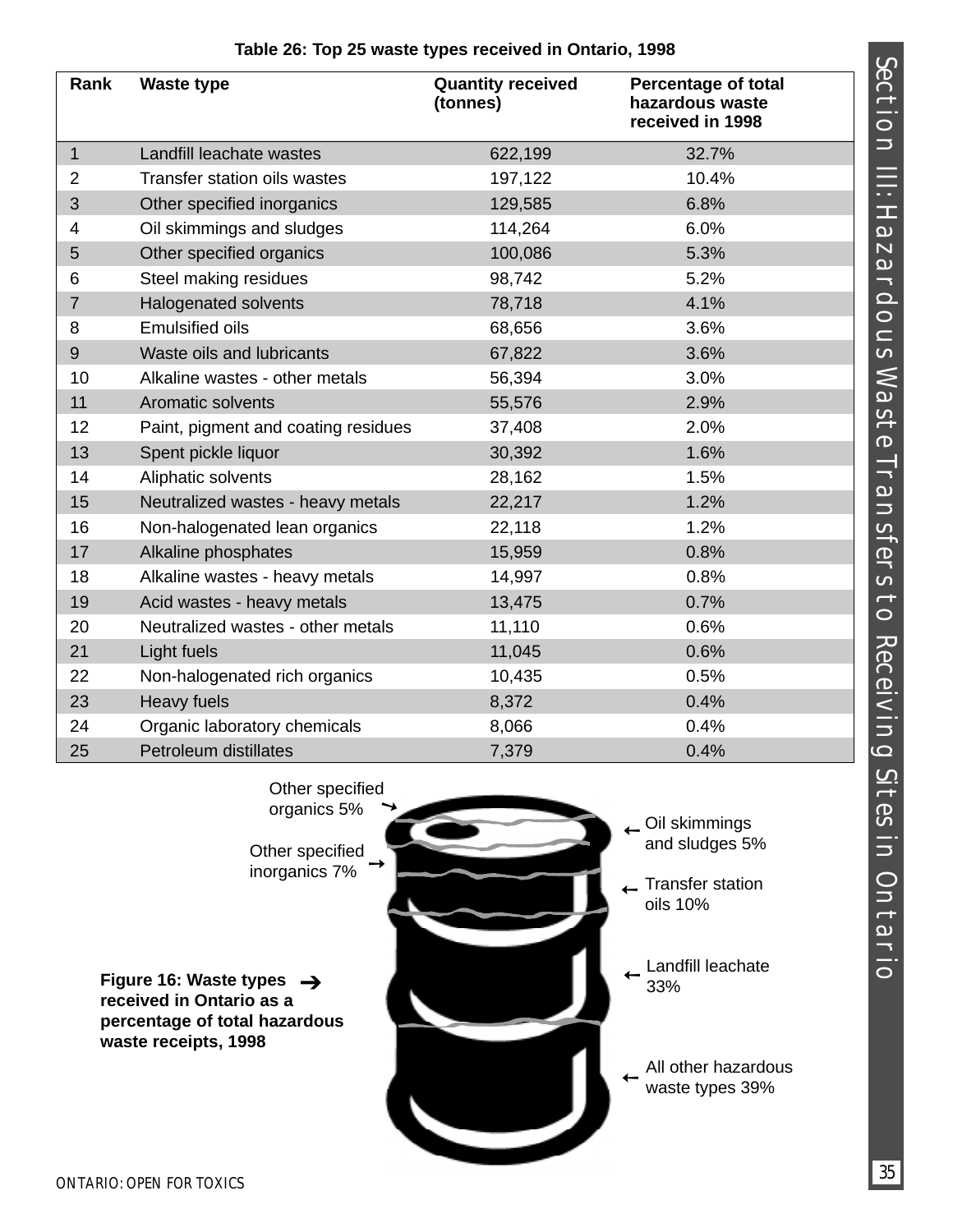As seen in Table 26 and Figure 16, landfill leachate wastes made up the largest percentage (33%) of hazardous wastes received at Ontario receiving sites in 1998. Transfer station oil wastes, other specified inorganics, and oil skimmings and sludges made up another 22% of hazardous waste receipts. These waste types reflect hazardous waste transfers from solid waste landfills, electrical transfer stations, and manufacturers that utilize petrochemicals and inorganics.

Other specified inorganic wastes include flue gas scrubber wastes, wet fly ash, metal dust and abrasives wastes amongst others. Other specified organic wastes include mixed sludges from waste screening, tank bottoms from mixed organic waste bilking tanks at waste transfer stations, etc. Each waste type is described in further detail in Appendix B.

From 1994 to 1998, the quantities of the most received waste types in the province have increased. Table 27 presents the 1994 and 1998 quantities received for the top five waste types (received in 1998). As demonstrated in Table 27 and Figure 17, quantities of landfill leachates being received at receiving sites in Ontario have nearly doubled from 1994 levels.

|  |  | Table 27: Quantity of waste received for the top five 1998 received waste types, 1994 to 1998 |  |
|--|--|-----------------------------------------------------------------------------------------------|--|
|  |  |                                                                                               |  |
|  |  |                                                                                               |  |

| <b>Waste type</b>            | Quantity<br>received in<br><b>1998 (tonnes)</b> | Quantity<br>received in<br><b>1994 (tonnes)</b> | <b>Quantity change</b><br>from 1994 to<br><b>1998 (tonnes)</b> | Percentage<br>change in<br>quantity<br>received<br>1994 to 1998 |
|------------------------------|-------------------------------------------------|-------------------------------------------------|----------------------------------------------------------------|-----------------------------------------------------------------|
| Landfill leachate wastes     | 622,199                                         | 315,743                                         | $+306,456$                                                     | $+97%$                                                          |
| Transfer station oils wastes | 197,122                                         | 180,856                                         | $+16,266$                                                      | $+9%$                                                           |
| Other specified inorganics   | 129,585                                         | 87,931                                          | $+41,654$                                                      | $+47%$                                                          |
| Oil skimmings and sludges    | 114,264                                         | 84,187                                          | $+30,077$                                                      | $+36%$                                                          |
| Other specified organics     | 100,086                                         | 85,559                                          | $+14,527$                                                      | $+17%$                                                          |

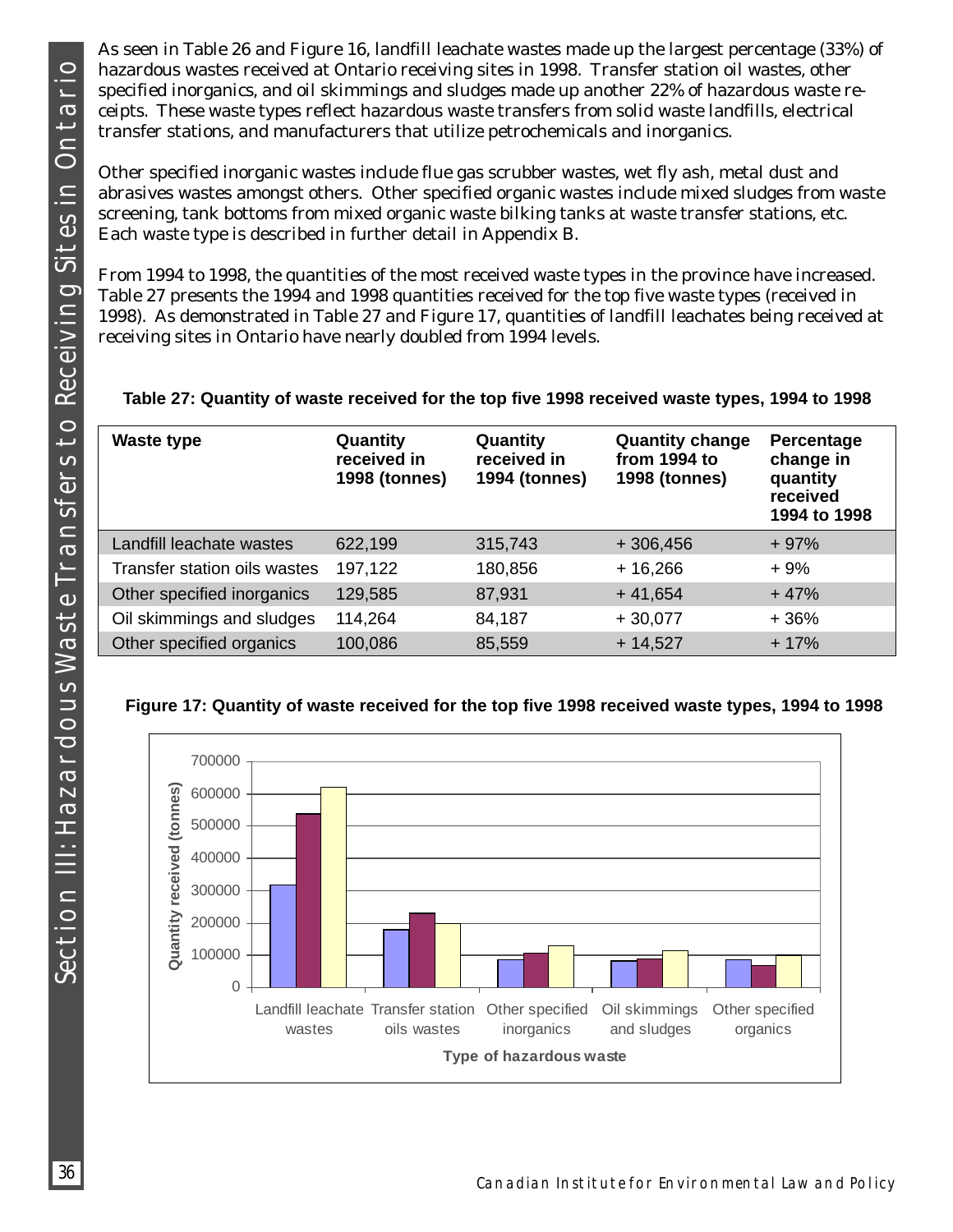

# **SECTION IV: U.S. Hazardous Waste Transfers to Ontario Receiving Sites, 1994 to 1998**

In 1998, 235,495 tonnes of hazardous waste was transferred from U.S. generating sites to receiving sites in Ontario, accounting for 12.4% of hazardous waste transferred to receiving sites in the province. Since 1994, the amount of waste exported from the U.S. to Ontario has increased from 99,972 tonnes to 235,495 tonnes, an increase of 135,523 tonnes or 135.6% over four years. This increase is highlighted in Table 28 and Figure 18.

| Table 28: Quantity of U.S. hazardous waste transferred to Ontario receiving sites, 1994 to 1998 |  |  |  |  |
|-------------------------------------------------------------------------------------------------|--|--|--|--|
|                                                                                                 |  |  |  |  |

| Year | Quantity of U.S. waste transferred (tonnes) | Percentage change from 1994 |
|------|---------------------------------------------|-----------------------------|
| 1998 | 235,495                                     | + 135.6%                    |
| 1996 | 152,306                                     | $+52.3%$                    |
| 1994 | 99.972                                      | $\overline{\phantom{0}}$    |



### **Figure 18: Quantity of U.S. hazardous waste transferred to Ontario receiving sites, 1994 to 1998**

## **U.S. generating sites that transfer hazardous waste to receiving sites in Ontario**

Through the data provided in the Ontario Hazardous Waste Manifest, it is possible to identify which generating sites in the United States transferred hazardous waste to Ontario receiving sites in 1998.

Table 29 presents the top 25 U.S. generating sites that transferred hazardous waste to Ontario in 1998. Most of the U.S. hazardous waste transferred to Ontario sites in 1998 came from generating sites in the northeastern and midwestern U.S. states. Ontario received hazardous waste from numerous U.S. generating sites and in generally small quantities from each site. While many U.S. sites transferred hazardous waste to Ontario sites in 1998, one U.S. company stood out as a key exporter to Ontario, Safety-Kleen Systems Inc. In 1998, eight of the top 25 U.S. generating sites that transferred hazardous waste to Ontario sites were owned by Safety-Kleen.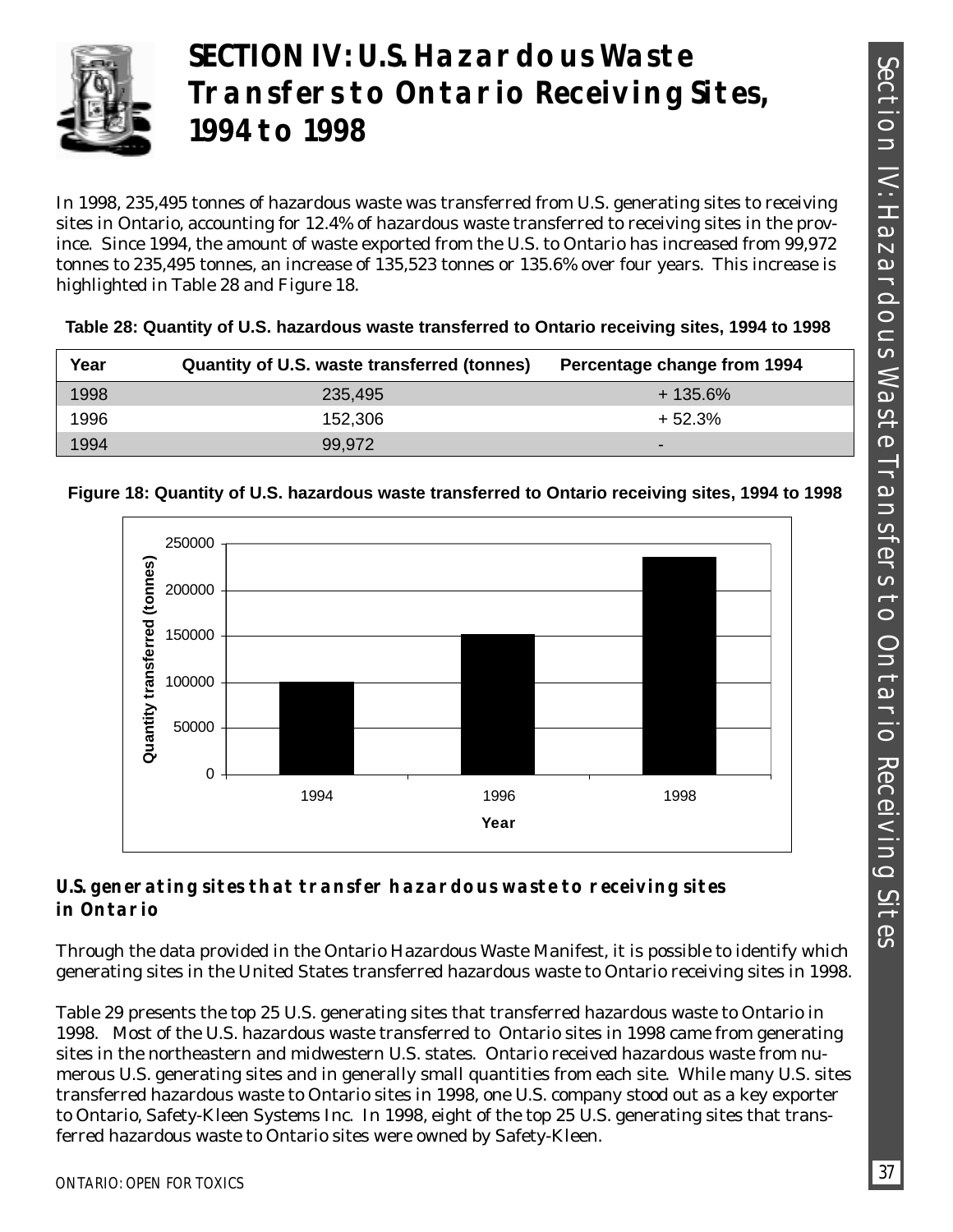### **Table 29: Top 25 U.S. generating sites that transferred hazardous waste to Ontario sites, 1998**

| Rank             | <b>Generator</b>                          | <b>Generating site</b>                  | <b>City</b>      | Quantity<br>transferred<br>(tonnes) |
|------------------|-------------------------------------------|-----------------------------------------|------------------|-------------------------------------|
| $\mathbf{1}$     | Safety-Kleen Systems Inc.                 | 60 Katherine St.                        | Buffalo, NY      | 31,678                              |
| $\overline{2}$   | Dynecol Inc.                              | 6520 Georgia St.                        | Detroit, MI      | 30,808                              |
| 3                | LWD Inc.                                  | 2475 Industrial Parkway                 | Calvert City, KY | 9,958                               |
| 4                | Dow Agrosciences Inc.                     | 305 N. Huron Ave.                       | Harbor Beach, MI | 9,360                               |
| 5                | Lomac LLC                                 | 5025 Evanston Ave.                      | Muskegon, MI     | 8,608                               |
| 6                | Safety-Kleen Inc.<br>(Bridgeport)         | Route 322 and I-295                     | Bridgeport, NJ   | 8,505                               |
| $\overline{7}$   | Cyanokem Inc.                             | 12381 Schaefer Highway                  | Detroit, MI      | 8,378                               |
| 8                | Michigan Recovery<br>Systems Inc.         | 36345 Van Born Rd.                      | Romulus, MI      | 7,335                               |
| $\boldsymbol{9}$ | Chevron Products Co.                      | <b>Route 128 &amp; US</b><br>Bypass 50  | Hooven, OH       | 6,597                               |
| 10               | <b>Brodson Properties</b>                 | <b>Taylortown Road</b>                  | Montville, NJ    | 6,422                               |
| 11               | Ross Incineration<br>Services Inc.        | 36790 Giles Road                        | Grafton, OH      | 5,337                               |
| 12               | Safety-Kleen Inc.<br>(Pecatonica)         | 6125 North<br>Pecatonica Rd.            | Pecatonica, IL   | 5,023                               |
| 13               | Zinc Corporation of America Route 248     |                                         | Monaca, PA       | 4,469                               |
| 14               | <b>BP Oil Company</b>                     | 4001 Cedar Point Rd.                    | Oregon, OH       | 3,983                               |
| 15               | Ford Motor Company                        | Rouge Steel Co.                         | Dearborn, MI     | 3,756                               |
| 16               | Petro-chem Processing<br>Group            | 421 Lycaste                             | Detroit, MI      | 3,654                               |
| 17               | Michigan Disposal                         | 49350 N. I-94                           | Belleville, MI   | 3,143                               |
| 18               | <b>Mobil Oil Corporation</b>              | <b>East Providence</b><br>Terminal 1001 | Riverside, RI    | 3,095                               |
| 19               | Bethlehem Steel Corp.                     | 2558 Hamburg Turnpike                   | Lackawanna, NY   | 2,883                               |
| 20               | Century Aluminum of<br>West Virginia Inc. | Kaiser Road                             | Ravenswood, WV   | 2,686                               |
| 21               | Safety-Kleen Inc. (NE)                    | 300 Canal St.                           | Lawrence, MA     | 2,460                               |
| 22               | Safety-Kleen Systems Inc.                 | 751 Orchard Lake Rd.                    | Pontiac, MI      | 2,420                               |
| 23               | Safety-Kleen Systems inc.                 | 10480 Harrison Rd.                      | Romulus, MI      | 2,297                               |
| 24               | Safety-Kleen Systems Inc.                 | 10 Industrial Park Dr.                  | Wheeling, WV     | 2,228                               |
| 25               | Safety-Kleen Inc. (TS)                    | 2815 Old Greenbrier<br>Pike             | Greenbrier, TN   | 2,219                               |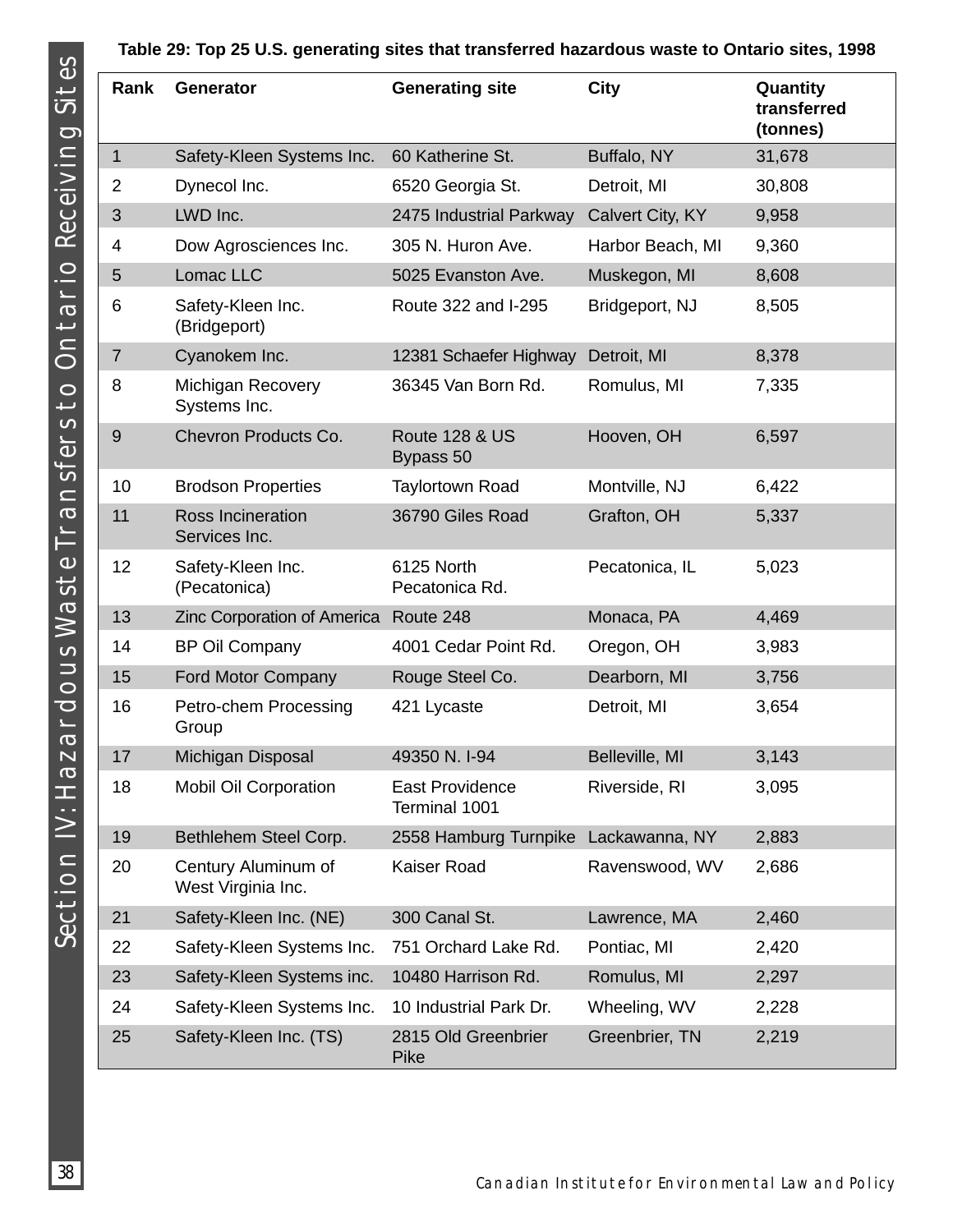All of the U.S. generating sources identified in Table 29 transferred non-leachate hazardous waste to receiving sites in Ontario in 1998. Only one U.S. generator, CWM Chemical Services Inc. located in Model City, NY transferred landfill leachate wastes to Ontario in 1998. In total, only 20 tonnes of landfill leachate wastes were received in Ontario from U.S. generating sites.

#### **U.S. generating districts that transfer hazardous waste to Ontario receiving sites**

Table 30 presents the top U.S. generating districts that transferred hazardous waste to receiving sites in Ontario in 1998. The quantity transferred for each district is the aggregate value for all U.S. generating sites within the district that transferred hazardous waste to receiving sites in Ontario.

| Rank           | <b>Generating district</b> | <b>Quantity transferred (tonnes)</b> |
|----------------|----------------------------|--------------------------------------|
| $\mathbf{1}$   | Michigan                   | 87,492                               |
| $\overline{2}$ | New York                   | 36,888                               |
| 3              | Ohio                       | 32,629                               |
| 4              | New Jersey                 | 19,941                               |
| 5              | Pennsylvania               | 14,869                               |
| 6              | Kentucky                   | 12,453                               |
| $\overline{7}$ | <b>Illinois</b>            | 5,395                                |
| 8              | West Virginia              | 4,914                                |
| $\overline{9}$ | Tennessee                  | 3,333                                |
| 10             | Rhode Island               | 3,192                                |
| 11             | Massachusetts              | 2,817                                |
| 12             | Maryland                   | 2,006                                |
| 13             | North Carolina             | 1,961                                |
| 14             | South Carolina             | 1,806                                |
| 15             | Kansas                     | 1,616                                |
| 16             | Indiana                    | 1,600                                |
| 17             | Florida                    | 668                                  |
| 18             | <b>Texas</b>               | 327                                  |
| 19             | California                 | 303                                  |
| 20             | Missouri                   | 127                                  |
| 21             | Maine                      | 112                                  |
| 22             | Utah                       | 40                                   |
| 23             | Wisconsin                  | 31                                   |

#### **Table 30: Top U.S. generating districts that transferred hazardous waste to Ontario sites, 1998**

Table 30 illustrates that Michigan (generating sites) transferred the greatest quantities of hazardous waste to Ontario receiving sites in 1998. The 87,492 tonnes of hazardous waste transferred to Ontario from Michigan generating sites accounts for 37.1% of all waste transferred to Ontario sites from the U.S. Most of U.S. generating districts that transferred hazardous waste in the greatest quantities to Ontario in 1998 were located in the U.S. midwest bordering the Great Lakes, and in the eastern U.S.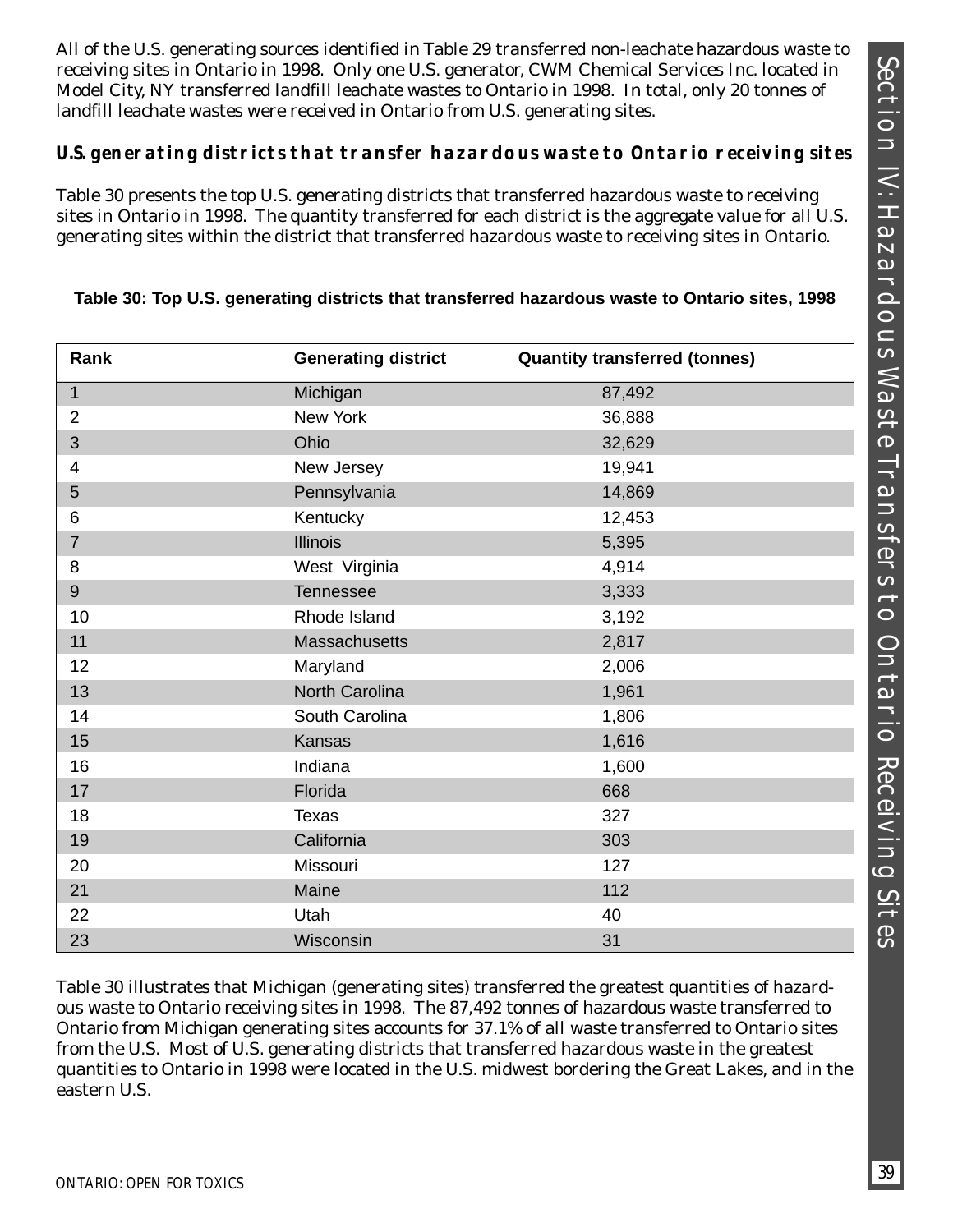## **Ontario receiving sites of U.S. hazardous waste transfers**

In addition to identifying the U.S. generators of hazardous waste transferred to Ontario, it is also useful to identify the Ontario sites that received these U.S. hazardous waste transfers. Table 31 presents the top 25 Ontario receiving sites of U.S. hazardous waste transfers in 1998.

| Rank           | <b>Receiver</b>                               | <b>Receiving site</b>                            | City                                   | Quantity<br>received<br>(tonnes) |
|----------------|-----------------------------------------------|--------------------------------------------------|----------------------------------------|----------------------------------|
| $\mathbf 1$    | Safety-Kleen Ltd.                             | Lot 9 & Pt. Lot 8,<br>Concession 10 (Landfill)   | Corunna                                | 120,934                          |
| $\overline{2}$ | Safety-Kleen Canada Inc.                      | 300 Woolwich St. South                           | <b>Breslau</b>                         | 49,831                           |
| 3              | Safety-Kleen Ltd.                             | Lot 9, Concession 10<br>(Incinerator)            | Corunna                                | 32,978                           |
| 4              | <b>Philip Environmental</b><br>Services Corp. | 800 Parkdale Ave.                                | Hamilton                               | 7,464                            |
| 5              | Dofasco Inc.                                  | 1330 Burlington St. East                         | Hamilton                               | 6,030                            |
| 6              | Safety-Kleen Ltd.                             | 1829 Allanport Rd.                               | <b>Thorold</b>                         | 3,886                            |
| $\overline{7}$ | Safety-Kleen Ltd.                             | Part Lot 1, Concession A                         | <b>Middlesex</b><br>County (London)    | 3,241                            |
| 8              | Safety-Kleen Ltd.                             | 551 Avonhead Rd.                                 | Mississauga                            | 2,870                            |
| $9\,$          | Safety-Kleen Ltd.                             | 5369 Maingate Dr.                                | Mississauga                            | 2,263                            |
| 10             | <b>Canadian National</b><br>Railways          | Intermodal Cargoflo, Pt.<br>Lot 13, Concession 4 | Vaughan                                | 2,115                            |
| 11             | <b>Hotz Environmental</b><br>Services Inc.    | 239 Lottridge St.                                | Hamilton                               | 866                              |
| 12             | Philip Enterprises Inc.                       | E1/2 Lot 14,<br>Concession 5                     | Township of<br>Springwater<br>(Barrie) | 787                              |
| 13             | Safety-Kleen Canada Inc.                      | 65 Woolwich St.                                  | <b>Breslau</b>                         | 464                              |
| 14             | Dofasco Inc.                                  | 1330 Burlington St. E.,<br>#2 A.R.P.             | Hamilton                               | 413                              |
| 15             | Raw Materials Corp.                           | Pt. O Lot 28.<br>Concession 3                    | Port Colborne                          | 384                              |
| 16             | Philip Enterprises Inc.                       | Lot 6, Concession 5                              | <b>Fort Erie</b>                       | 236                              |
| 17             | Quantex Technologies Inc.                     | 260 Shoemaker St.                                | Kitchener                              | 176                              |
| 18             | Philip Enterprises Inc.                       | 1579 Burlington St. E.                           | Hamilton                               | 157                              |
| 19             | <b>Stelco Hilton Works</b><br>East Lagoon     |                                                  | Hamilton                               | 150                              |
| 20             | <b>Fielding Chemical</b><br>Technologies Inc. | 3549 Mavis Road                                  | Mississauga                            | 101                              |

|  |  |  | Table 31: Top 25 Ontario receiving sites of U.S. hazardous waste transfers, 1998 |  |
|--|--|--|----------------------------------------------------------------------------------|--|
|  |  |  |                                                                                  |  |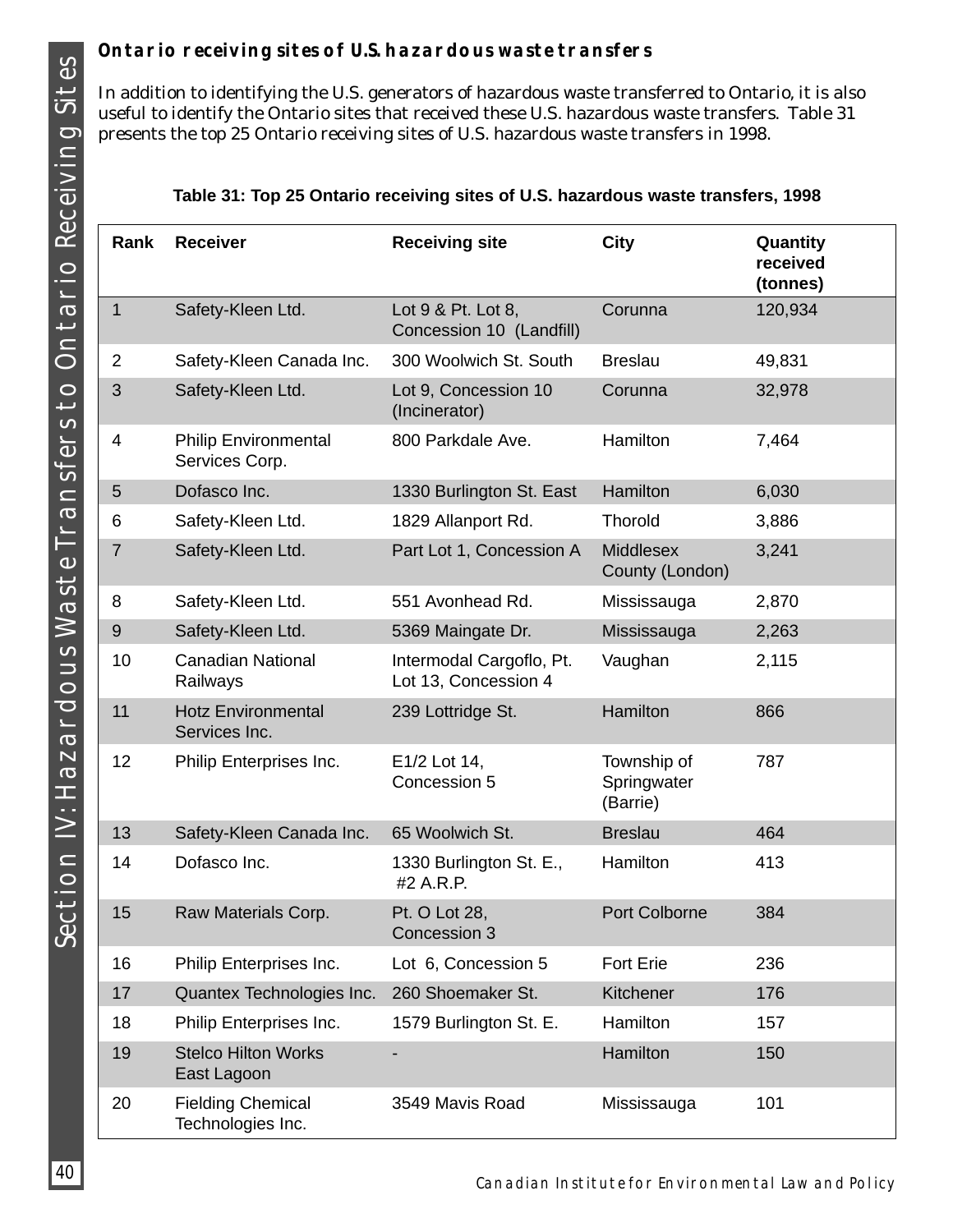## **Table 31: Top 25 Ontario receiving sites of U.S. hazardous waste transfers, 1998** (continued)

| Rank | <b>Receiver</b>                            | <b>Receiving site</b>  | <b>City</b>     | Quantity<br>received<br>(tonnes) |
|------|--------------------------------------------|------------------------|-----------------|----------------------------------|
| 21   | 1210825 Ontario Ltd.                       | 29 Trillium Park Place | Kitchener       | 46                               |
| 22   | Philip Enterprises Inc.                    | 4505 Fourth St.        | Windsor         | 29                               |
| 23   | City of Stratford                          | <b>Stratford WPCP</b>  | Stratford       | 23                               |
| 24   | City of Toronto                            | <b>Main Plant WPCP</b> | Toronto         | 23                               |
| 25   | <b>Hotz Environmental</b><br>Services Inc. | 239 Lottridge St.      | <b>Hamilton</b> | 13                               |

All but 20 tonnes of the hazardous waste transferred to Ontario receiving sites from U.S. generating sites in 1998 was non-leachate hazardous waste. As highlighted in Table 31, the main receiver of U.S. hazardous waste in Ontario is Safety-Kleen Ltd./Safety-Kleen Canada Inc. Safety-Kleen facilities in Ontario received 216,448 tonnes of U.S. hazardous waste in 1998, which accounts for approximately 92% of all hazardous waste transferred to receiving sites in the province from U.S. generating sites.

Various types of facilities in Ontario received U.S. hazardous waste transfers in 1998. Table 32 and Figure 19 present the quantities of U.S. hazardous waste received by various types of facilities in Ontario for 1998.

| <b>Facility type</b>          | <b>Quantity of U.S. hazardous</b><br>waste received (tonnes) | Percentage of U.S. hazardous<br>waste received in Ontario |
|-------------------------------|--------------------------------------------------------------|-----------------------------------------------------------|
| Landfill                      | 120,934                                                      | 51.3%                                                     |
| Reclaim                       | 49,831                                                       | 21.2%                                                     |
| Incineration                  | 32,978                                                       | 14.0%                                                     |
| Transfer station              | 17,818                                                       | 7.6%                                                      |
| Transfer station - processing | 13,737                                                       | 5.8%                                                      |
| Water pollution control plant | 196                                                          | 0.1%                                                      |

|  |  | Table 32: Quantities of U.S. hazardous waste received in Ontario by facility type, 1998 |  |
|--|--|-----------------------------------------------------------------------------------------|--|
|--|--|-----------------------------------------------------------------------------------------|--|

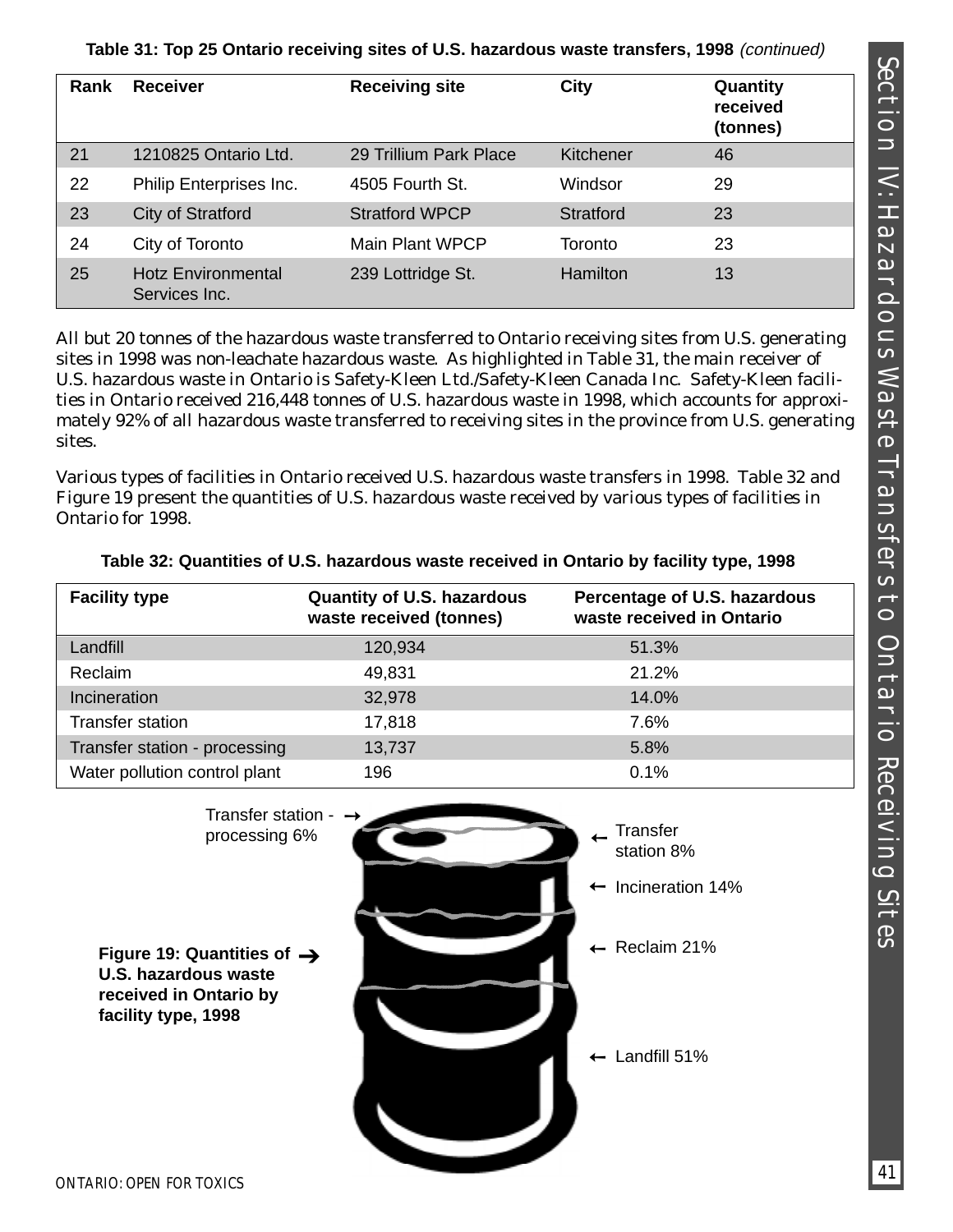Table 32 and Figure 19 illustrate that just over half of U.S. hazardous waste transferred to Ontario receiving sites was received by landfill sites in 1998, while 21% was reclaimed, and 14% was incinerated in the province.

From 1994 to 1998, the quantities of U.S. hazardous waste received by various facilities across the province have changed. Table 33 and Figure 20 highlight the changes in the amounts of U.S. hazardous waste received by these facilities from 1994 to 1998.

| <b>Facility type</b>          | Quantity<br>received in<br><b>1998 (tonnes)</b> | Quantity<br>received in<br><b>1994 (tonnes)</b> | <b>Quantity change</b><br>from 1994 to<br><b>1994 (tonnes)</b> | Percentage<br>change from<br>1994 to 1998 |
|-------------------------------|-------------------------------------------------|-------------------------------------------------|----------------------------------------------------------------|-------------------------------------------|
| Landfill                      | 120,934                                         | 33,690                                          | $+87,244$                                                      | $+257%$                                   |
| Reclaim                       | 49,831                                          | 32,407                                          | $+17,424$                                                      | $+54%$                                    |
| Incineration                  | 32,978                                          | 15,491                                          | $+17,487$                                                      | $+113%$                                   |
| <b>Transfer station</b>       | 17,818                                          | 12,395                                          | $+5,423$                                                       | $+44%$                                    |
| Transfer station - processing | 13,737                                          | 5,990                                           | $+7,747$                                                       | $+129%$                                   |
| Water pollution control plant | 196                                             | 0                                               | + 196                                                          |                                           |

|  |  |  |  | Table 33: Quantity of U.S. hazardous waste received in Ontario by facility type, 1994 to 1998 |
|--|--|--|--|-----------------------------------------------------------------------------------------------|
|--|--|--|--|-----------------------------------------------------------------------------------------------|

The increasing quantities of hazardous waste being transferred from U.S. generating sites are being received in all of the facilities listed in Table 33 in increasing amounts. Landfills in the province have received most of the increased U.S. hazardous waste transfers in terms of quantity. Landfills received 87,244 more tonnes of U.S. hazardous waste in 1998 than in 1994, which represents a 257% increase. These trends in hazardous waste receipts by facility types in Ontario are further highlighted in Figure 20.



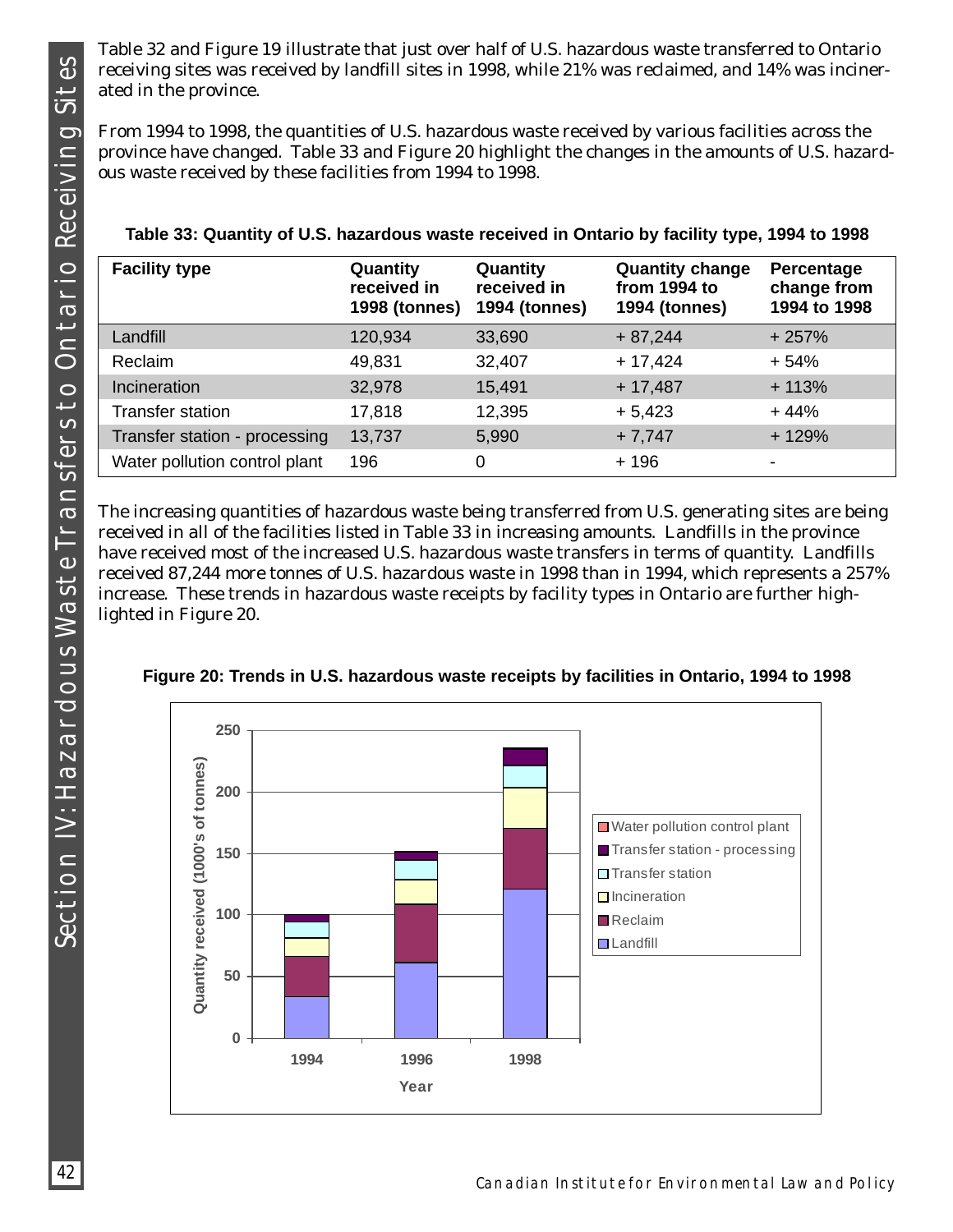## **Ontario districts that receive U.S. hazardous waste transfers**

In 1998, ten districts in Ontario received hazardous waste generated in the United States. Of these ten districts, Sarnia district (i.e. receiving sites in the Sarnia district) received the greatest quantity of U.S. hazardous waste, having received 153,912 tonnes of U.S. hazardous waste in 1998, which accounts for 65.3% of U.S. hazardous waste transfers to Ontario receiving sites. Table 34 and Figure 21 present the quantity of U.S. hazardous waste received by Ontario districts and the corresponding percentage.

| Rank           | <b>Receiving district</b> | <b>Quantity received</b><br>(tonnes) | Percentage of U.S.<br>hazardous waste<br>received in Ontario |
|----------------|---------------------------|--------------------------------------|--------------------------------------------------------------|
| $\mathbf 1$    | Sarnia                    | 153,912                              | 65.3%                                                        |
| $\overline{2}$ | Guelph                    | 50,517                               | 21.4%                                                        |
| 3              | <b>Hamilton</b>           | 15,094                               | 6.4%                                                         |
| 4              | <b>Burlington</b>         | 5,236                                | 2.2%                                                         |
| 5              | <b>St.Catharines</b>      | 4,507                                | 1.9%                                                         |
| 6              | London                    | 3,264                                | 1.4%                                                         |
| $\overline{7}$ | York and Durham Regions   | 2,215                                | 0.9%                                                         |
| 8              | <b>Barrie</b>             | 787                                  | 0.3%                                                         |
| 9              | Windsor                   | 29                                   | $< 0.1\%$                                                    |
| 10             | Toronto                   | 23                                   | $< 0.1\%$                                                    |

**Table 34: U.S. hazardous waste received in Ontario by district, 1998**

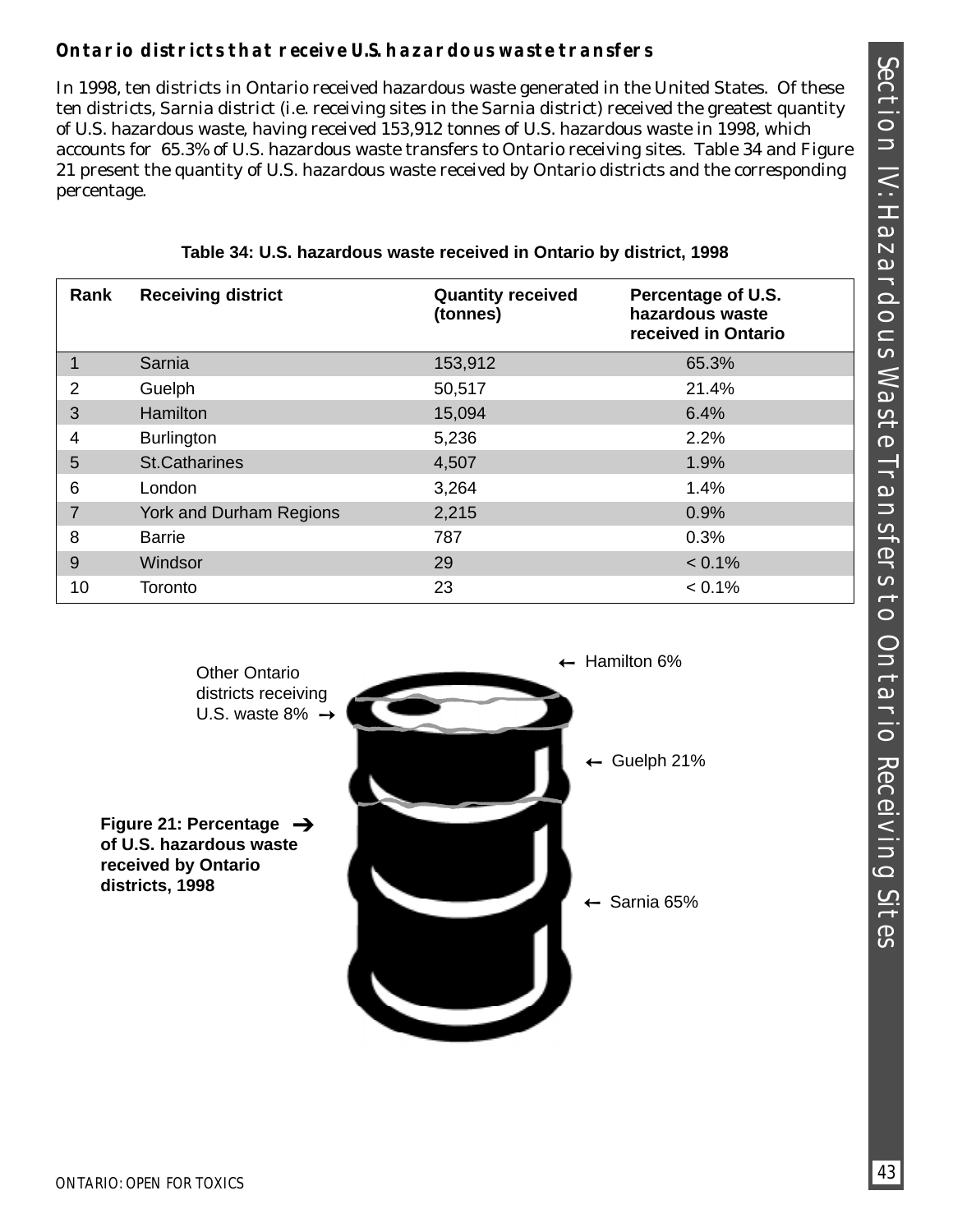SECTION IV: HAZARDOUS WASTE TRANSFERS TO ONTARIO RECEIVING SITES Section IV: Hazardous Waste Transfers to Ontario Receiving Sites

All of the top five Ontario receiving districts (of U.S. hazardous waste) have experienced an increase in U.S. hazardous waste receipts from 1994 to 1998. This is highlighted in Table 35 and Figure 22. Overall, hazardous waste receipts have increased by 26% to 220% in these five districts. The greatest increase in U.S. waste receipts is in the district of Sarnia, which received 105,869 more tonnes of U.S. hazardous waste in 1998 than in 1994, and which represents a 220% increase over four years. While quantity increases were not as significant in the other four districts, three of these districts have experienced a significant increase in U.S. hazardous waste receipts on a percentage basis. These three districts, Hamilton, Burlington and St.Catharines had at least a two-fold increase in the amount of U.S. hazardous waste received from 1994 to 1998.

|  |  | Table 35: Quantity of U.S. waste received in each of the top five 1998<br>Ontario receiving districts (of U.S. hazardous waste), 1994 to 1998 |  |  |  |
|--|--|-----------------------------------------------------------------------------------------------------------------------------------------------|--|--|--|
|  |  |                                                                                                                                               |  |  |  |

| <b>Receiving district</b> | Quantity<br>received in<br><b>1998 (tonnes)</b> | Quantity<br>received in<br><b>1994 (tonnes)</b> | <b>Quantity change</b><br>in U.S. waste<br>receipts from<br>1994 to 1998 | Percentage<br>change in U.S.<br>waste receipts<br>from 1994 to 1998 |
|---------------------------|-------------------------------------------------|-------------------------------------------------|--------------------------------------------------------------------------|---------------------------------------------------------------------|
| Sarnia                    | 153,912                                         | 48,043                                          | 105,869                                                                  | $+220%$                                                             |
| Guelph                    | 50,517                                          | 40,141                                          | 10,376                                                                   | $+26%$                                                              |
| Hamilton                  | 15,094                                          | 5,531                                           | 9,563                                                                    | $+173%$                                                             |
| <b>Burlington</b>         | 5,236                                           | 2,062                                           | 3,174                                                                    | $+154%$                                                             |
| <b>St.Catharines</b>      | 4,507                                           | 1,990                                           | 2,517                                                                    | $+126%$                                                             |

#### **Figure 22: U.S. hazardous waste receipts in the top five Ontario receiving districts (of U.S. hazardous waste), 1994 to 1998**

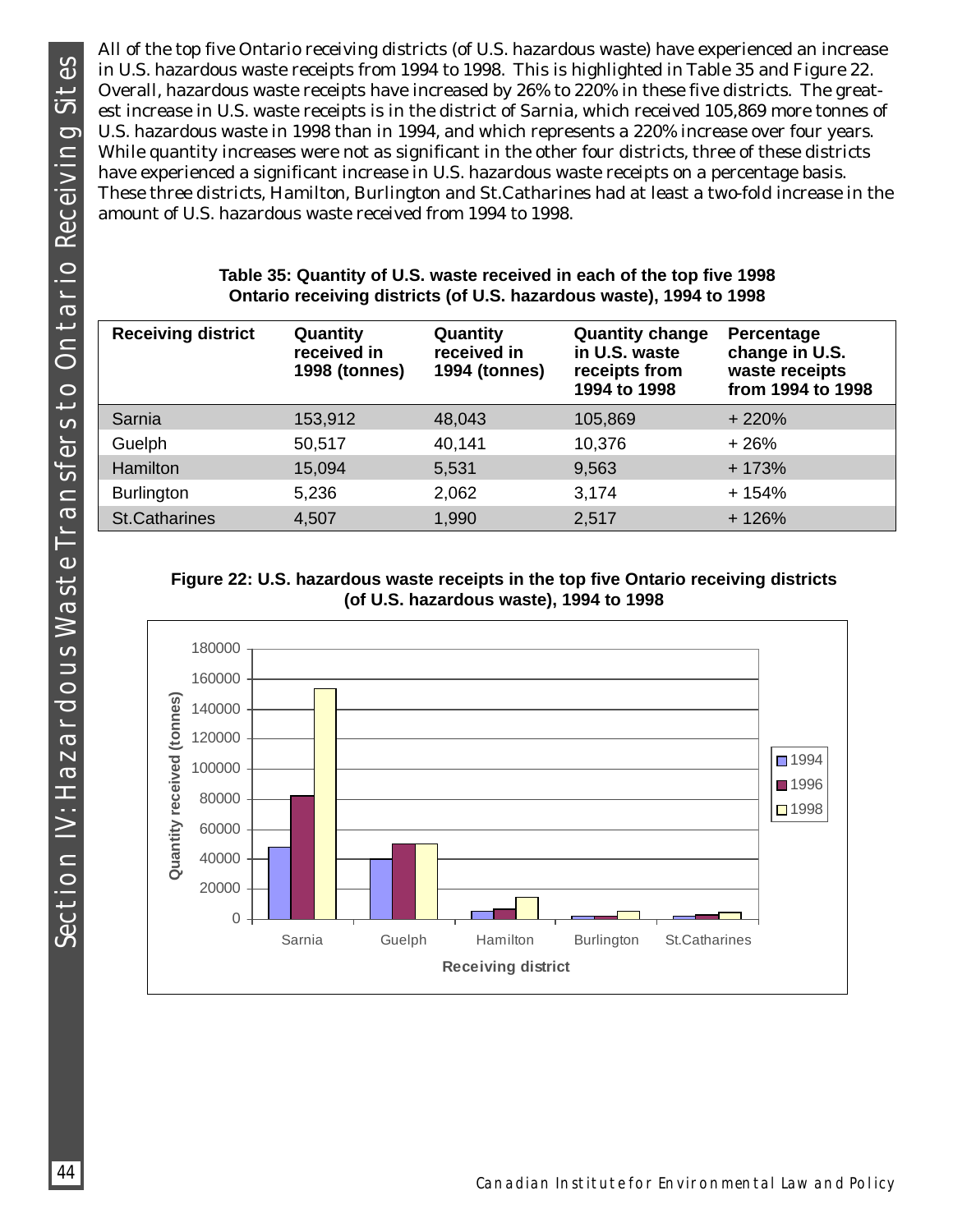## **U.S generated waste types received in Ontario**

In 1998, 41 of the 52 hazardous waste types categorized in the Hazardous Waste Manifest database were received in Ontario from U.S. generators. Table 36 lists the top 25 (by quantity received) waste types received in the province from U.S. generating sites during 1998. Figure 23 highlights each waste type as a percentage of the total hazardous waste quantity received in Ontario from U.S. sites in 1998.

| Rank           | <b>Waste type</b>                   | <b>Quantity received</b><br>(tonnes) | <b>Percentage of total</b><br><b>U.S. hazardous waste</b><br>received in 1998 |
|----------------|-------------------------------------|--------------------------------------|-------------------------------------------------------------------------------|
| $\mathbf{1}$   | Other specified inorganics          | 56,782                               | 24.1%                                                                         |
| $\overline{2}$ | <b>Transfer station oils wastes</b> | 48,460                               | 20.6%                                                                         |
| 3              | Other specified organics            | 32,489                               | 13.8%                                                                         |
| $\overline{4}$ | Oil skimmings and sludges           | 24,775                               | 10.5%                                                                         |
| 5              | Aromatic solvents                   | 20,187                               | 8.6%                                                                          |
| 6              | Non-halogenated lean organics       | 11,648                               | 4.9%                                                                          |
| $\overline{7}$ | <b>Halogenated solvents</b>         | 11,260                               | 4.8%                                                                          |
| 8              | Spent pickle liquor                 | 6,710                                | 2.8%                                                                          |
| 9              | Paint, pigment and coating residues | 3,920                                | 1.7%                                                                          |
| 10             | Aliphatic solvents                  | 2,945                                | 1.2%                                                                          |
| 11             | Waste oils and lubricants           | 2,650                                | 1.1%                                                                          |
| 12             | Halogenated pesticides              | 2,312                                | 1.0%                                                                          |
| 13             | Neutralized wastes - heavy metals   | 1,999                                | 0.8%                                                                          |
| 14             | <b>Emulsified oils</b>              | 1,524                                | 0.6%                                                                          |
| 15             | Organic laboratory chemicals        | 1,376                                | 0.6%                                                                          |
| 16             | Phenolic wastes                     | 1,120                                | 0.5%                                                                          |
| 17             | Acid waste - heavy metals           | 808                                  | 0.3%                                                                          |
| 18             | Inorganic laboratory chemicals      | 769                                  | 0.3%                                                                          |
| 19             | Heavy fuels                         | 727                                  | 0.3%                                                                          |
| 20             | Alkaline wastes - heavy metals      | 416                                  | 0.2%                                                                          |
| 21             | Amines                              | 395                                  | 0.2%                                                                          |
| 22             | Non-halogenated rich organics       | 343                                  | 0.1%                                                                          |
| 23             | Alkaline wastes - other metals      | 223                                  | $< 0.1\%$                                                                     |
| 24             | Other polymeric wastes              | 175                                  | $< 0.1\%$                                                                     |
| 25             | Latex washes                        | 118                                  | $< 0.1\%$                                                                     |

|  | Table 36: Top 25 waste types received in Ontario from U.S. generating sites, 1998 |  |
|--|-----------------------------------------------------------------------------------|--|
|  |                                                                                   |  |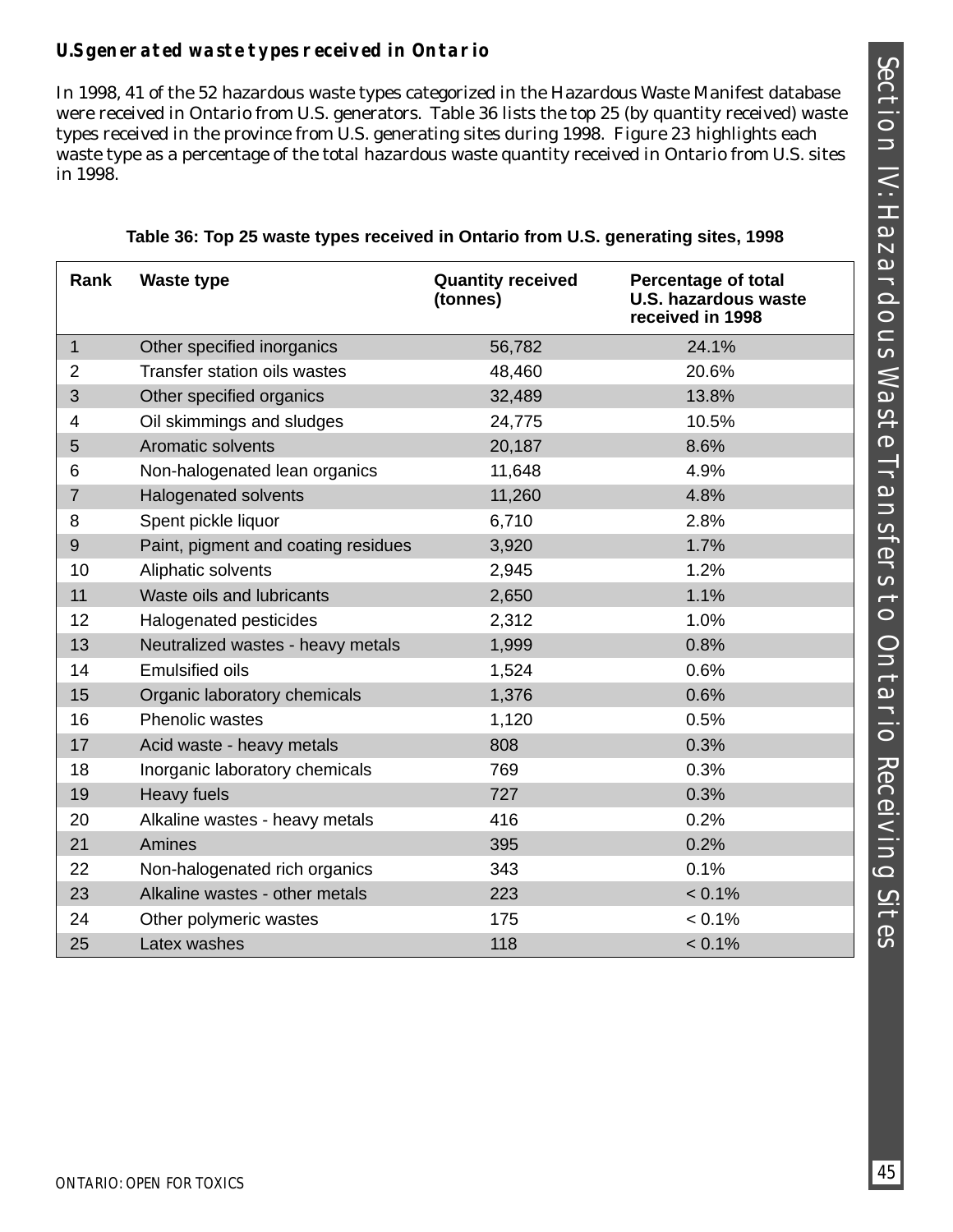

As seen in Table 36 and Figure 23, inorganic wastes made up the largest percentage (23%) of U.S. hazardous wastes transferred to Ontario receiving sites in 1998. Transfer station oils wastes, other specified organics, and oil skimmings and sludges made up another 40% of hazardous waste receipts.

Table 37 presents the 1994 and 1998 quantities received in Ontario for the top five waste types received (from U.S. generating sites in 1998). As shown in Table 37, receipts of organic and inorganic wastes have increased by 460% and 333% respectively. All of the top five waste types received in Ontario from U.S. sites showed increases from 1994 to 1998.

| <b>Waste type</b>            | Quantity<br>received in<br><b>1998 (tonnes)</b> | Quantity<br>received in<br><b>1994 (tonnes)</b> | Change in<br>quantity<br>received<br>(tonnes) | Percentage<br>change in quantity<br>received from<br>1994 to 1998 |
|------------------------------|-------------------------------------------------|-------------------------------------------------|-----------------------------------------------|-------------------------------------------------------------------|
| Other specified inorganics   | 56,782                                          | 13,104                                          | $+43,678$                                     | $+333%$                                                           |
| Transfer station oils wastes | 48,460                                          | 32,323                                          | $+16,137$                                     | $+50%$                                                            |
| Other specified organics     | 32,489                                          | 5,805                                           | $+26,684$                                     | $+460%$                                                           |
| Oil skimmings and sludges    | 24,775                                          | 13,952                                          | $+10,823$                                     | + 78%                                                             |
| <b>Aromatic solvents</b>     | 20,187                                          | 5,530                                           | $+14,657$                                     | $+265%$                                                           |

| Table 37: Quantity of hazardous waste received in Ontario from U.S. generating sites |
|--------------------------------------------------------------------------------------|
| for the top five 1998 received waste types, 1994 to 1998                             |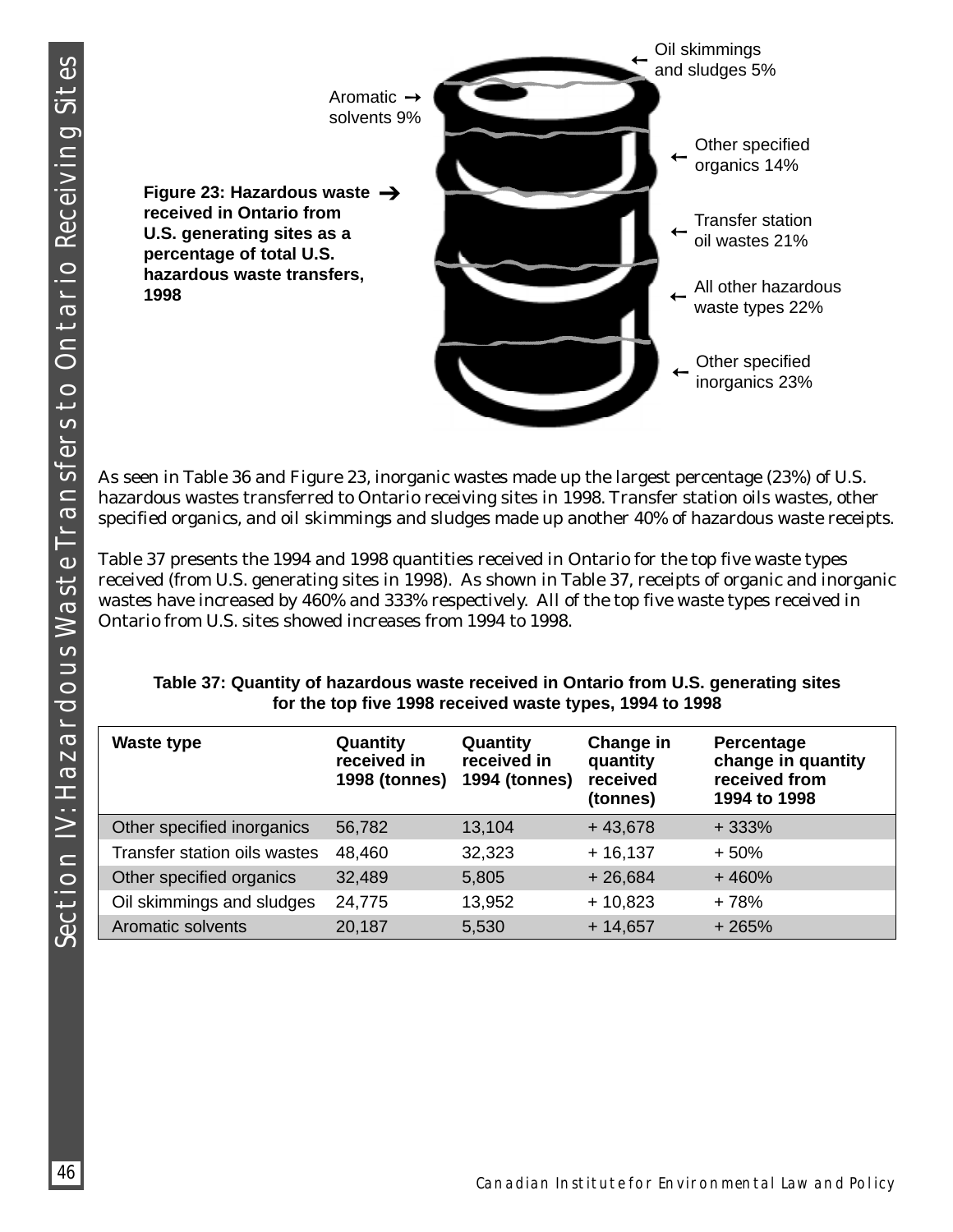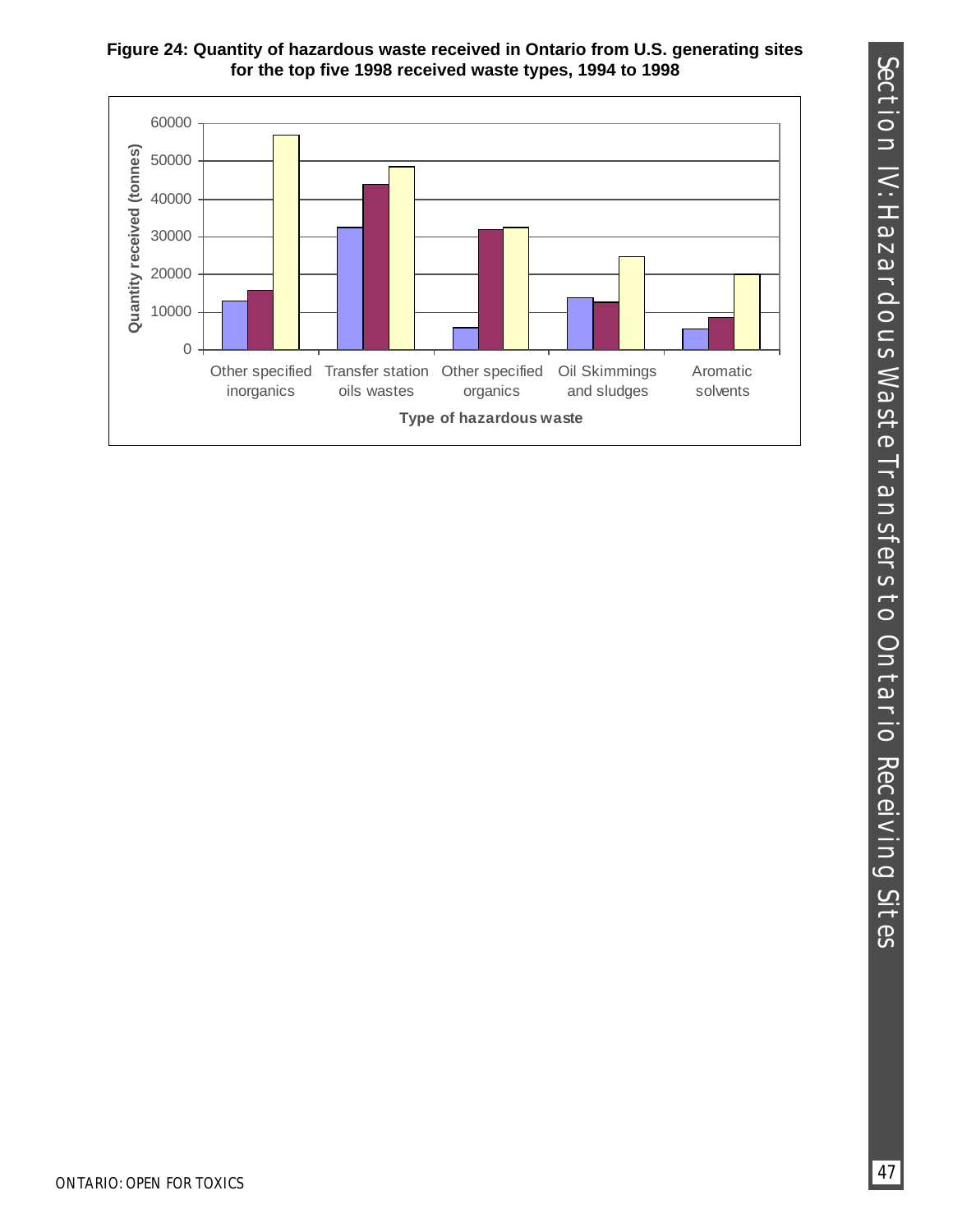

# **SECTION V: Analysis of Hazardous Waste Generation and Receipts in Ontario from 1994 to 1998**

The data from the Hazardous Waste Manifest clearly demonstrates the trend of increasing hazardous waste generation and transfers to receiving sites in the province of Ontario from 1994 to 1998. In this four-year period, hazardous waste generation in the province has increased by 42%, while transfers to receiving sites have increased by 48%. This represents an average annual increase in hazardous waste generation and receipts of 10% and 12% (respectively) for the 1994 to 1998 time period.

## **The growth in hazardous waste generation in Ontario**

In order to understand why hazardous waste generation in the province has increased from 1994 to 1998, it is important to examine where this growth has occurred in terms of waste type and generating district.

From 1994 to 1998, hazardous waste generation<sup>16</sup> in Ontario increased by 535,911 tonnes or 42%. The rate of growth in hazardous waste generation in the province is roughly three times the growth rate in the Gross Domestic Product (GDP). The majority of this increased generation was due to a significant increase in landfill leachate wastes generated in the province. During this period, landfill leachate waste generation increased by 306,436 tonnes. Table 38 and Figure 25 present the hazardous waste types that experienced the most significant increases in quantity generated from 1994 to 1998.

The significant contribution of municipally and privately owned landfill sites to hazardous waste generation in the province from 1994 to 1998 cannot be understated. Many of these landfills are active, while others are closed but continue to produce leachate wastes. It is anticipated that landfill leachate wastes generated in the province will continue to increase due to the long-term leachate generation of existing sites, and the approval of new landfill sites and landfill expansions within the past five years in the province.

| Rank | <b>Waste type</b>              | Increase in quantity generated from<br>1994 to 1998 (tonnes) |
|------|--------------------------------|--------------------------------------------------------------|
|      | Landfill leachate wastes       | 306,436                                                      |
| 2    | Steel making residues          | 69,941                                                       |
| 3    | <b>Halogenated solvents</b>    | 56,824                                                       |
| 4    | <b>Transfer station oils</b>   | 30,321                                                       |
| 5    | Oil skimmings and sludges      | 23,348                                                       |
| 6    | Acid waste - heavy metals      | 16,814                                                       |
|      | Inert inorganic wastes         | 16,027                                                       |
| 8    | Alkaline wastes - other metals | 15,742                                                       |
| 9    | <b>PCBs</b>                    | 13,639                                                       |
| 10   | Alkaline phosphates            | 13,386                                                       |

#### **Table 38: Top ten hazardous waste types with the greatest increase in quantity generated, 1994 to 1998**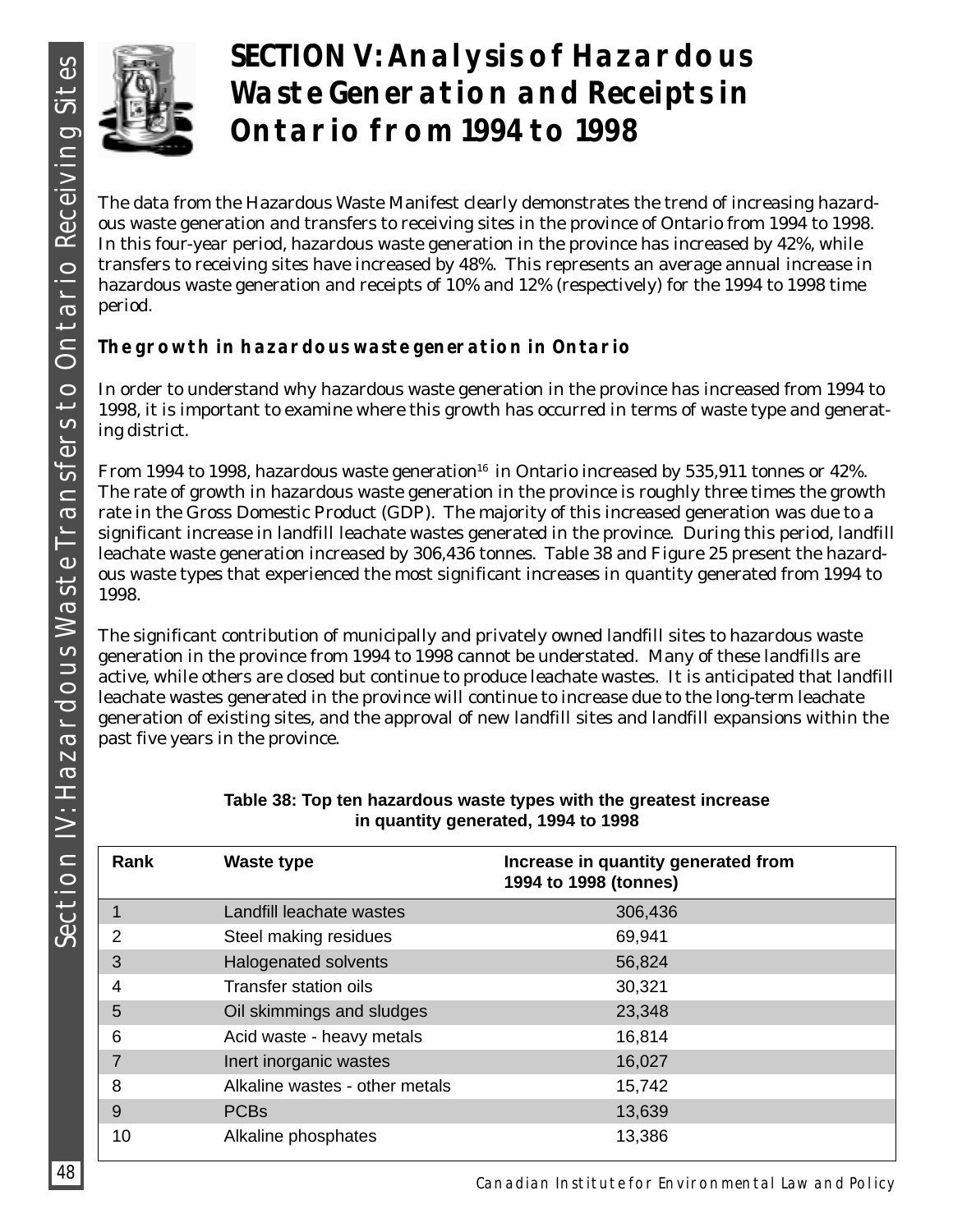



In addition to the increase in landfill leachate wastes, non-leachate wastes such as steel making residues, halogenated solvents, transfer station oils and oil skimmings, etc. increased by 229,475 tonnes from 1994 to 1998. The increase in various types of metal and chemical wastes highlights the increasing contribution of the steel, automobile and chemical sectors to hazardous waste generation in the province.

While hazardous waste generation has increased throughout the province between 1994 and 1998, the increase has varied amongst the various generating districts. Table 39 and Figure 26 present the generating districts with the greatest growth in hazardous waste generation from 1994 to 1998. Ottawa and Hamilton districts have experienced the greatest increase in hazardous waste generation in Ontario over the four-year period. Ottawa's increase in hazardous waste generation can be attributed to the growth in landfill leachate waste generation in the district, while Hamilton's increase reflects the growth in both landfill and non-landfill hazardous waste generation. Some districts in the province experienced decreases in hazardous waste generation including Guelph (decrease of 38,771 tonnes), Sarnia (decrease of 17,907 tonnes), City of Toronto17 (decrease of 2,799 tonnes) and Kingston (decrease of 1,880 tonnes).

| Rank | <b>Generating district</b> | Increase in quantity generated from<br>1994 to 1998 (tonnes) |
|------|----------------------------|--------------------------------------------------------------|
|      | Ottawa                     | 205,227                                                      |
| 2    | <b>Hamilton</b>            | 182,266                                                      |
| 3    | <b>Burlington</b>          | 64,056                                                       |
| 4    | <b>Barrie</b>              | 36,281                                                       |
| 5    | York and Durham Regions    | 30,474                                                       |
| 6    | <b>St.Catharines</b>       | 29,888                                                       |
|      | Cornwall                   | 18,246                                                       |
| 8    | Windsor                    | 15,919                                                       |
| 9    | London                     | 15,413                                                       |
| 10   | Peterborough               | 7,254                                                        |

**Table 39: Top ten generating districts in Ontario with the greatest increase in hazardous waste quantity generated, 1994 to 1998**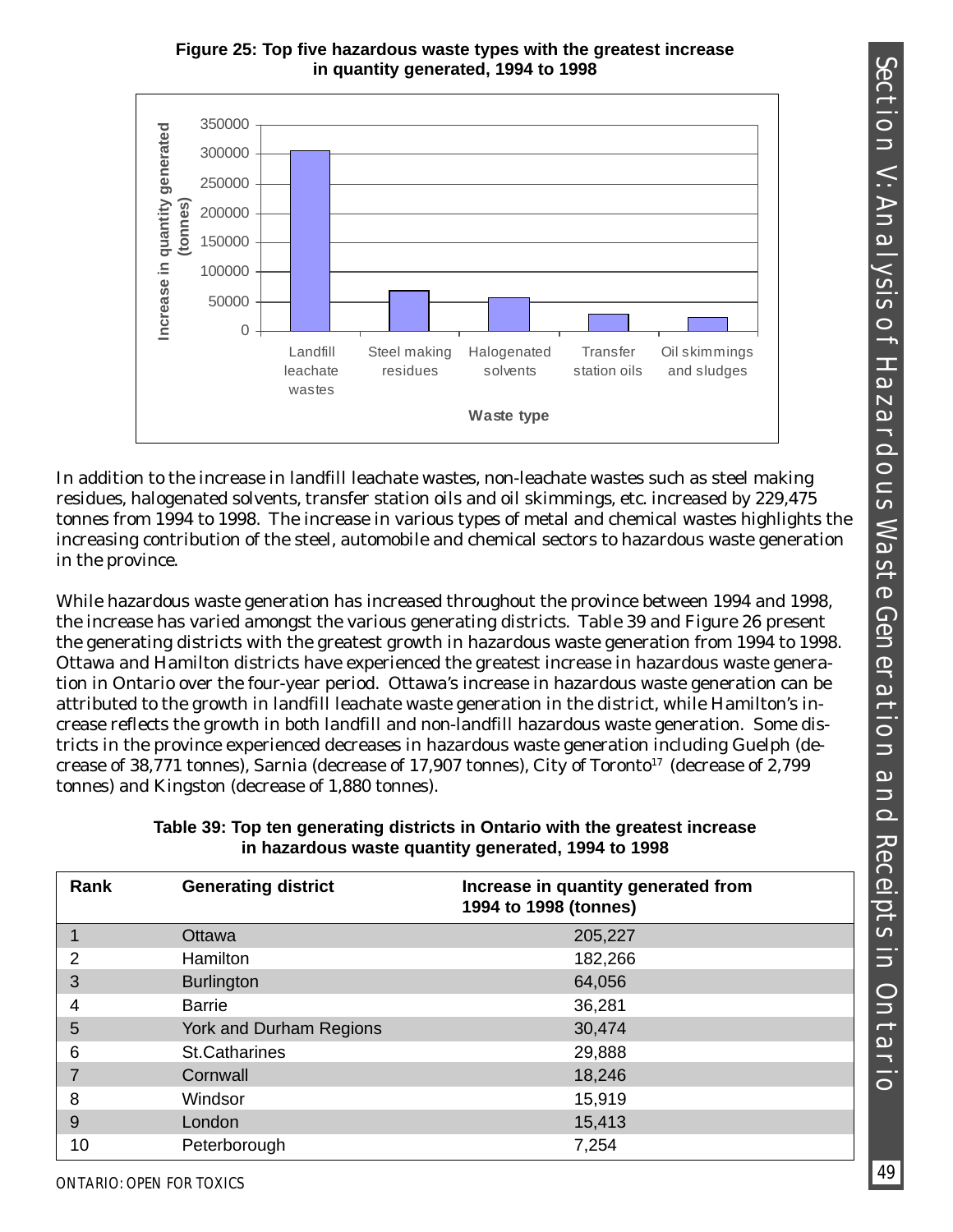#### **Figure 26: Top five generating districts in Ontario with the greatest increase in hazardous waste quantity generated, 1994 to 1998**



Table 39 and Figure 26 indicate that the growth in hazardous waste generation is concentrated in southern Ontario, specifically the Greater Toronto Area (not including the City of Toronto), which includes the Regions of York, Durham, Peel and Halton, and the Golden Horseshoe. Each of the generating districts having experienced major growth had one or more landfill sites within the top 25 generators of hazardous waste, and some districts such as Hamilton had several of the top generators of non-landfill leachate wastes.

## **The growth in hazardous waste transfers to receiving sites in Ontario**

The growth in hazardous waste transfers to receiving sites in Ontario from 1994 to 1998 has outpaced the growth of hazardous waste generation by generating sites in the province. From 1994 to 1998, hazardous waste receipts in Ontario increased by 614,298 tonnes or 48%.

The growth in hazardous waste received in the province is due primarily to increasing hazardous waste transfers from generating sites within the province. As shown in Figure 27, Ontario's receipts of hazardous waste transferred from Ontario generating sites increased by 492,074 tonnes, while receipts from U.S. generating sites increased by 135,523 tonnes from 1994 to 1998. Receipts from generating sites in other provinces decreased during this four-year period.



#### **Figure 27: Change in hazardous waste received by Ontario receiving sites from various jurisdictions, 1994 to 1998**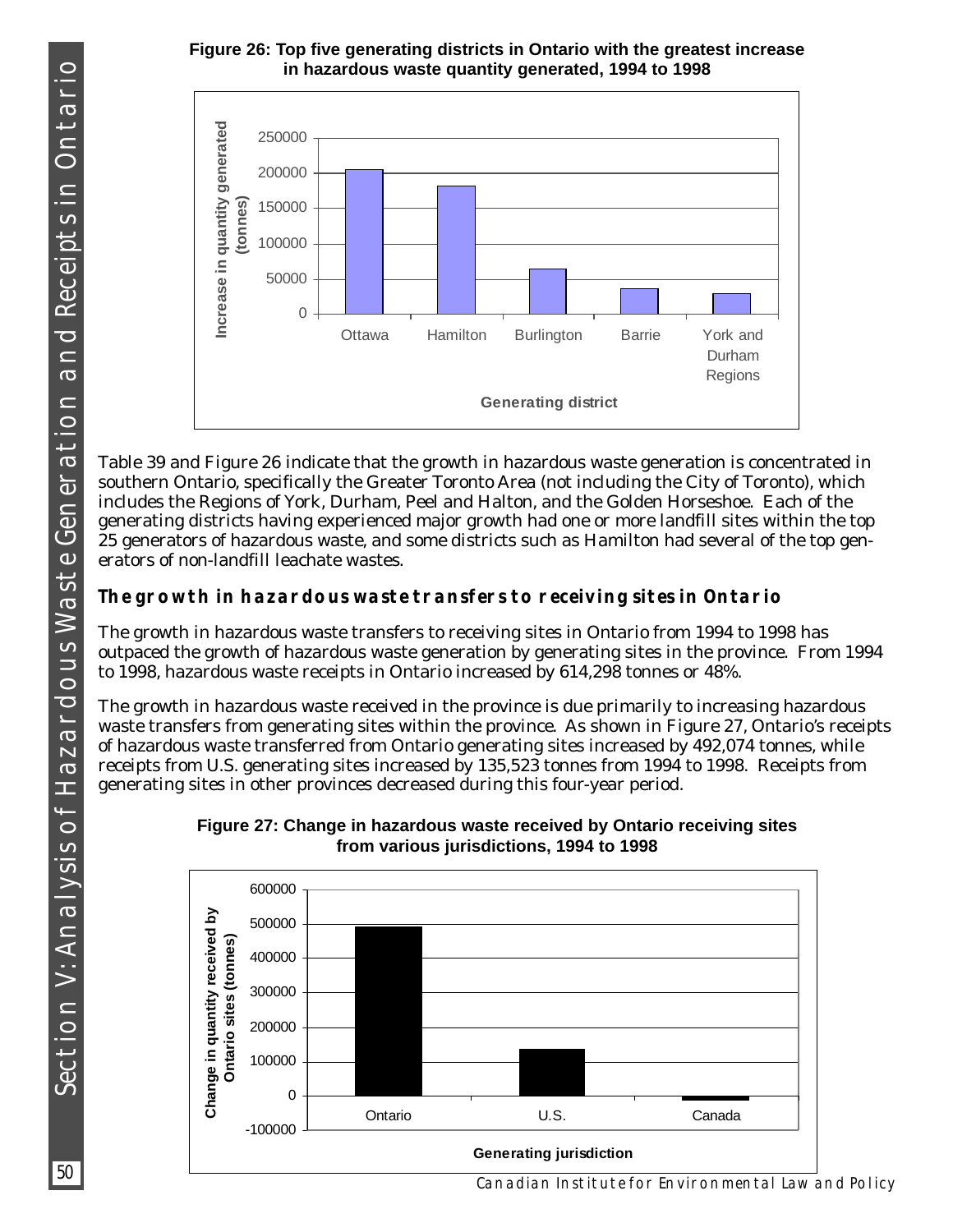While hazardous waste transfers from Ontario generation sites have been the largest component of the increase in hazardous waste receipts in Ontario, waste transfers from the United States have also increased significantly during the 1994 to 1998 period. Figures 28a and 28b highlight that as a percentage of hazardous waste received by receiving sites in the province, U.S. hazardous waste has increased from 8% in 1994 to 12% in 1998. On a percentage basis, Ontario receipts of U.S. hazardous waste have more than doubled (135.6% increase) over the four years. The weakness of the Ontario regulatory regime for hazardous waste management relative to that in place in the United States appears to be a significant factor in this growth. Table 39b compares the legal requirements currently in place in the United States with those in place in Ontario.

| <b>ENVIRONMENTAL PROTECTION REQUIREMENT</b>                                                                                                            | <b>U.S.</b> | <b>ONTARIO</b> |
|--------------------------------------------------------------------------------------------------------------------------------------------------------|-------------|----------------|
| Companies that produce or generate hazardous wastes must:                                                                                              |             |                |
| <sup>※</sup> register with environmental protection authorities                                                                                        | Yes         | Yes            |
| <sup>※</sup> report annually or biannually to environmental protection authorities                                                                     | Yes         | <b>No</b>      |
| <sup>\$</sup> follow strict and detailed on-site hazardous waste identification and<br>storage requirements (including emergency planning requirements |             |                |
| for large quantity generators)                                                                                                                         | Yes         | <b>No</b>      |
| Companies that transport hazardous wastes must:                                                                                                        |             |                |
| <sup>※</sup> complete a manifest detailing materials being transported and destination                                                                 | Yes         | Yes            |
| $*$ immediately take measures to contain an accidental spill and report<br>accidental spills to authorities                                            | Yes         | Yes            |
| Companies that store, treat, and dispose of hazardous wastes must:                                                                                     |             |                |
| <sup>※</sup> apply for permission (by permit or certificate of approval) to operate                                                                    | Yes         | Yes            |
| $*$ provide financial assurance against environmental harm as part of<br>permitting process                                                            | Yes         | Yes            |
| <sup>\$8</sup> have insurance against accidental liability                                                                                             | Yes         | No.            |
| $*$ analyse all incoming waste to ensure that it conforms both to the<br>description on the waste manifest and to the categories of waste the          |             |                |
| site is permitted to receive                                                                                                                           | Yes         | No             |
| <sup>※</sup> make biennial reports on quantities and kinds of wastes received                                                                          | Yes         | No             |
| <sup>※</sup> provide for groundwater quality monitoring in the area of the site                                                                        | Yes         | <b>No</b>      |
| <sup>※</sup> have a plan in place to deal with emergencies                                                                                             | Yes         | No             |
| <sup>※</sup> control all dispersion by wind and rainwater of hazardous materials                                                                       | Yes         | <b>No</b>      |

#### **Table 39b: Hazardous Waste Management in Ontario and the U.S.**

(continued on next page)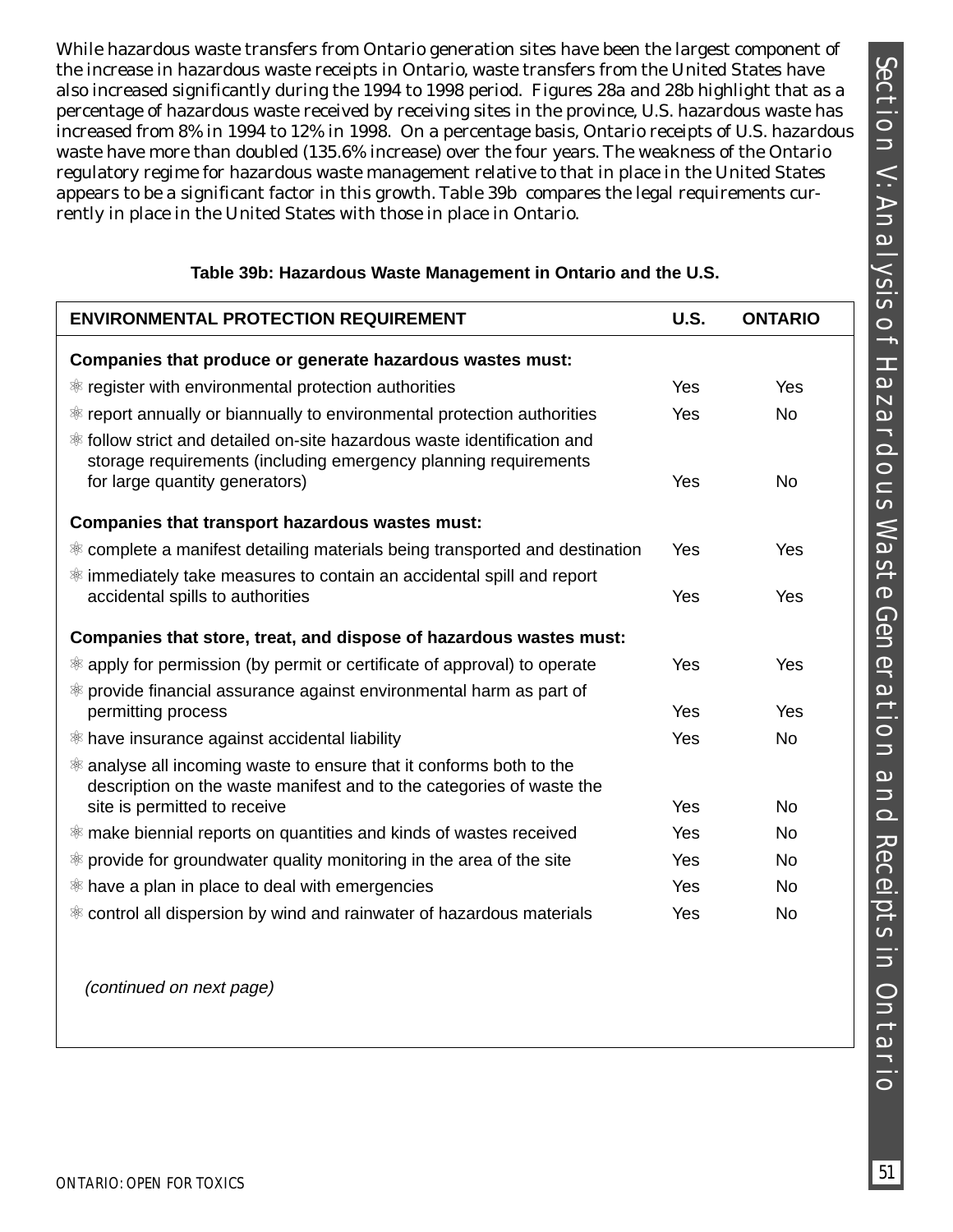| <b>ENVIRONMENTAL PROTECTION REQUIREMENT</b>                                                                                                              | U.S.       | <b>ONTARIO</b> |
|----------------------------------------------------------------------------------------------------------------------------------------------------------|------------|----------------|
| Environmental protection authorities require by law that:                                                                                                |            |                |
| * no permit is issued without full and ongoing public involvement in decision-<br>making about the placement and operations of hazardous waste treatment |            |                |
| storage and disposal sites                                                                                                                               | Yes        | No             |
| <sup>※</sup> hazardous wastes are treated before they are disposed in landfill                                                                           | <b>Yes</b> | No.            |
| <sup>*</sup> financial assurances reflect the cost of 'most expensive closure'                                                                           | Yes        | <b>No</b>      |
| * information received from waste generators and waste treatment facilities<br>is published in publicly-available documents every two years              | Yes        | No.            |
| The environmental protection authority has legal standards for:                                                                                          |            |                |
| <sup>※</sup> Hazardous Waste Containers                                                                                                                  | Yes        | No.            |
| <sup>\$</sup> Hazardous Waste Storage Tanks                                                                                                              | <b>Yes</b> | No.            |
| <sup>※</sup> Hazardous Waste Containment Buildings                                                                                                       | Yes        | <b>No</b>      |
| <sup>\$</sup> Hazardous Waste Land Treatment Units                                                                                                       | Yes        | <b>No</b>      |
| <sup>※</sup> Hazardous Waste Surface Impoundments and Waste Piles                                                                                        | Yes        | <b>No</b>      |
| <sup>※</sup> Hazardous Waste Incinerators, Boilers and Industrial Furnaces                                                                               | Yes        | <b>No</b>      |

limited to what rights may be available under environmental assessment legislation and/or the Environmental Bill of Rights

### **Figures 28 a,b: Percentage of waste received by Ontario receiving sites from various generating jurisdictions, 1994 and 1998**

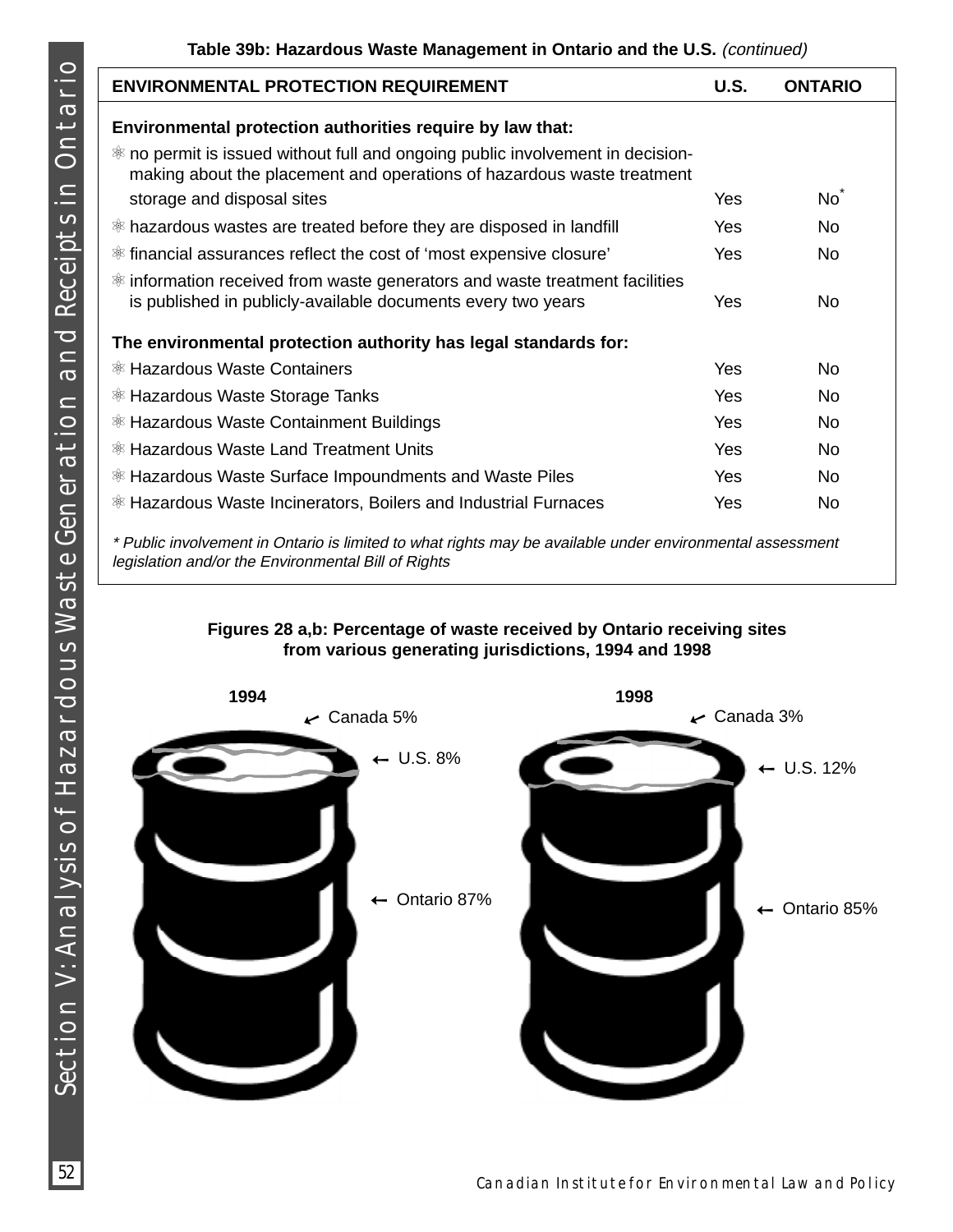There has been growth in the various types of hazardous wastes received by Ontario receiving sites from 1994 to 1998. Table 40 and Figure 29 highlight the waste types with the greatest increase in quantity received by Ontario receiving sites from 1994 to 1998.

| <b>ICCEIVED by UTIMITO ICCEIVING SILES, 1994 to 1990</b> |                                     |                                                             |  |
|----------------------------------------------------------|-------------------------------------|-------------------------------------------------------------|--|
| Rank                                                     | <b>Waste type</b>                   | Increase in quantity received from<br>1994 to 1998 (tonnes) |  |
|                                                          | Landfill leachate wastes            | 306,546                                                     |  |
| 2                                                        | Steel making residues               | 70,670                                                      |  |
| 3                                                        | Halogenated solvents                | 66,252                                                      |  |
| 4                                                        | Other specified inorganics          | 41,654                                                      |  |
| 5                                                        | Oil skimmings and sludges           | 30,077                                                      |  |
| 6                                                        | Alkaline wastes - other metals      | 16,692                                                      |  |
| 7                                                        | Transfer station oils wastes        | 16,266                                                      |  |
| 8                                                        | Waste oils and lubricants           | 15,159                                                      |  |
| 9                                                        | Paint, pigment and coating residues | 14,767                                                      |  |
| 10                                                       | Other specified organics            | 14,527                                                      |  |

#### **Table 40: Top ten hazardous waste types with the greatest increase in quantity received by Ontario receiving sites, 1994 to 1998**

As seen in Table 40 and Figure 29, increases in the transfer of landfill leachates from generating sites to receiving sites in Ontario were a significant factor in the increase in hazardous waste receipts from 1994 to 1998. Increased transfers of steel making residues, halogenated solvents and other specified inorganics to receiving facilities are also a significant component of the increasing amounts of hazardous wastes being received in the province.



Halogenated solvents

**Waste type**

**Other** specified inorganics

Oil skimmings and sludges

Steel making residues

### **Figure 29: Top five hazardous waste types with the greatest increase in quantity received by Ontario receiving sites, 1994 to 1998**

0

Landfill leachate wastes

50000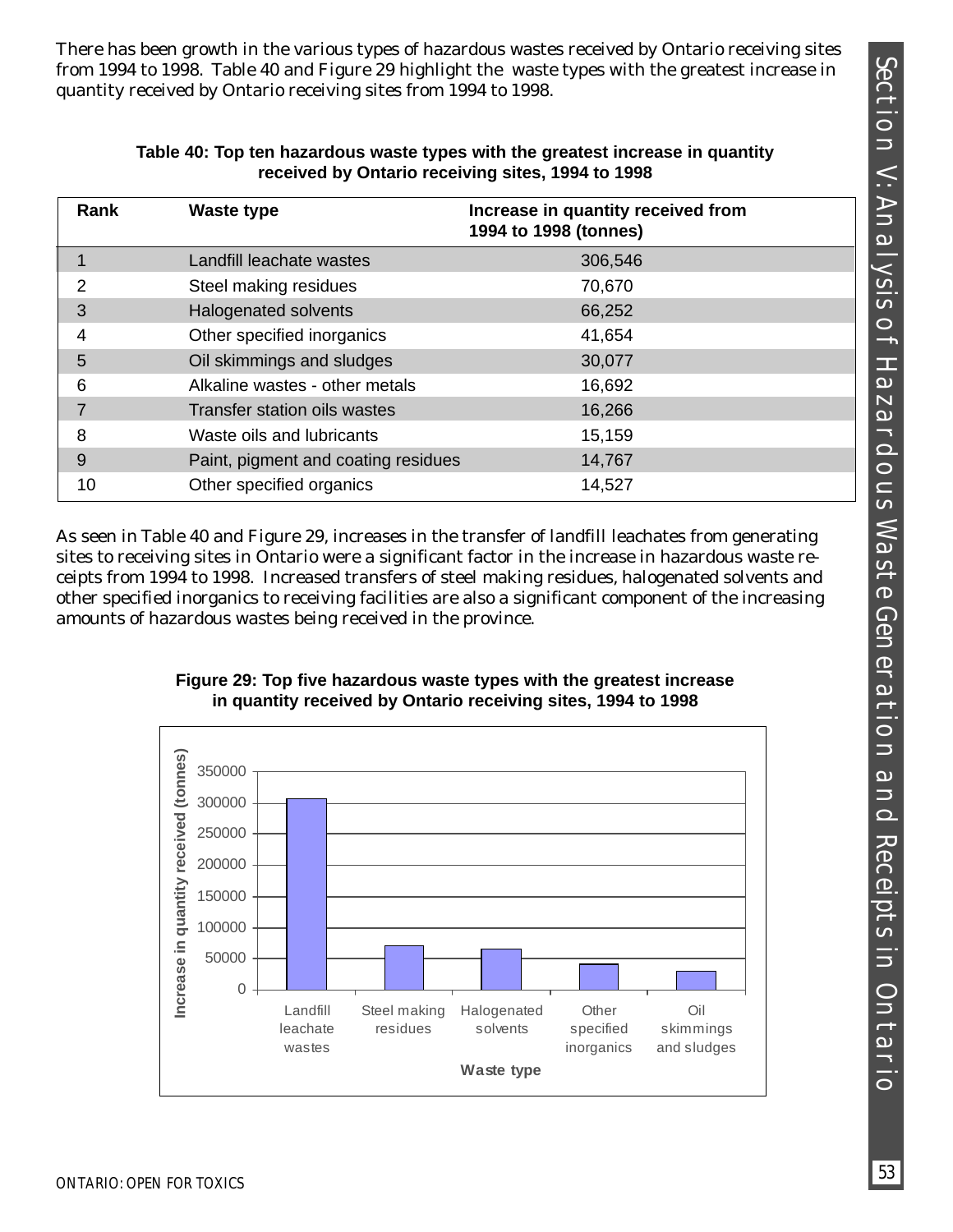While hazardous waste receipts have increased throughout the province between 1994 and 1998, the increase has varied amongst the various receiving districts. Table 41 and Figure 30 present the receiving districts with the greatest growth in hazardous waste receipts from 1994 to 1998. Ottawa, Hamilton and Sarnia districts have experienced the greatest increase in hazardous waste receipts in Ontario over the four-year period. The increase in hazardous waste receipts by receiving sites in Ottawa district can be attributed to the off-site transfer of landfill leachate wastes from generating sites to the district's water pollution control plant.

The Ontario districts that experienced the greatest increases in hazardous waste receipts between 1994 to 1998 are the same districts that experienced the greatest increases in hazardous waste generation during this period. This finding points to increased off-site transfers from generating to receiving sites within each district.

| Rank           | <b>Receiving district</b> | Increase in quantity received from<br>1994 to 1998 (tonnes) |
|----------------|---------------------------|-------------------------------------------------------------|
| $\mathbf 1$    | <b>Ottawa</b>             | 203,315                                                     |
| $\overline{2}$ | <b>Hamilton</b>           | 135,822                                                     |
| 3              | Sarnia                    | 129,131                                                     |
| 4              | <b>Burlington</b>         | 49,588                                                      |
| 5              | <b>Barrie</b>             | 35,984                                                      |
| 6              | York and Durham Regions   | 32,415                                                      |
| 7              | <b>St.Catharines</b>      | 25,301                                                      |
| 8              | Windsor                   | 7,361                                                       |
| 9              | Kingston                  | 6,239                                                       |
| 10             | Peterborough              | 5,260                                                       |

#### **Table 41: Top ten receiving districts in Ontario with the greatest increase in hazardous waste quantity received, 1994 to 1998**

#### **Figure 30: Top five receiving districts in Ontario with the greatest increase in hazardous waste quantity received, 1994 to 1998**

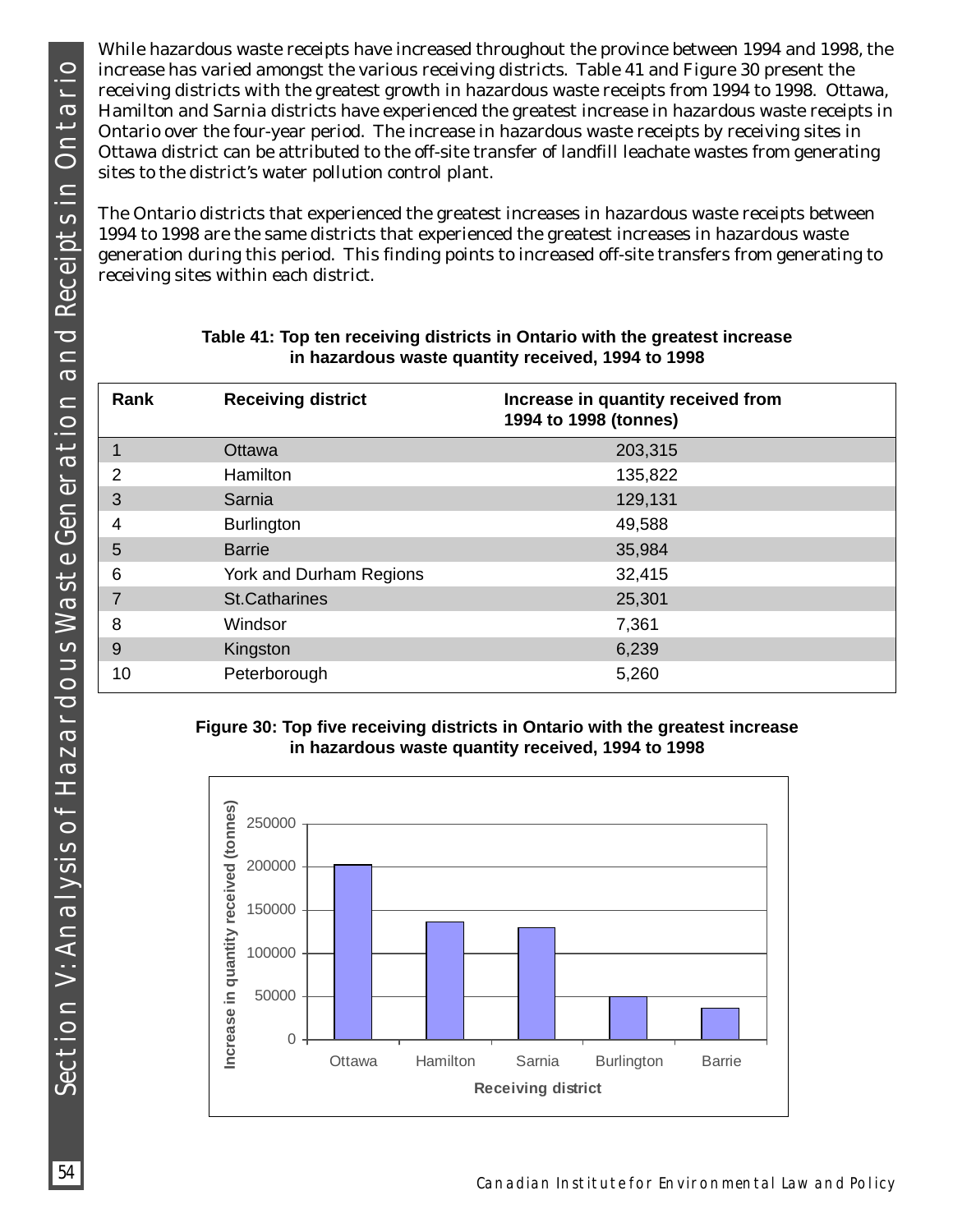SECTION V: ANALYSIS OF HAZARDOUS WASTE GENERATION AND RECEPTS IN ONTARIO Section V: Analysis of Hazardous Waste Generation and Receipts in Ontario

The growth in hazardous waste receipts in Ontario from 1994 to 1998 has occurred primarily in water pollution control plants, landfills and transfer stations in the province. These types of facilities received most of the increased waste transfers from 1994 to 1998 as highlighted in Table 42 and Figure 31.

#### **Table 42: Increase in quantities of hazardous waste received in Ontario by facility type, 1994 to 1998**

| <b>Receiving facility</b>       | Increase in quantity received from 1994 to 1998 (tonnes) |
|---------------------------------|----------------------------------------------------------|
| Water pollution control plant   | 173,780                                                  |
| Landfill                        | 142,900                                                  |
| Transfer station - processing   | 139,341                                                  |
| <b>Transfer station</b>         | 112,133                                                  |
| Private landfill & sludge farms | 37,754                                                   |
| Reclaim                         | 14,708                                                   |
| Incineration                    | 3,441                                                    |

#### **Figure 31: Increase in quantities of hazardous waste received in Ontario by facility type, 1994 to 1998**

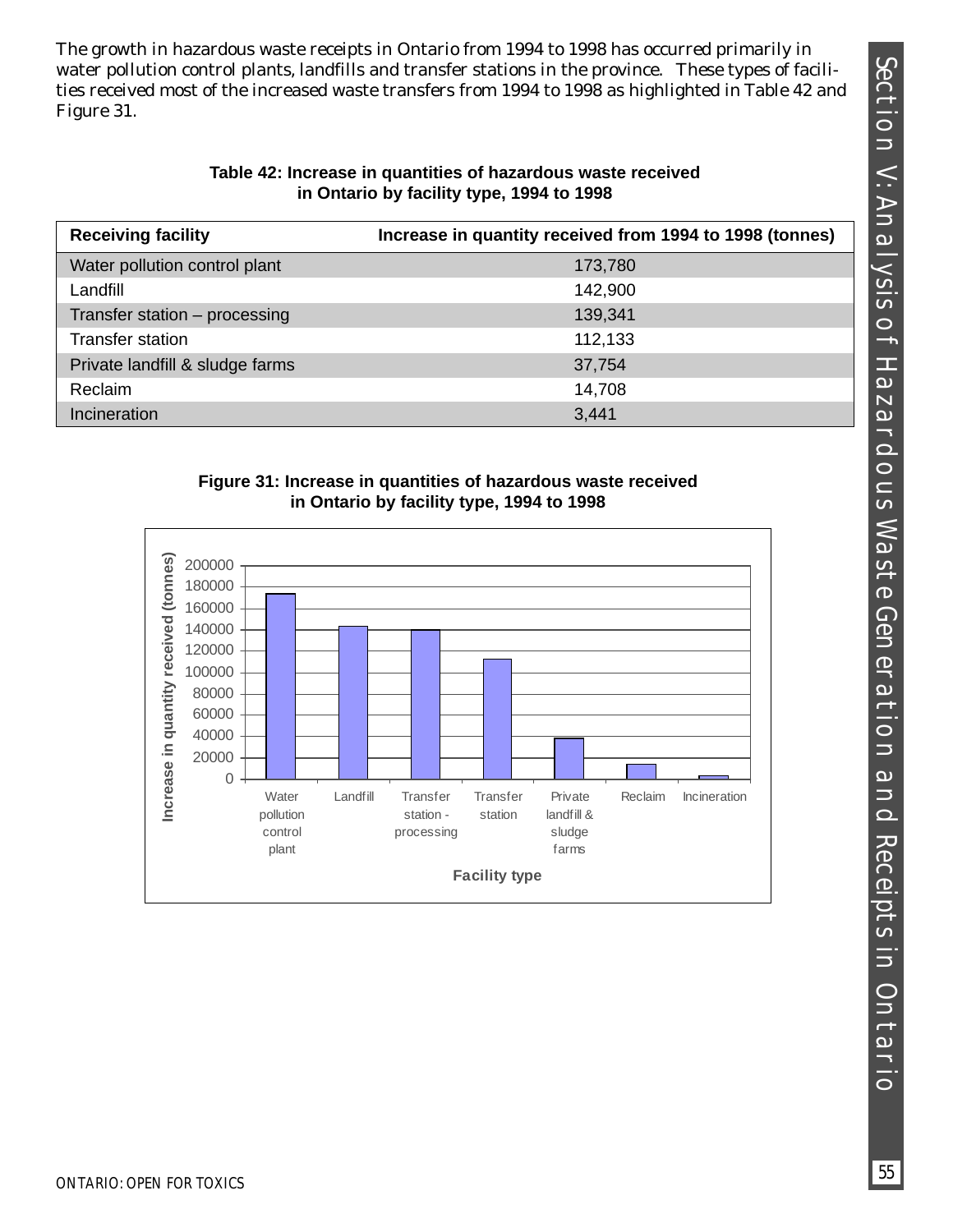

# **SECTION VI: Conclusion**

From 1994 to 1998, Ontario has experienced significant growth in the generation and receipt of hazardous waste. In this four-year period, hazardous waste generation in the province has increased by 535,000 tonnes, which is equivalent to an average annual growth rate of 10%. Hazardous waste quantities received in Ontario have grown by 12% annually, so that 614,000 more tonnes of hazardous waste were received by Ontario sites in 1998 than in 1994. The growth rate for both hazardous waste generation and receipts in Ontario is well above the province's Gross Domestic Product (GDP) growth rate for this period.

In 1998, the top hazardous waste generators in the province included solid waste landfill sites, steel manufacturing facilities and the petrochemical industry. The top hazardous waste generating sites in the province were concentrated in southern and southwestern Ontario, specifically in Ottawa, the Golden Horseshoe and the Windsor-Sarnia corridor. Landfill leachate wastes, transfer station oils and steel making residues were the top waste classes generated in 1998, and accounted for approximately 50% of all hazardous waste generated in the province.

The growth in hazardous waste generated in Ontario from 1994 to 1998 was in large part due to the tremendous increase in landfill leachate generation, and increases in the generation of steel making residues and halogenated solvents. Ottawa and Hamilton districts experienced the greatest growth in hazardous waste generation in the province from 1994 to 1998.

In 1998, landfill leachate waste was the primary waste type received by Ontario receiving sites, followed by transfer station oil waste. Facilities owned by environmental services companies, including Safety-Kleen and Philip Services received the greatest quantities of non-leachate hazardous wastes, while water pollution control plants received the greatest quantities of landfill leachate wastes. Most of the hazardous wastes received in 1998 went to sites in the districts of Sarnia, Hamilton, Guelph and Ottawa, which cumulatively received 60% of the hazardous waste received in Ontario.

From 1994 to 1998, the quantities of landfill leachate wastes received by Ontario sites showed the greatest increase of all waste classes, followed by steel making residues and halogenated solvents. Three districts in the province, Ottawa, Hamilton and Sarnia experienced the greatest increase in hazardous waste received over the four-year period.

In 1998, the majority (85%) of hazardous waste received in Ontario came from generating sites within the province. Twelve percent came from U.S. generators, while three percent came from generators in other provinces. The growth in hazardous waste transfers to receiving sites in Ontario from 1994 to 1998 was due in great part to increased quantities of hazardous waste transferred from generating sites within the province. However, waste transfers from U.S. generators to Ontario receiving sites doubled within the four-year period. By 1998, hazardous waste transferred from U.S. generating sites accounted for 12% of hazardous waste received in the province. In 1994, U.S. waste accounted for only 8% of hazardous waste received in Ontario. Safety-Kleen Inc. was the main exporter and importer of U.S. hazardous waste in 1998, as this company transferred wastes from its U.S. generating facilities to receiving sites in Ontario.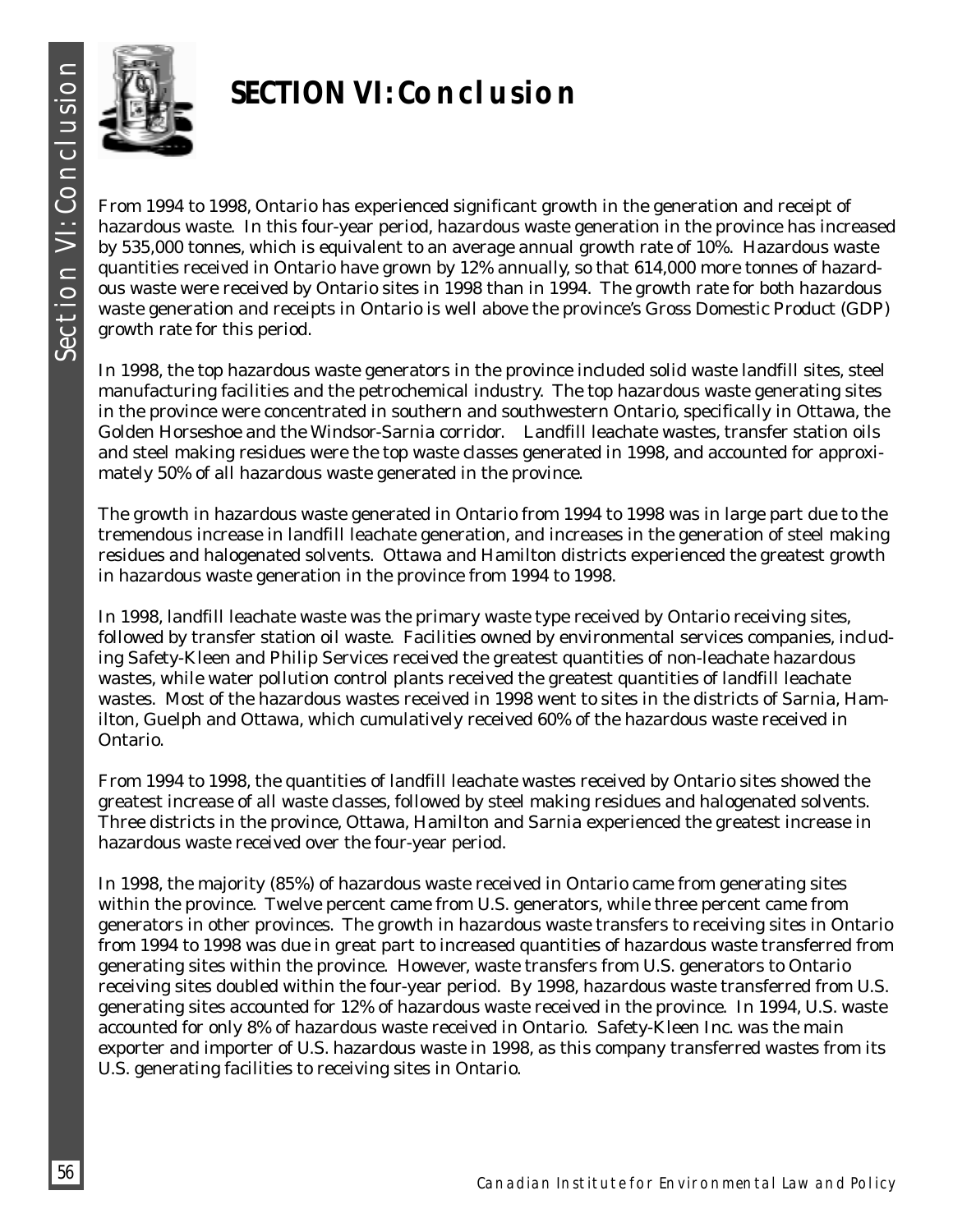The majority of hazardous waste received from U.S. generators came from generating facilities in Michigan, New York and Ohio, all of which was non-leachate waste. Just over 50% of U.S. generated waste was received by landfills in Ontario, while lesser quantities were sent for reclamation and incineration. The Safety-Kleen landfill and incinerator near Sarnia received most of the U.S. hazardous waste transferred to Ontario in 1998. As a result, Sarnia district received the greatest quantities of U.S. hazardous waste in 1998, followed by Guelph district.

In 1998, water pollution control plants, transfer stations and landfills received the greatest quantities of hazardous waste received in Ontario. Since 1994, increasing quantities of hazardous waste have been transferred to these receiving facilities, which raises concerns about the environmental and human health implications associated with transfers to these facilities.

The increase in the quantities of hazardous waste generated and received in Ontario from 1994 to 1998 is a disturbing trend. The growth rates in hazardous waste generation and receipts in Ontario experienced from 1994 to 1998 are unsustainable, as increasing quantities of hazardous wastes are a burden on the environment and pose increasing risks for Ontario communities. A strong response from the government of Ontario is required to reverse this trend in future years. Based on the findings of this report, it is vital that provincial government improves its monitoring and reporting of hazardous waste generation, handling and disposal, and strengthen its regulatory framework to prevent and control these activities.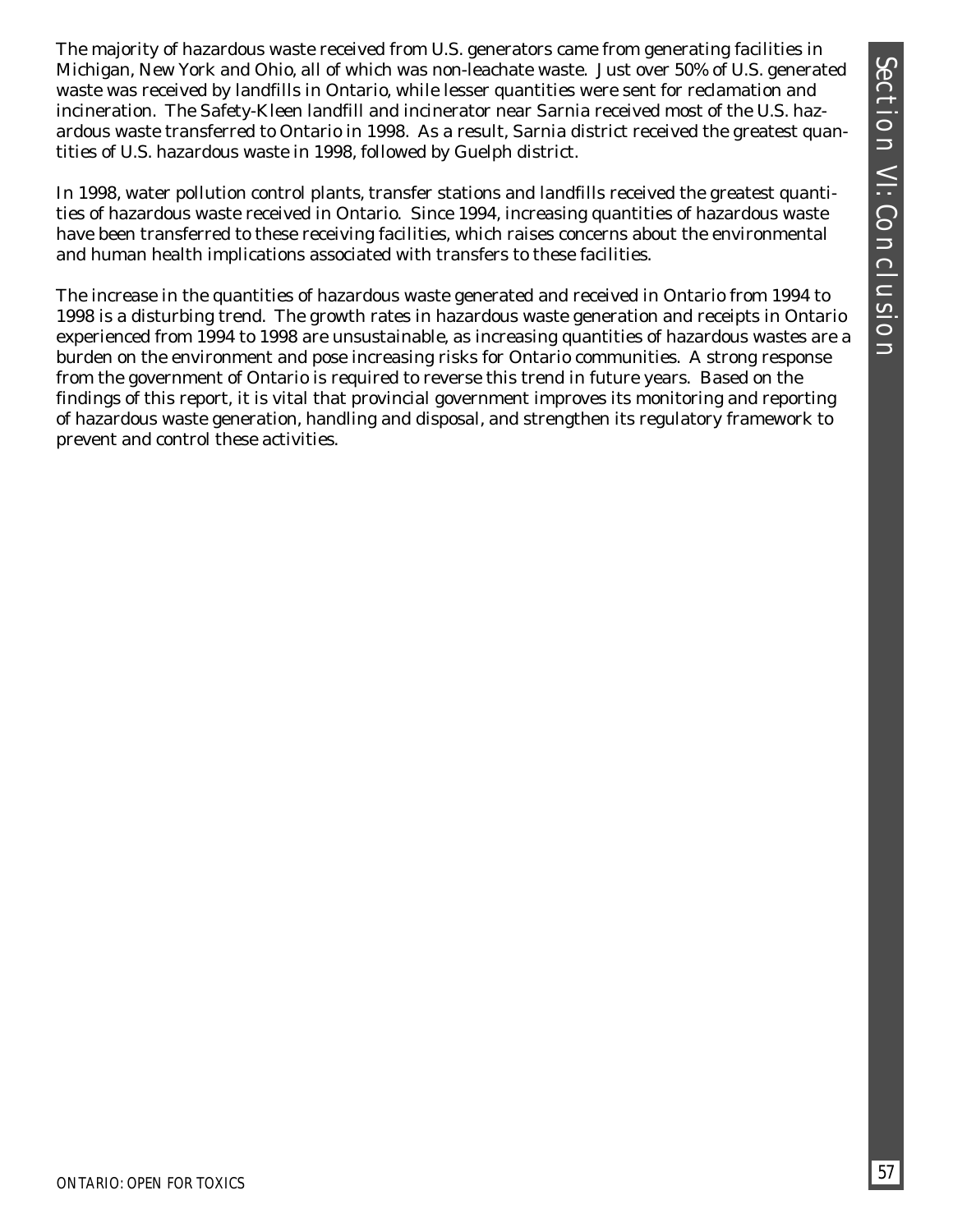# **APPENDIX A: Description of generating/receiving districts in Ontario**

The following Ontario generating/receiving districts were identified in the Ontario Hazardous Waste Manifest data for 1994 to 1998. The table below presents the district code, district name, and an example of municipalities that are located within each district.

| <b>District Code</b>                                            | <b>District Name</b>                | <b>Representative municipalities</b>                                                                                                               |  |
|-----------------------------------------------------------------|-------------------------------------|----------------------------------------------------------------------------------------------------------------------------------------------------|--|
| 101                                                             | London                              | City of London, St.Mary's, St. Thomas                                                                                                              |  |
| 102                                                             | Windsor                             | City of Windsor, Chatham, Leamington, Thamesville                                                                                                  |  |
| 103                                                             | Sarnia                              | City of Sarnia, Corunna, Petrolia, Enniskillen Township                                                                                            |  |
| 104                                                             | Owen Sound                          | Owen Sound, Hanover, Tiverton                                                                                                                      |  |
| 201                                                             | Hamilton                            | City of Hamilton, Ancaster, Dundas, Stoney Creek                                                                                                   |  |
| 202                                                             | Guelph                              | City of Guelph, Brantford, Breslau, Cambridge, Eden,<br>Kitchener                                                                                  |  |
| 203                                                             | <b>St.Catharines</b>                | St. Catharines, Fort Erie, Grimsby, Niagara Falls, Port<br>Colbourne, Thorold, Welland                                                             |  |
| 301                                                             | Toronto                             | City of Toronto (including former local municipalities of<br>Metro Toronto, i.e.) East York, Etobicoke, North York,<br>Toronto, Scarborough, York) |  |
| 302                                                             | <b>Barrie</b>                       | City of Barrie                                                                                                                                     |  |
| 304                                                             | Peterborough                        | Peterborough, Cobourg, Colbourne, Port Hope, Murray<br>Township                                                                                    |  |
| 305                                                             | <b>Burlington</b>                   | Burlington, Bolton, Halton Hills, Milton, Mississauga                                                                                              |  |
| 306                                                             | <b>York and Durham</b><br>Regions** | Ajax, Bowmanville, Markham, Newmarket, Vaughan                                                                                                     |  |
| 401                                                             | Kingston                            | City of Kingston, Belleville, Brockville, Elginburg                                                                                                |  |
| 402                                                             | Ottawa                              | City of Ottawa, Glouchester, Nepean                                                                                                                |  |
| 403                                                             | Cornwall                            | City of Cornwall                                                                                                                                   |  |
| 501                                                             | Sudbury                             | City of Sudbury, Chelmsford                                                                                                                        |  |
| 502                                                             | South Porcupine                     | City of Timmins, Kaspuskasing                                                                                                                      |  |
| 503                                                             | Sault Ste. Marie                    | City of Sault Ste. Marie                                                                                                                           |  |
| 504                                                             | North Bay                           | City of North Bay                                                                                                                                  |  |
| 601                                                             | <b>Thunder Bay</b>                  | City of Thunder Bay                                                                                                                                |  |
| 602                                                             | Kenora                              | Kenora, Fort Frances                                                                                                                               |  |
| ** This district was named Ajax in the Hazardous Waste Manifest |                                     |                                                                                                                                                    |  |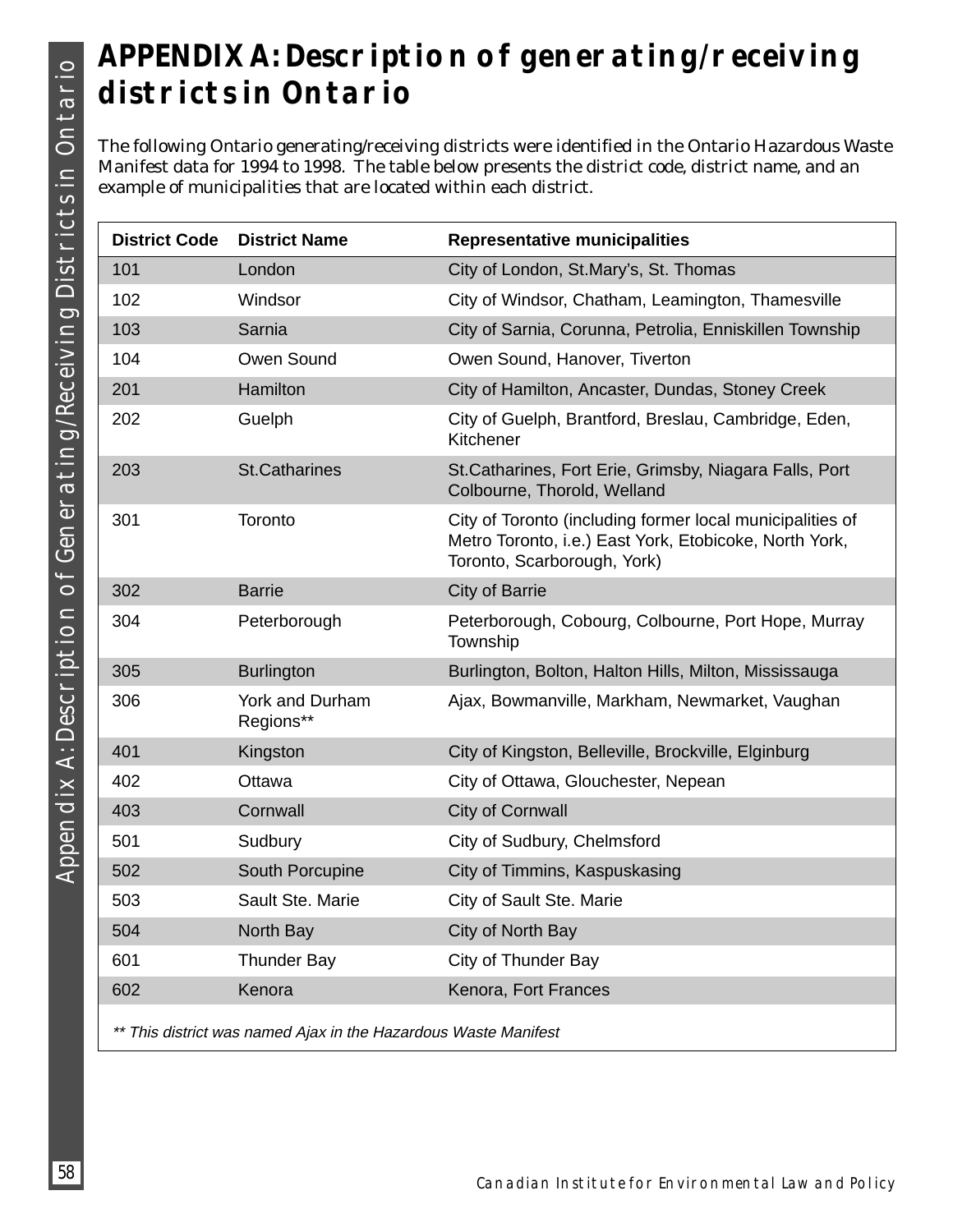# **APPENDIX B: List of hazardous waste types in the Ontario Hazardous Waste Manifest**

*Source: Ontario Ministry of the Environment, Waste Reduction Branch*

## **INORGANIC WASTES**

| <b>Waste code</b>         | <b>Waste Type</b>                                                                                                    | <b>Examples</b>                                                                                                                                                                                                                                                        |
|---------------------------|----------------------------------------------------------------------------------------------------------------------|------------------------------------------------------------------------------------------------------------------------------------------------------------------------------------------------------------------------------------------------------------------------|
| <b>ACID SOLUTIONS</b>     |                                                                                                                      |                                                                                                                                                                                                                                                                        |
| 111                       | Spent pickle liquor                                                                                                  | Acid solutions of sulphuric and hydrochloric acids<br>containing ferrous salts from steel pickling.                                                                                                                                                                    |
| 112                       | Acid solutions, sludges<br>and residues containing<br>heavy metals                                                   | Solutions of sulphuric, hydrochloric and nitric acids<br>containing copper, nickel, chromium, zinc, cadmium, tin,<br>lead or other heavy metals; chromic acid waste, acidic<br>emission control sludges from secondary lead smelting.                                  |
| 113                       | Acid solutions, sludges<br>and residues containing<br>other metals and<br>non-metals                                 | Solutions of sulphuric, hydrochloric, hydrofluoric and<br>nitric acids containing sodium, potassium, calcium,<br>magnesium or aluminum; equipment cleaning acids;<br>cation regenerant; reactor acid washes; catalyst acid<br>and acid washes.                         |
| 114                       | Other inorganic acid<br>wastes                                                                                       | Off-specification acids, by-product hydrochloric acid;<br>dilute acid solutions; acid test/residues                                                                                                                                                                    |
| <b>ALKALINE SOLUTIONS</b> |                                                                                                                      |                                                                                                                                                                                                                                                                        |
| 121                       | Alkaline solutions, sludges<br>and residues containing<br>heavy metals                                               | Metal finishing wastes; plating baths; spent solutions<br>containing metals such as copper, zinc, tin, cadmium,<br>case hardening sludges; spent cyanide destruction<br>residues; dewatered solids from metal and cyanide<br>finishing wastes and cyanide destruction. |
| 122                       | Alkaline solutions, sludges<br>and residues containing<br>other metals and<br>non-metals, not containing<br>cyanides | Alkaline solutions from aluminum surface coating and<br>etching; alkali cleaner wastes; waste lime sludges and<br>slurries; anion regenerants.                                                                                                                         |
| 123                       | Alkaline phosphates                                                                                                  | Bonderizing wastes; zinc phosphates; ferrous<br>phosphates; phosphate cleaners                                                                                                                                                                                         |
| <b>AQUEOUS SALTS</b>      |                                                                                                                      |                                                                                                                                                                                                                                                                        |
| 131                       | Neutralized solutions,<br>sludges and residues<br>containing heavy metals                                            | Metal finishing waste treatment sludges containing<br>copper, nickel, chromium, zinc or cadmium; neutral salt<br>baths sludges and washes; lime sludge from metal<br>finishing waste treatment; dewatered solids from these<br>processes.                              |
| 132                       | Neutralized solutions,<br>sludges and residues<br>containing other metals                                            | Aluminum surface coating treatment sludges; alum and<br>gypsum sludges.                                                                                                                                                                                                |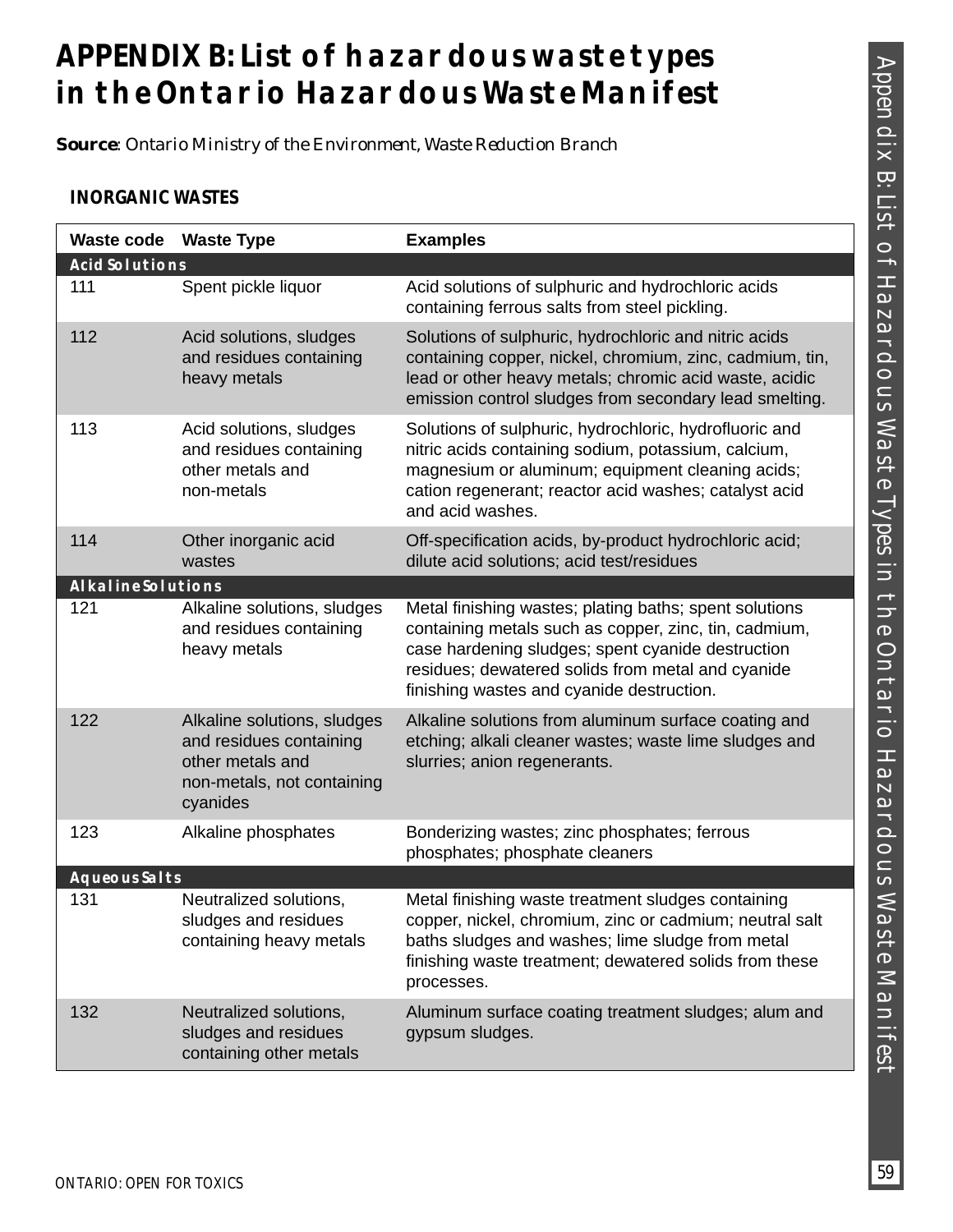| Waste code | <b>Waste Type</b>                            | <b>Examples</b>                                                                                   |
|------------|----------------------------------------------|---------------------------------------------------------------------------------------------------|
| 133        | Brines, chlor-alkali sludges<br>and residues | Waste brines from chlor-alkali plants; neutralized<br>hydrochloric acid; brine treatment sludges. |
| 134        | Wastes containing<br>sulphides               | Petroleum aqueous refinery condensates.                                                           |
| 135        | Wastes containing other<br>reactive anions   | Wastes containing chlorates; hypochlorite, bromate,<br>thiosulphate                               |

## **INORGANIC WASTES**

| <b>Waste code Waste Type</b> |                                                            | <b>Examples</b>                                                                                                                                                                                                                                                                                                                 |
|------------------------------|------------------------------------------------------------|---------------------------------------------------------------------------------------------------------------------------------------------------------------------------------------------------------------------------------------------------------------------------------------------------------------------------------|
|                              | <b>MISCELLANEOUS INORGANIC WASTES AND MIXED WASTES</b>     |                                                                                                                                                                                                                                                                                                                                 |
| 141                          | Inorganic wastes from<br>pigment manufacturing             | Wastewaters and sludges from production of chrome<br>yellow, molybdate orange, zinc yellow, chrome green and<br>iron pigments; dewatered solids from these sources.                                                                                                                                                             |
| 142                          | Primary lead, zinc and<br>copper smelting wastes           | Slurries, sludges and surface impoundment solids;<br>treatment plant sludges; anode slimes and leachate<br>residues; dewatered solids from these sources                                                                                                                                                                        |
| 143                          | Residues from steel making                                 | Emission control sludges and dusts; precipitator residues<br>from steel plants; dewatered solids from these sources.                                                                                                                                                                                                            |
| 144                          | Liquid tannery wastes<br>sludges                           | Lime waste mixtures; chrome tan liquors, detanning<br>solutions and sludges                                                                                                                                                                                                                                                     |
| 145                          | Wastes from the use of<br>paints, pigments and<br>coatings | Paint spray booth sludges and wastes; paper coating<br>wastes; ink sludges, paint sludges.                                                                                                                                                                                                                                      |
| 146                          | Other specified inorganic<br>sludges, slurries or solids   | Flue gas scrubber wastes; wet fly ash; dust collector<br>wastes; metal dust and abrasives wastes; mud sediment<br>and water; tank bottoms from waste storage tanks that<br>contained mixed inorganic wastes; heavy sludges from<br>waste screening/filtration at transfer/processing sites not<br>otherwise specified in table. |
| 147                          | <b>Chemical fertilizer wastes</b>                          | Solutions, sludges and residues containing ammonia,<br>urea, nitrates and phosphates from nitrogen fertilizer<br>plants.                                                                                                                                                                                                        |
| 148                          | Miscellaneous waste<br>inorganic chemicals                 | Waste inorganic chemicals including laboratory, surplus<br>or off-specification chemicals that are not otherwise<br>specified in the table.                                                                                                                                                                                     |
| 149                          | Landfill leachate                                          | Surface runoff and leachate collected from landfill sites.                                                                                                                                                                                                                                                                      |
| 150                          | Inert inorganic wastes                                     | Sand and water from catch basins at car washes; slurries<br>from the polishing and cutting of marble.                                                                                                                                                                                                                           |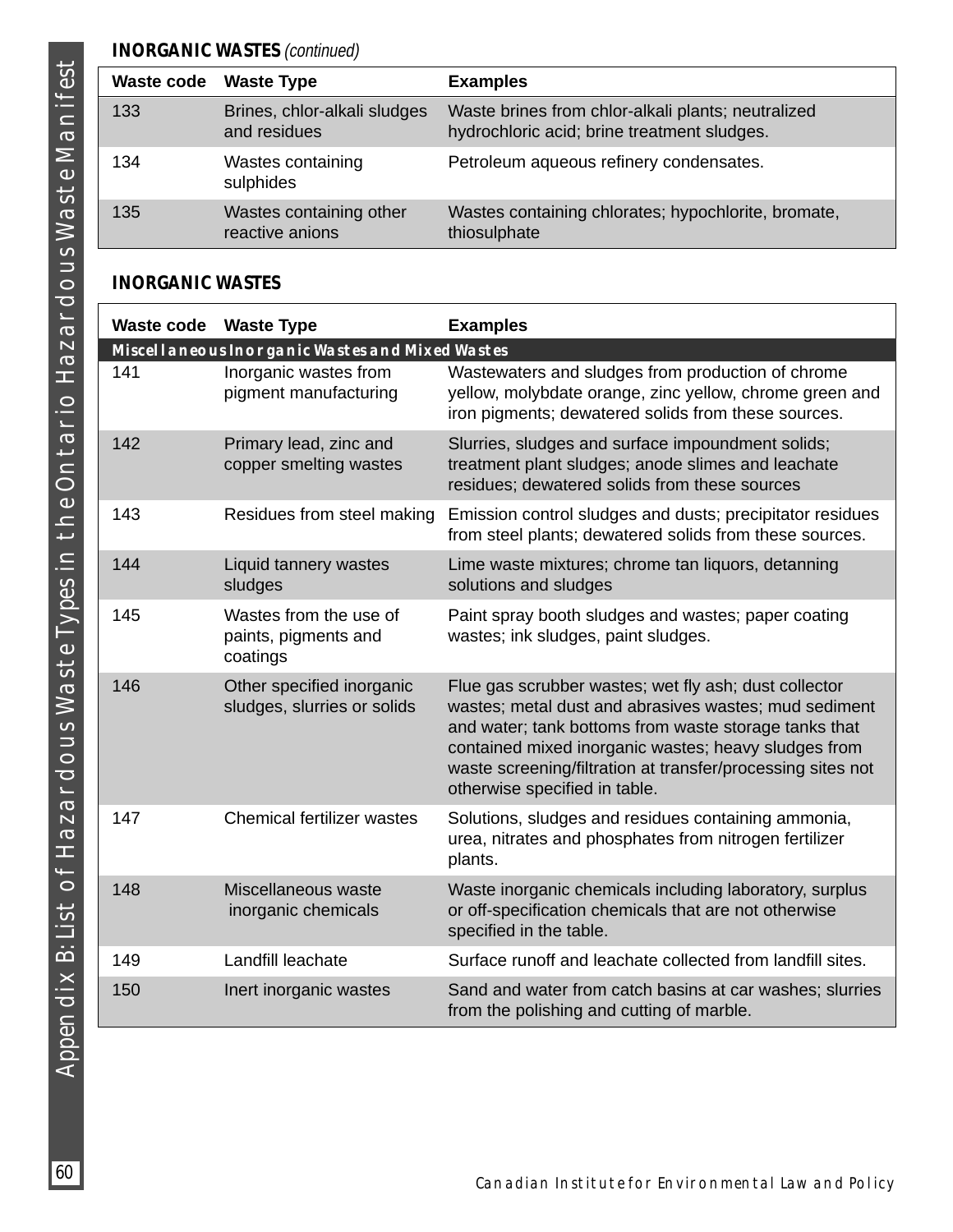|                            | Waste code Waste Type                 | <b>Examples</b>                                                                           |
|----------------------------|---------------------------------------|-------------------------------------------------------------------------------------------|
|                            | <b>NON-HALOGENATED SPENT SOLVENTS</b> |                                                                                           |
| 211                        | Aromatic solvents<br>and residues     | Benzene, toluene, xylene and residues                                                     |
| 212                        | Aliphatic solvents<br>and residues    | Acetone, methylethylketone and residues, alcohols,<br>cyclohexane and residues.           |
| 213                        | Petroleum distillates                 | Varsol, white spirits and petroleum distillates, thinners.                                |
| <b>FUELS</b>               |                                       |                                                                                           |
| 221                        | Light fuels                           | Gasoline, kerosene, diesel, tank drainings/washings/<br>bottoms, spill clean-up residues. |
| 222                        | Heavy fuels                           | Bunker, asphalts, tank drainings/washings/bottoms, spill<br>clean-up residues.            |
| <b>RESINS AND PLASTICS</b> |                                       |                                                                                           |
| 231                        | Latex wastes                          | Waste latexs, latex crumb and residues                                                    |
| 232                        | Polymeric resins                      | Polyester, epoxy, urethane, phenolic resins,<br>intermediates and solvent mixtures.       |
| 233                        | Other polymeric wastes                | Off-specification materials, discarded materials from<br>reactors.                        |

## **ORGANIC WASTES**

|                    | Waste code Waste Type                                           | <b>Examples</b>                                                                                                                                                                                                                                                         |
|--------------------|-----------------------------------------------------------------|-------------------------------------------------------------------------------------------------------------------------------------------------------------------------------------------------------------------------------------------------------------------------|
|                    | <b>HALOGENATED ORGANIC WASTES</b>                               |                                                                                                                                                                                                                                                                         |
| 241                | Halogenated solvents<br>and residues                            | Spent halogenated solvents and residues such as<br>perchloroethylene, trichloroethylene and carbon<br>tetrachloride (dry cleaning solvents), halogenated still<br>bottoms; residues and catalysts from halogenated<br>hydrocarbon manufacturing or recycling processes. |
| 242                | Halogenated pesticides<br>and herbicides                        | 2,4-D 2.4.5-T wastes, chlordane, mirex, silvex, pesticide<br>solutions and residues.                                                                                                                                                                                    |
| 243                | Polychlorinated biphenyls<br>(PCBs)                             | Askarel liquids such as Arochlor, Pydraul, Pyranol,<br>Therminols, Inerteen and other PCB contaminated<br>materials.                                                                                                                                                    |
| <b>OILY WASTES</b> |                                                                 |                                                                                                                                                                                                                                                                         |
| 251                | Waste oils/sludges<br>(petroleum based)                         | Oil/water separator sludge; dissolved air flotation<br>skimming; heavy oil tank drainage; slop oil and<br>emulsions.                                                                                                                                                    |
| 252                | Waste crankcase oils<br>and lubricants                          | Collected service station oils; industrial lubricants; bulk<br>waste oils.                                                                                                                                                                                              |
| 253                | Emulsified oils                                                 | Soluble oils; waste cutting oils; machine oils.                                                                                                                                                                                                                         |
| 254                | Oily water waste oil from<br>waste transfer processing<br>sites | Waste oil and oily water limited to classes 251, 252, 253<br>that have been bulked/blended/processed at a waste<br>transfer processing site.                                                                                                                            |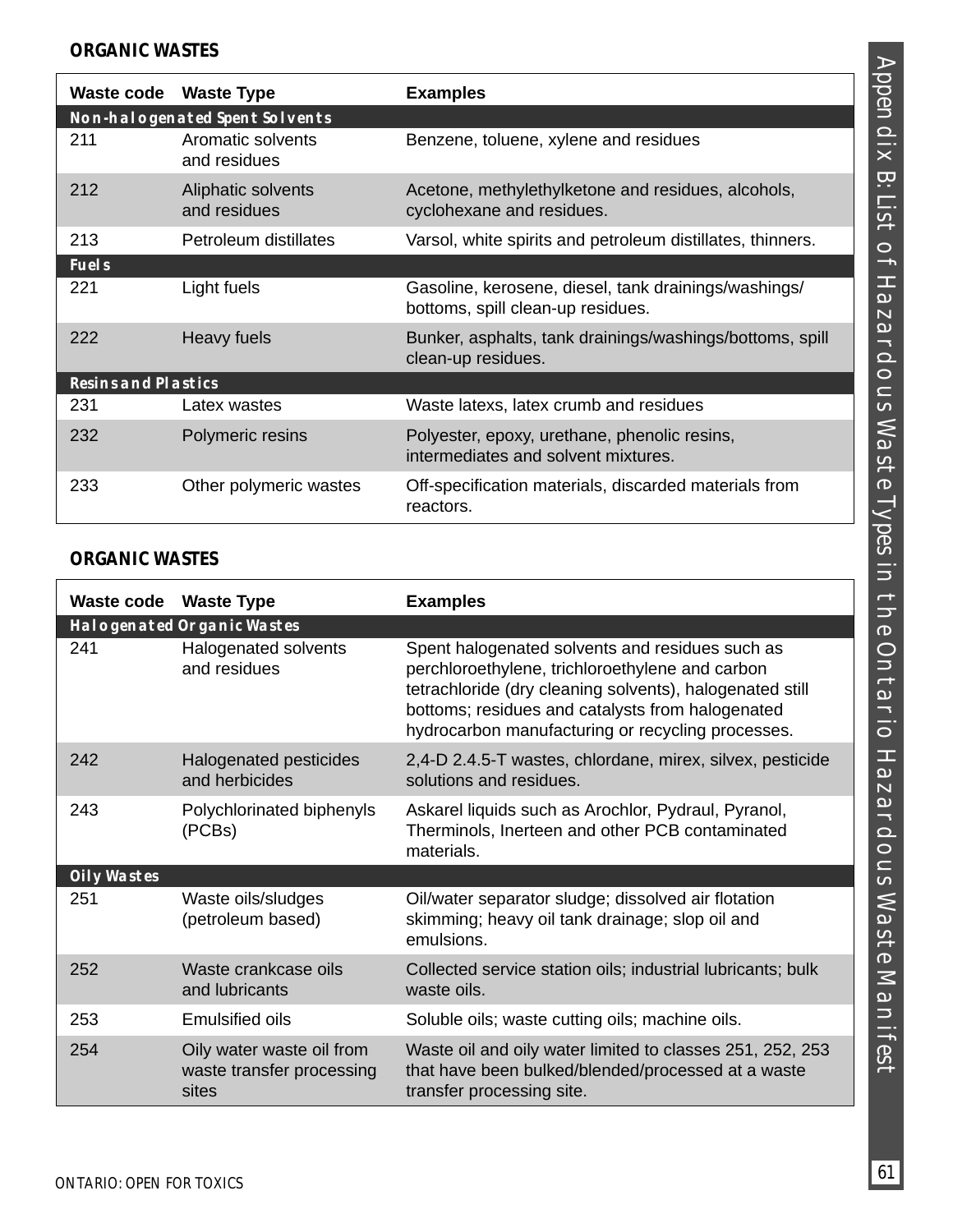## **ORGANIC WASTES** (continued)

| <b>Waste code</b>       | <b>Waste Type</b>                                            | <b>Examples</b>                                                                                                                                                                                                |
|-------------------------|--------------------------------------------------------------|----------------------------------------------------------------------------------------------------------------------------------------------------------------------------------------------------------------|
|                         | MISCELLANEOUS ORGANIC WASTES AND MIXED WASTES                |                                                                                                                                                                                                                |
| 261                     | Pharmaceuticals                                              | Pharmaceutical and veterinary wastes other than<br>biologicals and vaccines; solid residues and liquids from<br>veterinary arsenical compounds.                                                                |
| 262                     | Detergents and soaps                                         | Laundry wastes.                                                                                                                                                                                                |
| 263                     | Miscellaneous waste<br>organic chemicals                     | Waste organic chemicals including laboratory surplus or<br>off-specification chemicals that are not otherwise<br>specified in this table.                                                                      |
| 264                     | Photoprocessing wastes                                       | Photochemical solutions, washes and sludges.                                                                                                                                                                   |
| 265                     | Graphic arts wastes                                          | Adhesives; glues; miscellaneous wastes; etch solutions.                                                                                                                                                        |
| 266                     | Phenolic waste streams                                       | Cresylic acid; caustic phenolates; phenolic oils; creosote.                                                                                                                                                    |
| 267                     | Organic acids                                                | Carboxylic or fatty acids; formic, acetic, propionic acid<br>wastes; sulphamic and other organic acids that may be<br>amenable to incineration.                                                                |
| 268                     | Amines                                                       | Waste ethanoiamines; urea; Flexzone waste; Monex<br>waste.                                                                                                                                                     |
| 269                     | Organic non-halogenated<br>pesticide and herbicide<br>wastes | Organophosphorus chemical wastes; arsenicals; wastes<br>from MSMA and cacodylic acid.                                                                                                                          |
| 270                     | Other specified organic<br>sludges, slurries and solids      | Tank bottoms from mixed organic waste bulking tanks at<br>waste transfer sites; mixed sludges from waste<br>screening, filtration at waste transfer/processing sites not<br>otherwise specified in this table. |
|                         | PROCESSED ORGANIC WASTES FROM TRANSFER STATIONS              |                                                                                                                                                                                                                |
| 281                     | Non-halogenated rich<br>organics                             | Blended/bulked solvents, oils and other rich organics<br>prepared at transfer/processing sites for incineration                                                                                                |
| 282                     | Non-halogenated lean<br>organics                             | Blended/bulked aqueous wastes prepared at transfer/<br>processing sites for incineration and contaminated with<br>non-halogenated solvents, non-halogenated oils and<br>other non-halogenated organics.        |
| PLANT AND ANIMAL WASTES |                                                              |                                                                                                                                                                                                                |
| 311                     | Organic tannery wastes                                       | Fleshings, trimmings, vegetable tan liquors, Bate<br>solutions.                                                                                                                                                |
| 312                     | Pathological wastes                                          | Human anatomical waste; infected animal carcasses;<br>other non-anatomical waste infected with communicable<br>diseases; biologicals and vaccines.                                                             |

## **OTHER WASTES**

|                         | <b>EXPLOSIVE MANUFACTURING WASTES</b>                                   |                                                                                                                                         |
|-------------------------|-------------------------------------------------------------------------|-----------------------------------------------------------------------------------------------------------------------------------------|
| 321                     | Wastes from the<br>manufacture of explosives<br>and detonation products | Wastewater treatment sludges; spent carbon; red/pink<br>waters from TNT manufacturing; residues from lead base<br>initiating compounds. |
| <b>COMPRESSED GASES</b> |                                                                         |                                                                                                                                         |
| 331                     | Waste compressed gases,<br>including cylinders                          | Methane (natural gas); nitrous or nitric oxide; propane;<br>butane.                                                                     |